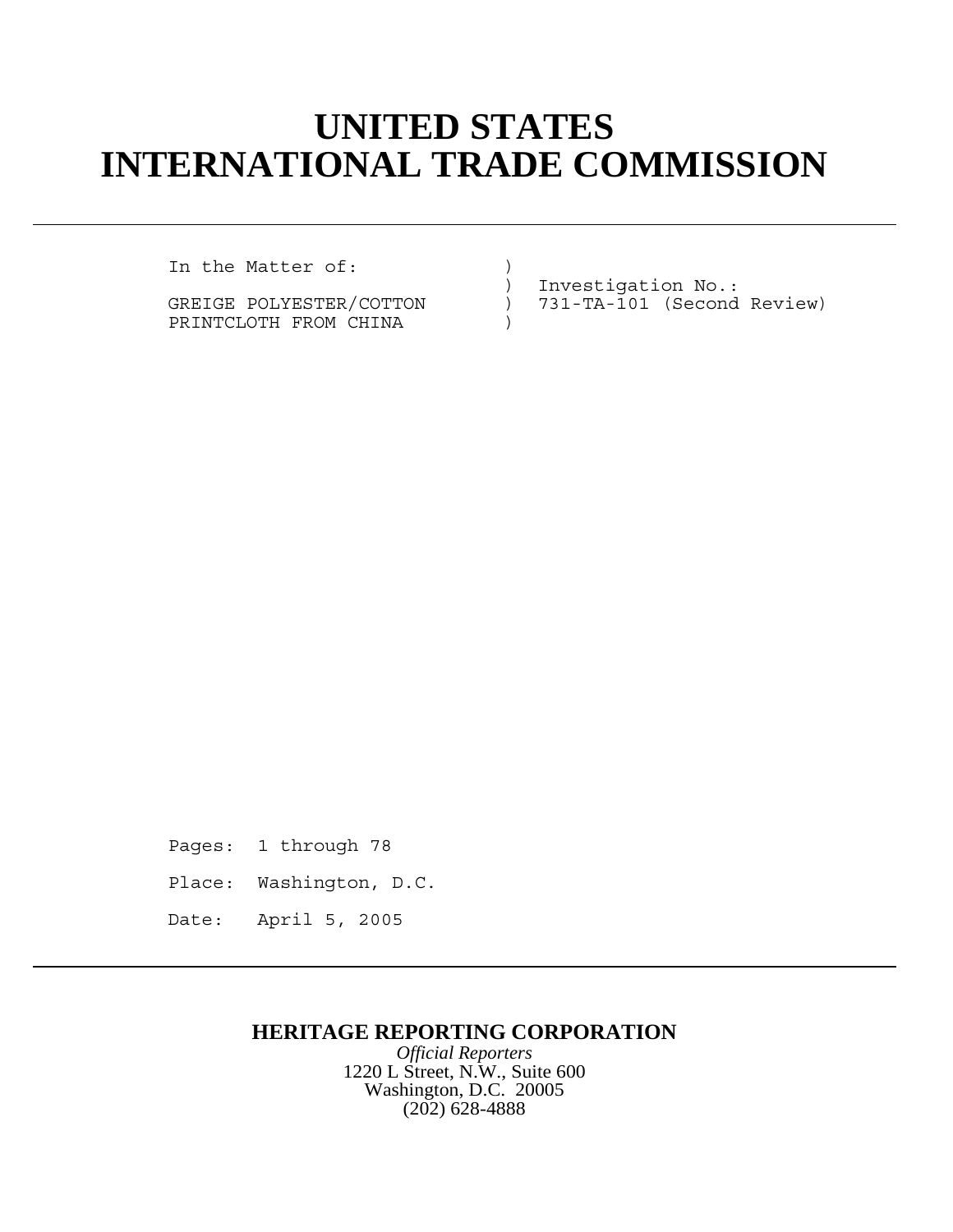## THE UNITED STATES INTERNATIONAL TRADE COMMISSION

| In the Matter of:       |                    |                            |
|-------------------------|--------------------|----------------------------|
|                         | Investigation No.: |                            |
| GREIGE POLYESTER/COTTON |                    | 731-TA-101 (Second Review) |
| PRINTCLOTH FROM CHINA   |                    |                            |

Tuesday, April 5, 2005

Room No. 101 U.S. International Trade Commission 500 E Street, S.W. Washington, D.C.

The hearing commenced, pursuant to notice, at 9:30 a.m., before the Commissioners of the United States International Trade Commission, the Honorable STEPHEN KOPLAN, Chairman, presiding.

APPEARANCES:

On behalf of the International Trade Commission:

Commissioners:

STEPHEN KOPLAN, CHAIRMAN DEANNA TANNER OKUN, VICE CHAIRMAN JENNIFER A. HILLMAN, COMMISSIONER DANIEL R. PEARSON, COMMISSIONER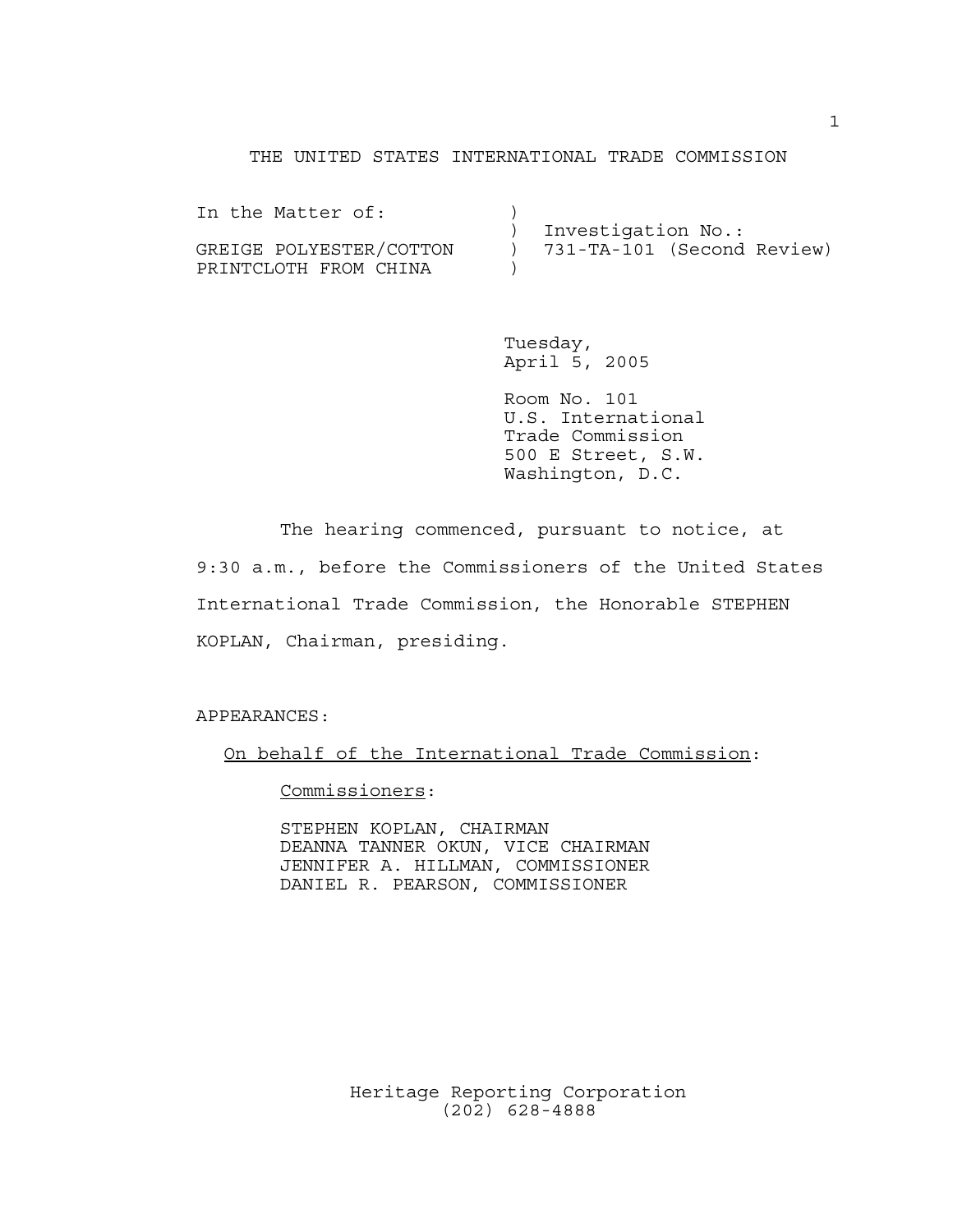APPEARANCES: (cont'd.)

Staff:

MARILYN R. ABBOTT, SECRETARY TO THE COMMISSION WILLIAM R. BISHOP, HEARINGS AND MEETINGS COORDINATOR SHARON BELLAMY, HEARINGS AND MEETINGS ASSISTANT GAIL BURNS, INVESTIGATOR BRIAN ALLEN, INDUSTRY ANALYST WILLIAM DEESE, ECONOMIST MARY PEDERSEN, ACCOUNTANT/AUDITOR DAVID GOLDFINE, ATTORNEY KAREN VENINGA DRISCOLL, ATTORNEY GEORGE DEYMAN, SUPERVISORY INVESTIGATOR

In Support of Continuation of the Antidumping Duty Order:

On behalf of Alice Manufacturing Company, Inc. and Mount Vernon Mills, Inc.:

ROBERT C. CASSIDY, JR., Esquire LEONARD M. SHAMBON, Esquire Wilmer Cutler Pickering Hale & Dorr, LLP Washington, D.C.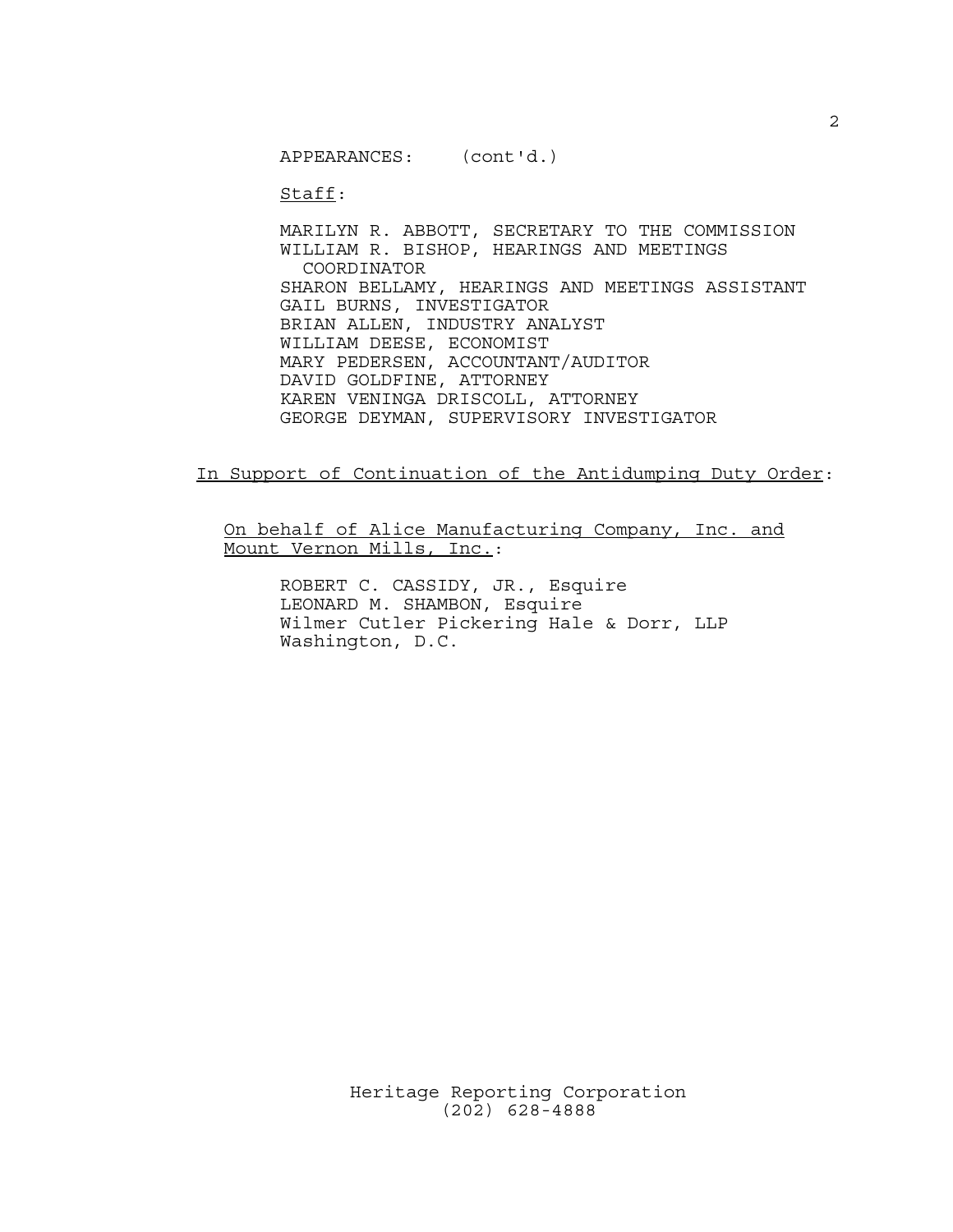## I N D E X

PAGE

| TESTIMONY OF ROBERT C. CASSIDY, JR., ESQUIRE, |  |  | 5. |
|-----------------------------------------------|--|--|----|
| WILMER CUTLER PICKERING HALE & DORR, LLP      |  |  |    |
|                                               |  |  |    |
| TESTIMONY OF LEONARD M. SHAMBON, ESOUIRE,     |  |  | 9  |
| WILMER, CUTLER, PICKERING HALE & DORR, LLP    |  |  |    |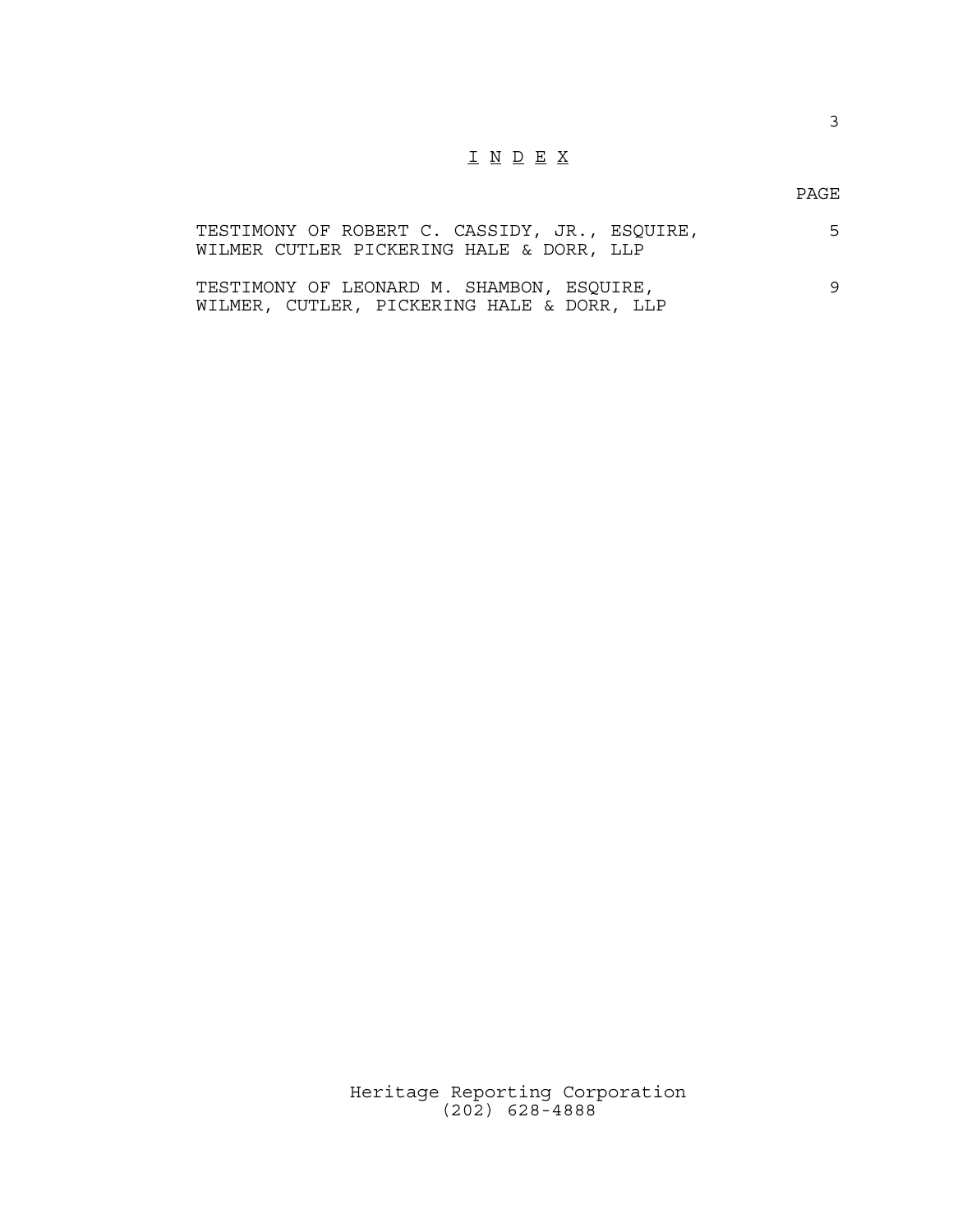P R O C E E D I N G S (9:30 a.m.) CHAIRMAN KOPLAN: Good morning. On behalf of the United States International Trade Commission, I welcome you to this hearing on Investigation No. 731-TA-101 (Second Review), involving Greige Polyester/Cotton Printcloth From China. 8 The purpose of this second five-year review investigation is to determine whether revocation of the antidumping duty order on greige polyester/cotton printcloth from China would be likely to lead to continuation or recurrence of material injury to an industry in the United States within a reasonably foreseeable time. Notice of investigation of this hearing, the names of both witnesses and transcript order forms are available at the Secretary's desk. I understand that counsel for domestic producers are aware of the time allocations. Any questions regarding the time allocation should be directed to the Secretary. As all written testimony will be entered in full into the record, it need not be read to us at this time. Counsel are reminded to give any prepared testimony to the Secretary. Do not place testimony directly on the public distribution table. Both

> Heritage Reporting Corporation (202) 628-4888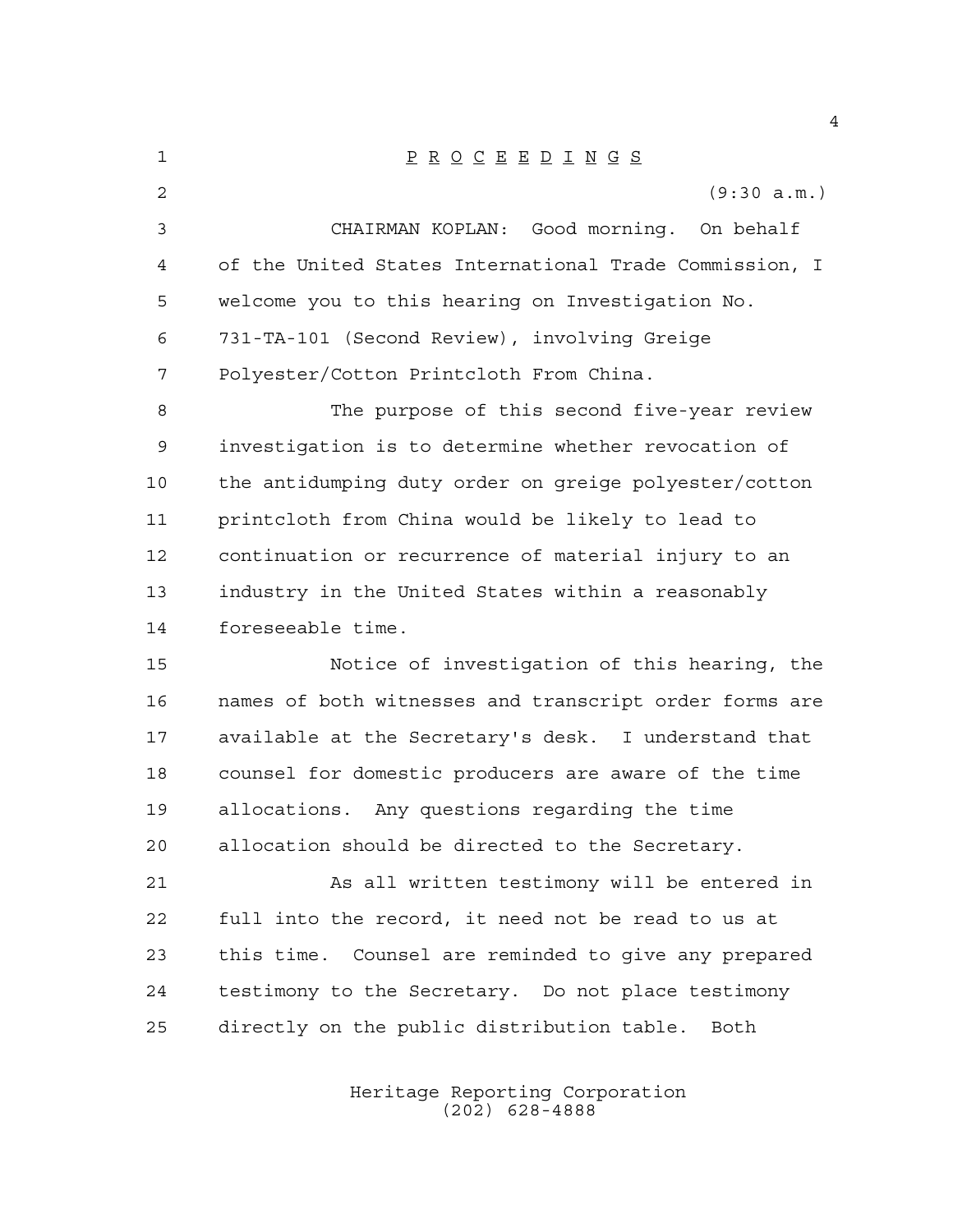counsel must be sworn in by the Secretary before presenting testimony. Finally, if you will be submitting documents that contain information you wish classified as business confidential, your requests should comply with Commission Rule 201.6. Mr. Secretary, are there any preliminary matters. MR. BISHOP: No, Mr. Chairman. CHAIRMAN KOPLAN: Very well. Let us proceed with the testimony of this panel. MR. BISHOP: Those in support of continuation of the antidumping order being represented by Wilmer Cutler Pickering Hale & Dorr have been seated. Both witnesses have been sworn. (Witnesses sworn.) CHAIRMAN KOPLAN: Thank you. You may proceed, Mr. Cassidy. Your microphone? MR. CASSIDY: Thank you, Mr. Chairman. My name is Robert Cassidy. I'm a partner with the law firm of Wilmer Cutler Pickering Hale & Dorr, and I'm appearing before you this morning on behalf of Alice Manufacturing and Mount Vernon Mills, two producers of the domestic like product. I'm accompanied with my

> Heritage Reporting Corporation (202) 628-4888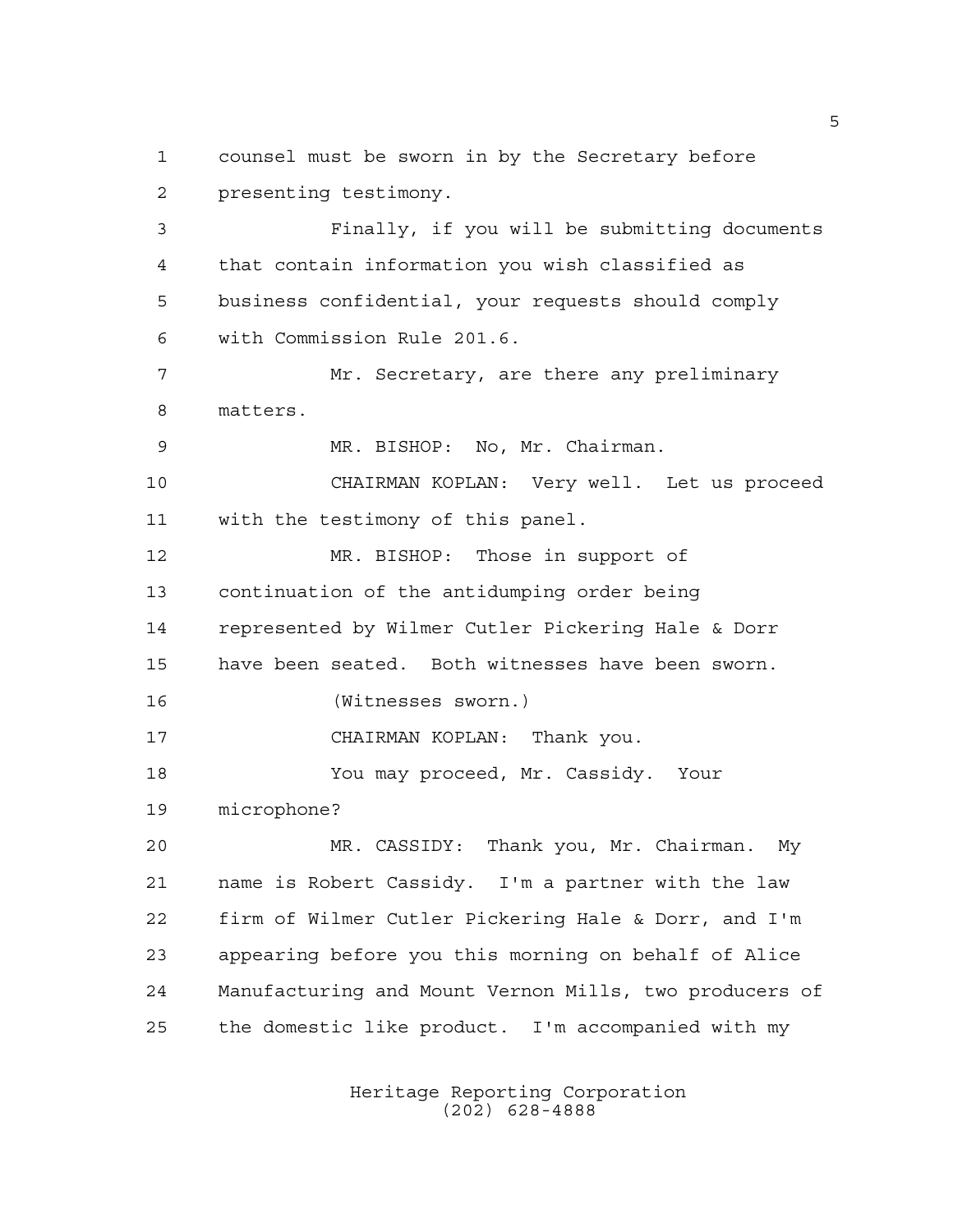colleague from Wilmer Cutler, Mr. Leonard Shambon. We do not have any witnesses for you this morning, and we regret this fact, but the changes in the Commission's hearing date combined with unanticipated changes in schedules for litigation before Courts and meetings with important customers made it impossible for us to have the witnesses we had hoped to have for you this morning. Nonetheless -- CHAIRMAN KOPLAN: Excuse me. I thought you were on vacation last week. Is that wrong? MR. CASSIDY: No, I was not on vacation. CHAIRMAN KOPLAN: Okay. MR. CASSIDY: Yes. CHAIRMAN KOPLAN: Go ahead. MR. CASSIDY: I wish I had been on vacation. What we've proposed to do, if the Commission agrees, is to make a short presentation to you this morning because we prefer to devote most of the time that you have available to discussion of the issues in this matter. We do hope, however, to present to you a very short statement from an individual who would have appeared had he been able to, Mr. Shambon can read into the record and we can submit to you. Furthermore, to the extent that you have any

> Heritage Reporting Corporation (202) 628-4888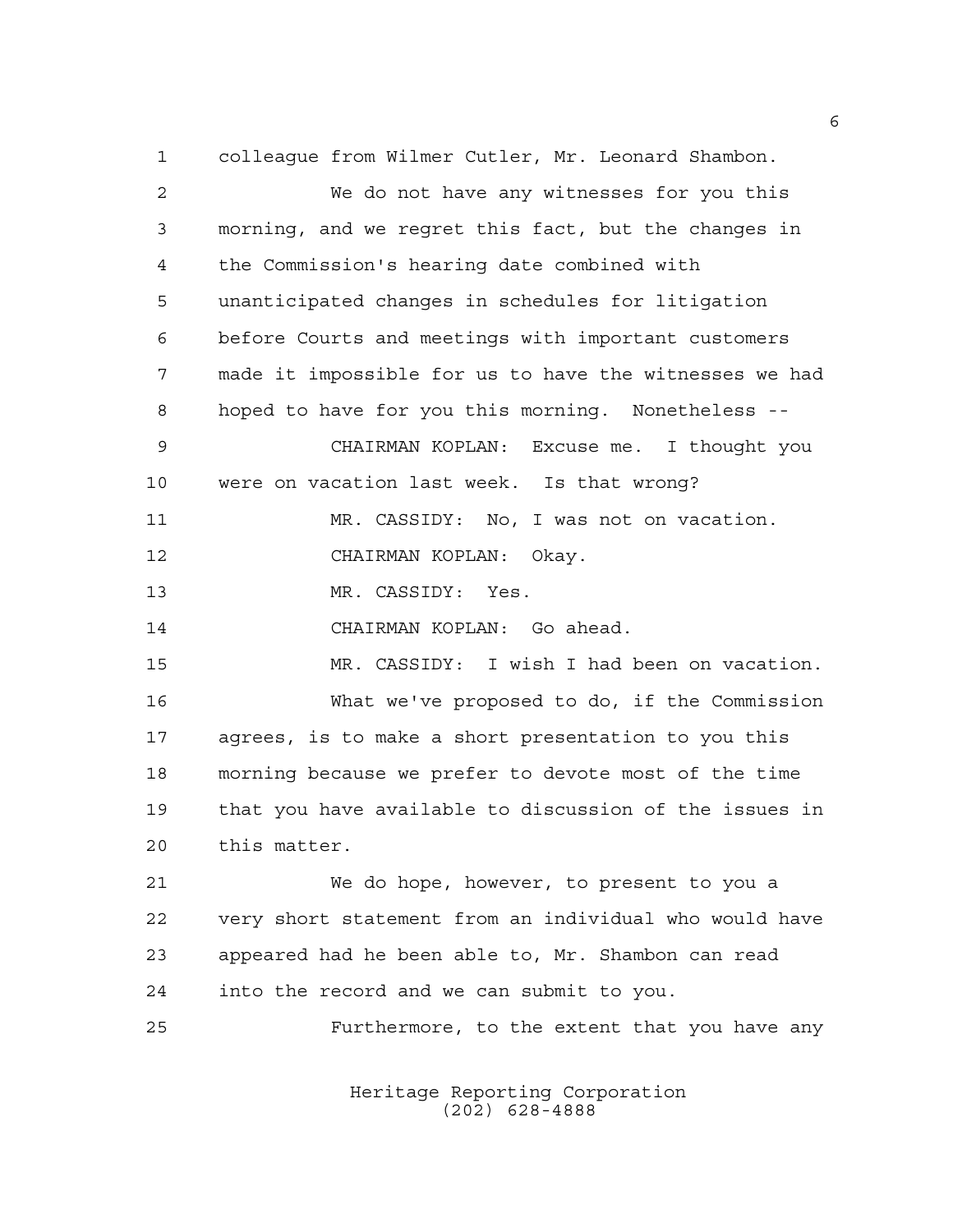specific factual questions that require answers from either Alice or from Mount Vernon we will of course get you that information as quickly as we can either in the post-hearing brief or in whatever other format you may find most useful.

 This case is in our view at least very straightforward. Revocation of the antidumping order on greige polyester/cotton printcloth from China would likely lead to increased harm to the domestic industry, if not to the destruction of the domestic industry.

 The financial performance of producers of the domestic like product has been declining due to difficult market conditions in particular due to an overall decline in demand for the product in the United States and to increased costs for the raw materials to make the product in the United States.

 Imports from China of subject merchandise have increased notwithstanding the antidumping order. Imports of other printcloth from China have increased over 300 percent in the last five years, according to the staff report.

 Data that is not on the record but that was released yesterday and which we will provide to you as soon as we can find a copy of it shows that the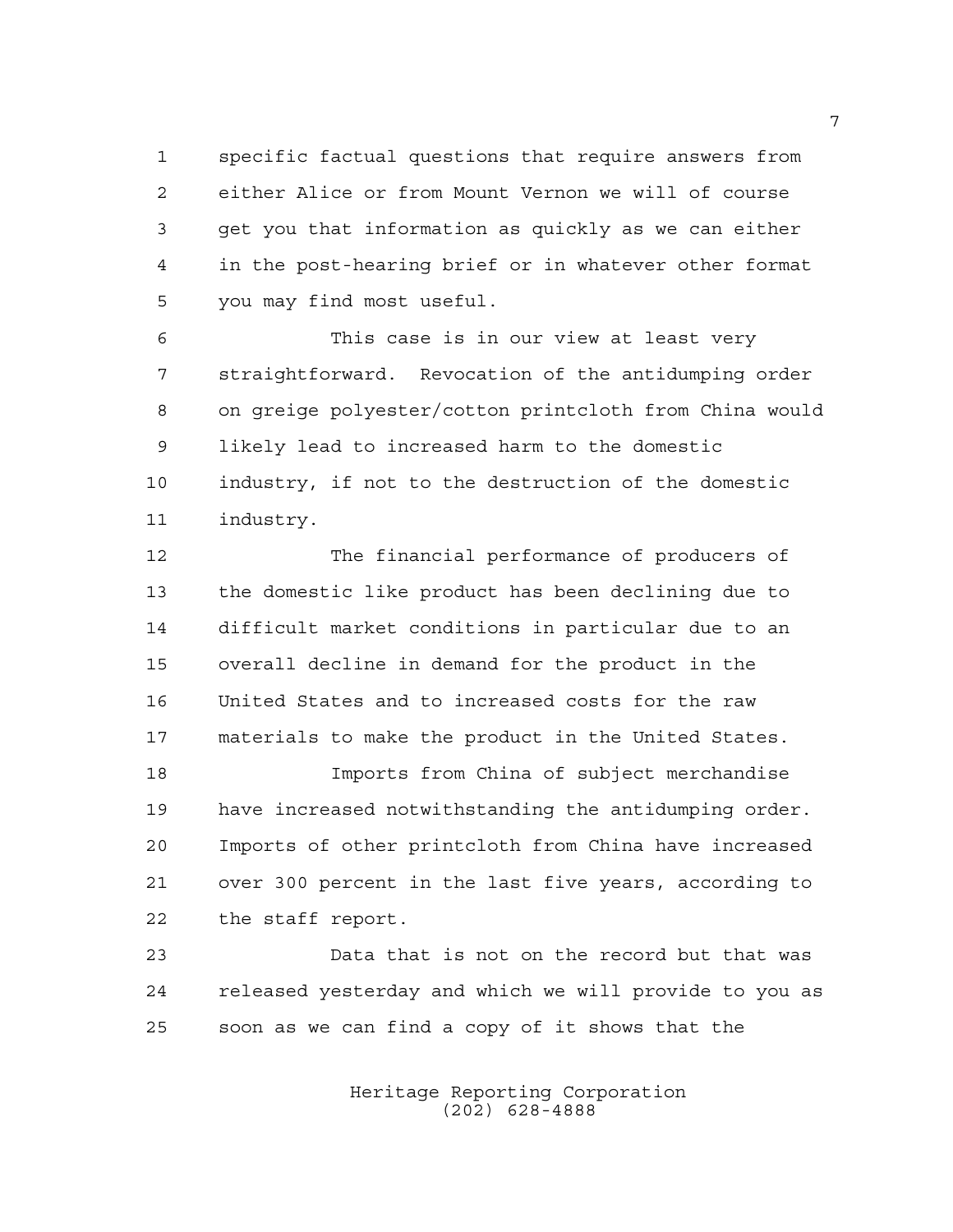Commerce Department has seen dramatic, if not huge increases in imports from virtually every category of apparel and textiles since January 1, which was the termination of the quotas on imports from China.

 The Department of Commerce of course has found the Chinese to be dumping in its review, in this sunset review, and there is evidence on the record that shows that the Chinese are in fact underselling domestic producers.

 Given these facts, it seems clear to us that imports of subject merchandise are almost certain to increase if the order is revoked. They are almost certain to be sold at very low prices if the order is revoked, and the increased volume and lower prices will cause an already weakened domestic industry increased harm.

 That in essence is our view of the case. We would like to, as I said, have a brief statement read into the record from an officer of one of our companies, and then we would like to discuss relatively briefly with you two issues, like product and conditions of competition.

 With your permission, we will now turn to the short statement for the record.

MR. SHAMBON: The statement is by Bradley S.

Heritage Reporting Corporation (202) 628-4888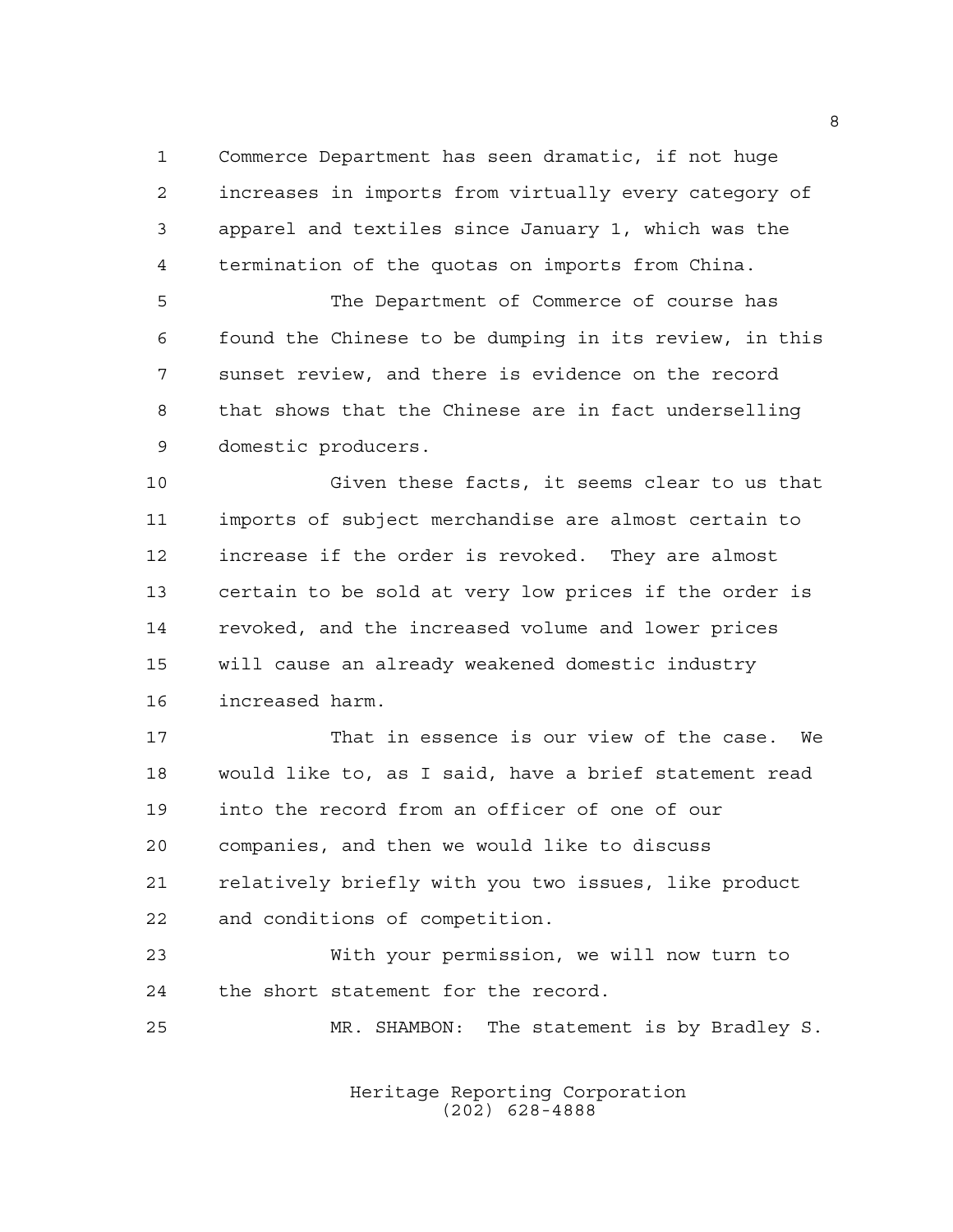Worst, president of Alice Mills, who met with your staff during the verification trip at Alice Mills on March 22. CHAIRMAN KOPLAN: Is this statement sworn under oath? MR. SHAMBON: It is. CHAIRMAN KOPLAN: It's a sworn affidavit? 8 MR. CASSIDY: Yes. MR. SHAMBON: Yes. MR. CASSIDY: And we will supply the -- CHAIRMAN KOPLAN: Your microphone? MR. CASSIDY: It is, and we will supply to you the final official version of it, the notarized version of it. CHAIRMAN KOPLAN: Will it differ in any fashion from what Mr. Shambon -- MR. CASSIDY: No, absolutely not. 18 MR. SHAMBON: No. MR. CASSIDY: All we have is a faxed version. We'll have the one that has the blue ink on it for you. CHAIRMAN KOPLAN: All right. Without objection, you can do that. MR. SHAMBON: I am reading on behalf of Mr. Worst.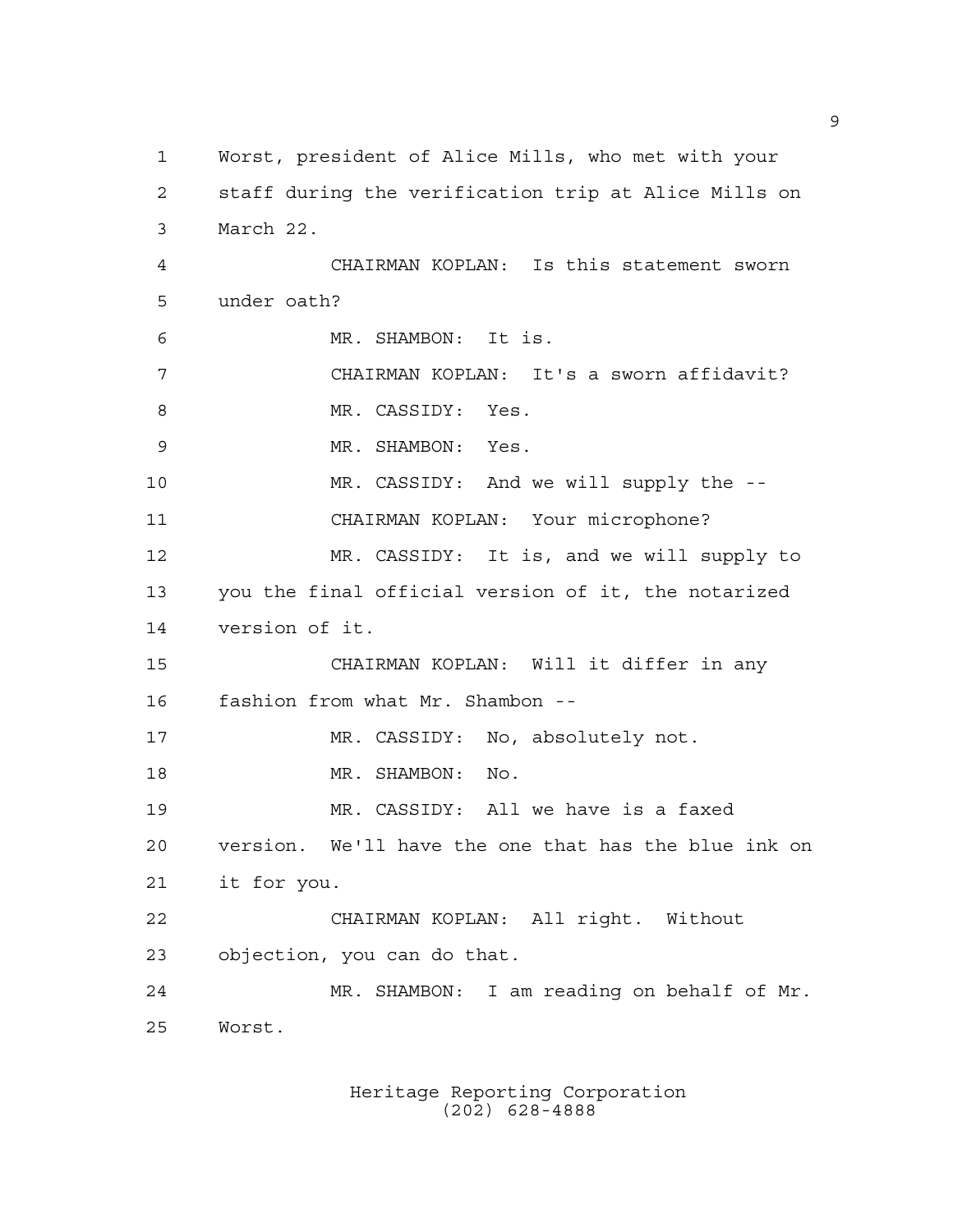1 1 I am Bradley S. Worst, president of Alice Mills, Inc., located in Darien, Connecticut. I have been in the business of selling printcloth for Alice Mills since 1984.

 Alice Mills is the sales arm for its sister company, Alice Manufacturing Company, Inc., (Alice) of Easley, South Carolina. Founded in 1923, Alice has been manufacturing variations of greige goods since its inception in 1923. It has been making blended polyester/cotton printcloth since blended polyester/ cotton fabric first appeared in the 1950s. Currently Alice is one of a handful of companies in the United States still manufacturing printcloth.

 Alice makes printcloth for home furnishing applications such as comforters, bedspreads, bedsheets and bedding accessories, for instance mattress pads, as well as curtains, draperies, linings and other window coverings, apparel applications such as top weight women's wear, sundresses, pocketing products and some industrial applications, including filtration and adhesive substrates.

 Our printcloth customers include both end use manufacturers, as well as fabric converters who dye and print the fabric and then sell it to manufacturers.

> Heritage Reporting Corporation (202) 628-4888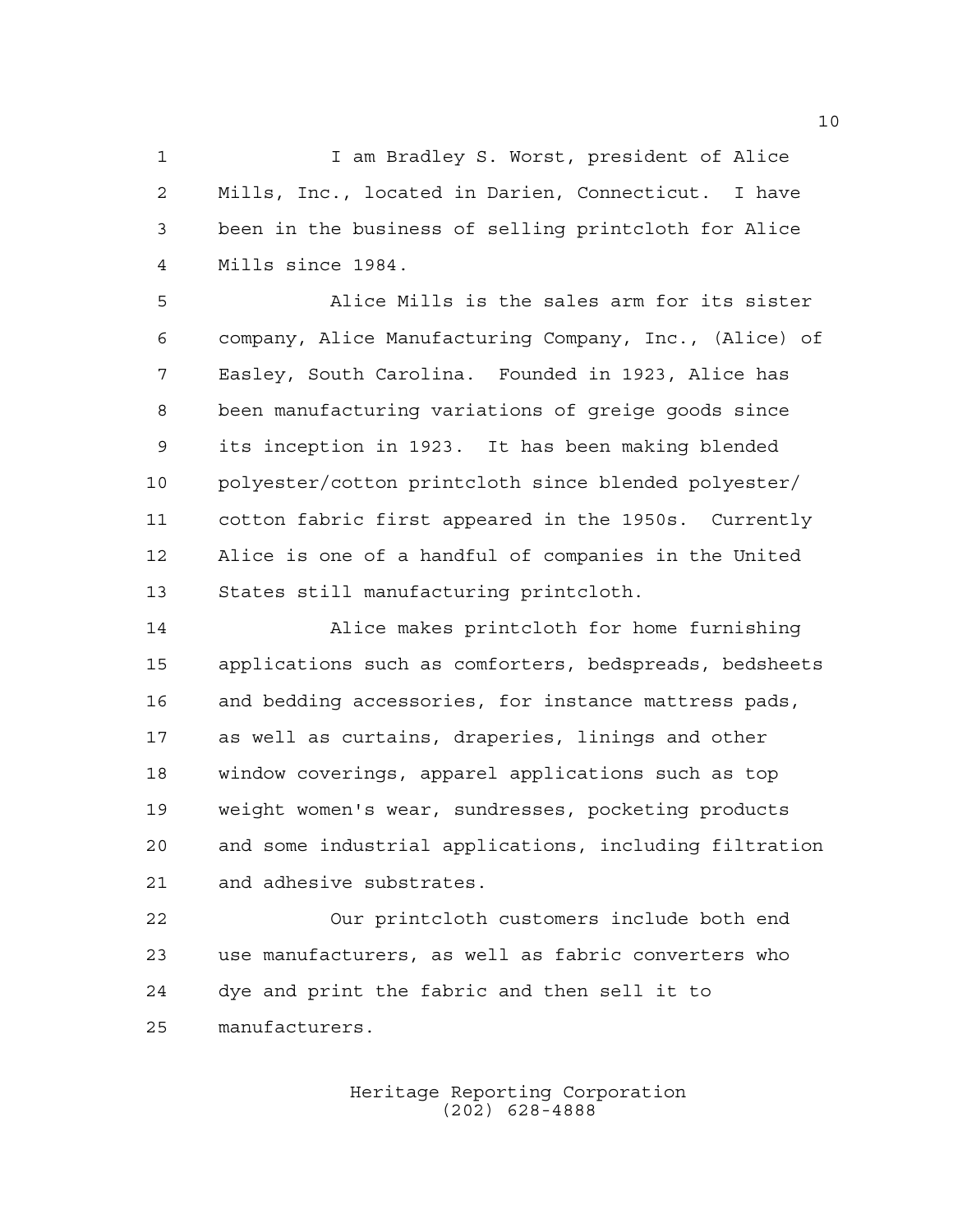Alice has three mills in the Easley, South Carolina, area. All three make printcloth. These plants are highly efficient and highly automated with computer controlled production lines that were most recently upgraded during the 1995 to 2002 period. These lines consist of world class machines and require very few people to oversee their operation.

 Now turning to Mr. Worst's statement on the nature of the material, the precise amount of polyester and cotton in the yarn used to make greige polyester/cotton printcloth can vary slightly, for instance from 50 percent cotton to 60 percent cotton, but the method of manufacture, the channels of distribution and the end uses of the printcloth are the same.

 There are no objectively perceptible differences among these blends, and decisions by manufacturers about the precise blends they make are driven by the relative cost of cotton and manmade fiber and by the kind of yarn spinning equipment they use.

 The most prevalent printcloth sold in the United States is known in the textile industry as 50/50 printcloth. This expression refers to fabric that is comprised of approximately 50 percent cotton

> Heritage Reporting Corporation (202) 628-4888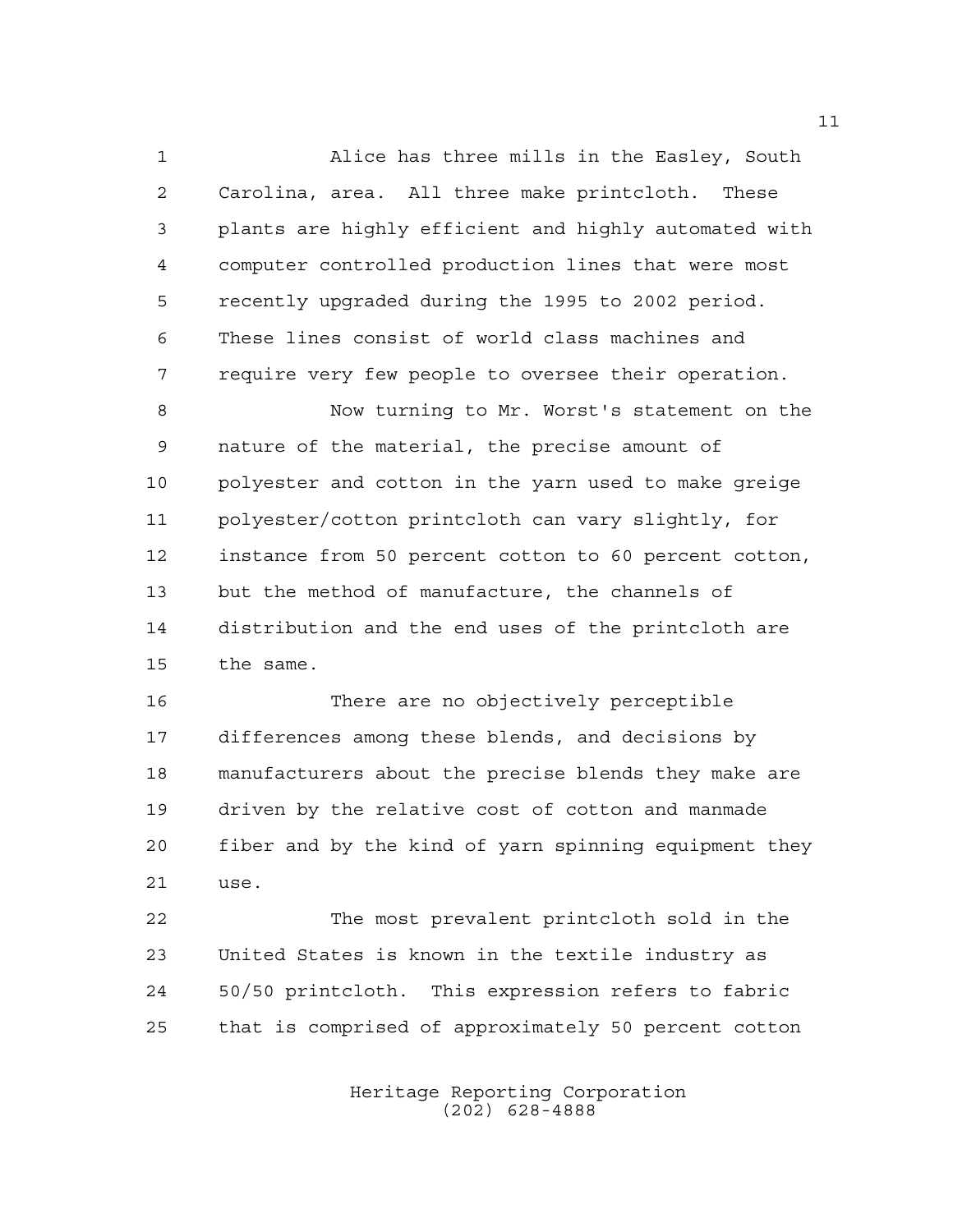and 50 percent polyester by weight. There are other blends of printcloth found in the marketplace, but in much smaller quantities.

 Turning to Mr. Worst's comments on the state of the industry as currently composed, we believe revocation of the antidumping order on printcloth from China will cause great harm to 50/50 printcloth producers in the United States in the very near term. China dumped large volumes of greige polyester/cotton printcloth in the years preceding the order in 1983.

 Today China is a major player in the global market for all types of greige polyester/cotton printcloth. Imports of printcloth from China that are not subject to the antidumping order have increased dramatically over the last five years, and there is no reason to think imports now subject to the order would not do the same if the order were terminated.

 As you know, China is the world's largest producer of textiles and apparel. It is clear to us that China has been preparing to ramp up production of greige polyester/cotton printcloth and other fabrics following the list of bilateral textile quotas. We understand the Chinese have invested heavily in new production technologies to increase fabric quality and are presently producing at well below capacity.

> Heritage Reporting Corporation (202) 628-4888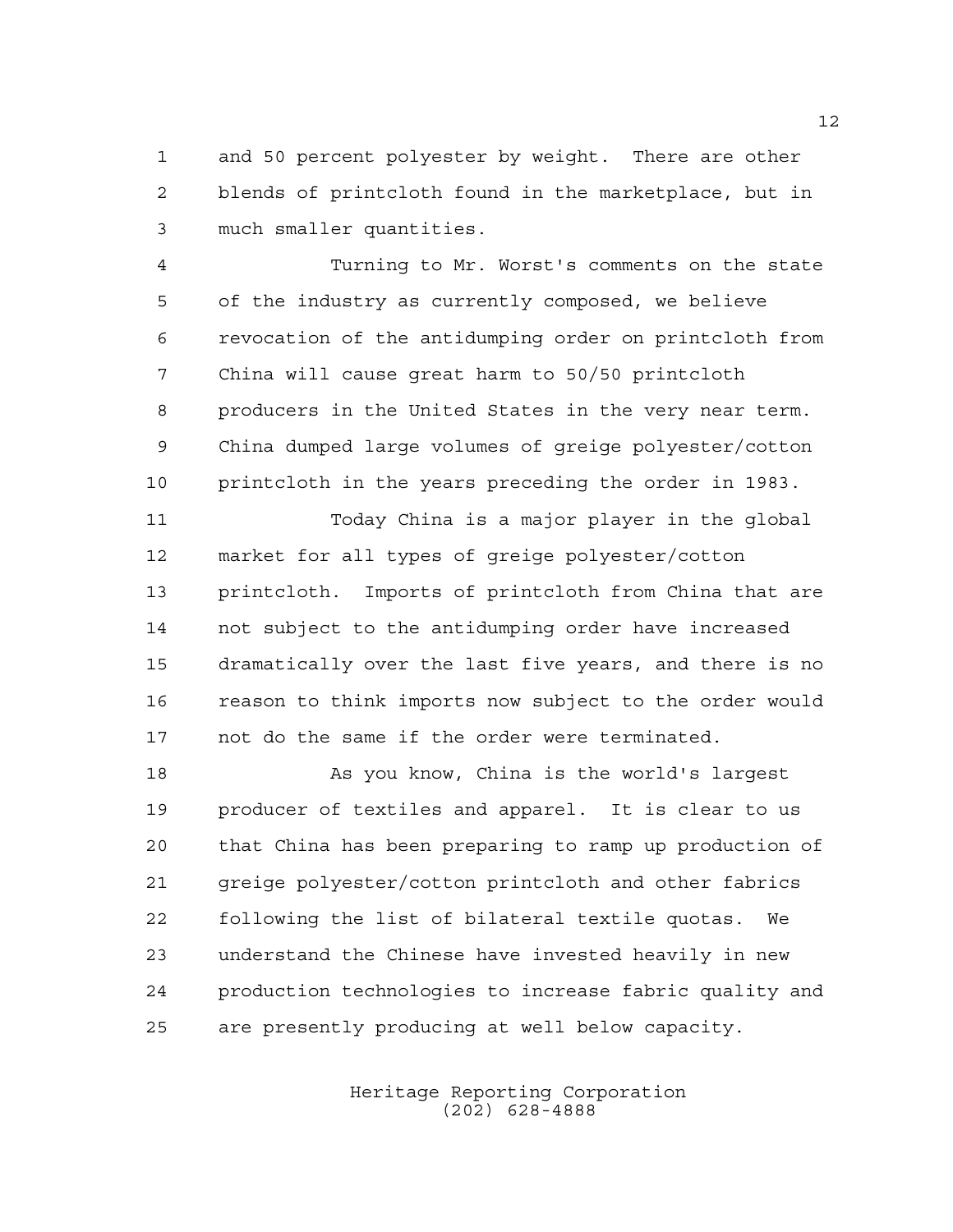Given China's capital investments, its inexhaustible supply of cheap labor and low capacity utilization rates in the cotton weaving segment, we think Chinese companies can shift their production virtually overnight to printcloth following the lifting of the antidumping order.

 The bilateral textile agreement which limited Chinese imports expired on January 1, 2005, and the United States Department of Commerce reported this week that Chinese apparel exports have skyrocketed since the elimination of quotas.

 This report demonstrates how Chinese producers and exporters behave when they are not subject to the discipline of an antidumping order. The increase in Chinese imports that would follow the revocation of the antidumping order would have severe consequences for our industry.

 Imports of finished goods have depressed U.S. demand and prices for greige polyester/cotton printcloth, but there is still demand in the United States for 50/50. We are very efficient producers of 50/50, and we can and do compete successfully with fairly traded imports of greige polyester/cotton printcloth.

Without protection from dumped Chinese

Heritage Reporting Corporation (202) 628-4888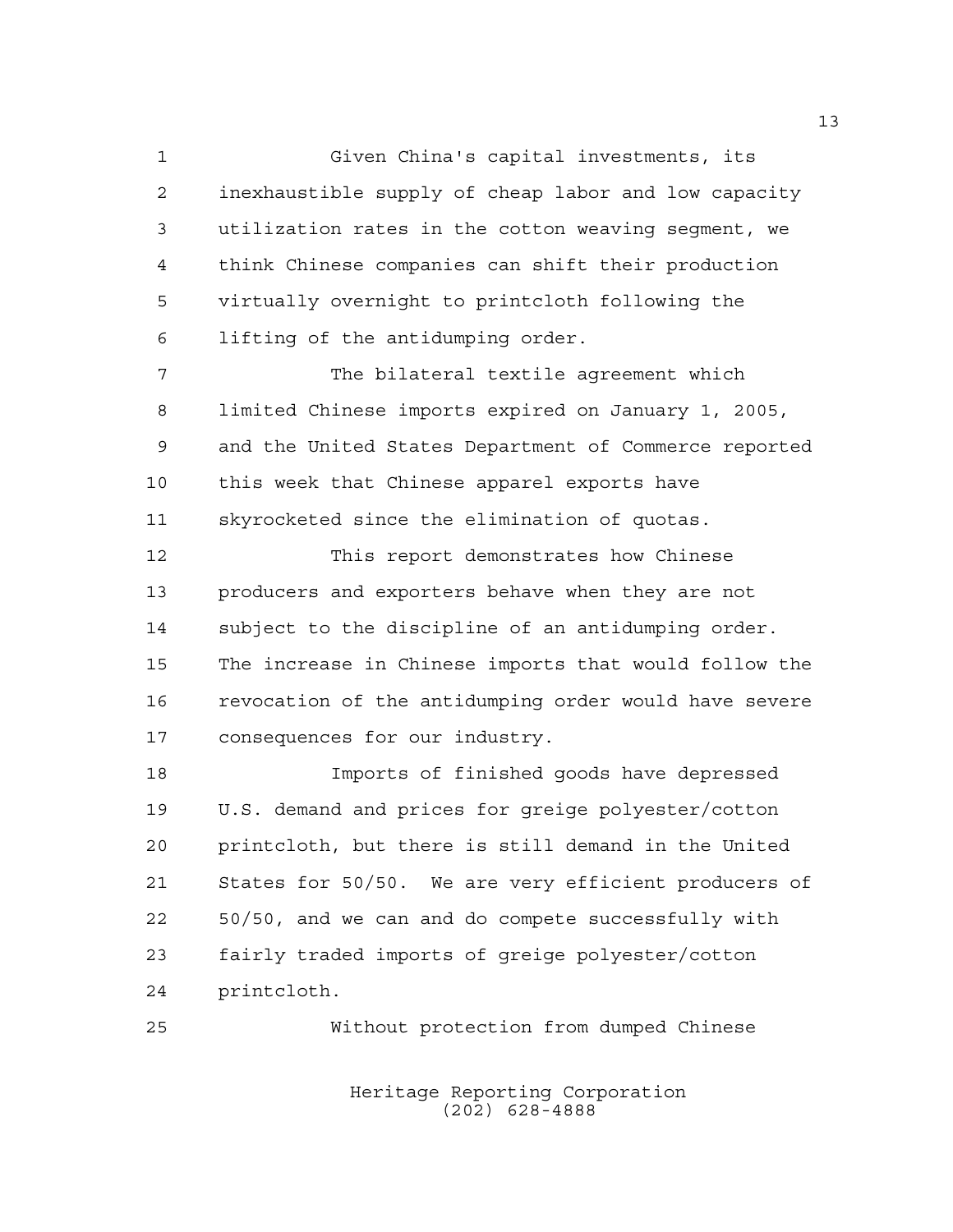imports, we fear that demand for domestically produced 50/50 greige polyester/cotton printcloth will decline, and industry economic conditions will deteriorate very rapidly. Removal of the order could be fatal to our industry.

 That concludes Mr. Worst's statement. As Bob said, it is a certified statement.

8 MR. CASSIDY: In its notice --

CHAIRMAN KOPLAN: Your microphone?

 MR. CASSIDY: In its notice stating that the Commission wanted to conduct a full investigation, two issues were singled out. First was like product, and the second was conditions of competition. We are not entirely sure what aspects of these issues are of particular interest to the Commission, but let me make some preliminary observations on each of the issues.

 In the case of like product, when the petition was filed in 1983 it identified the primary product, the primary target of the investigation, to be 50/50 greige polyester/cotton printcloth. 50/50 is textile industry usage, and it means 50 percent by weight cotton and 50 percent by weight polyester.

 The ITC in the initial investigation found that production of the like product was primarily composed of 50/50 greige polyester/cotton printcloth,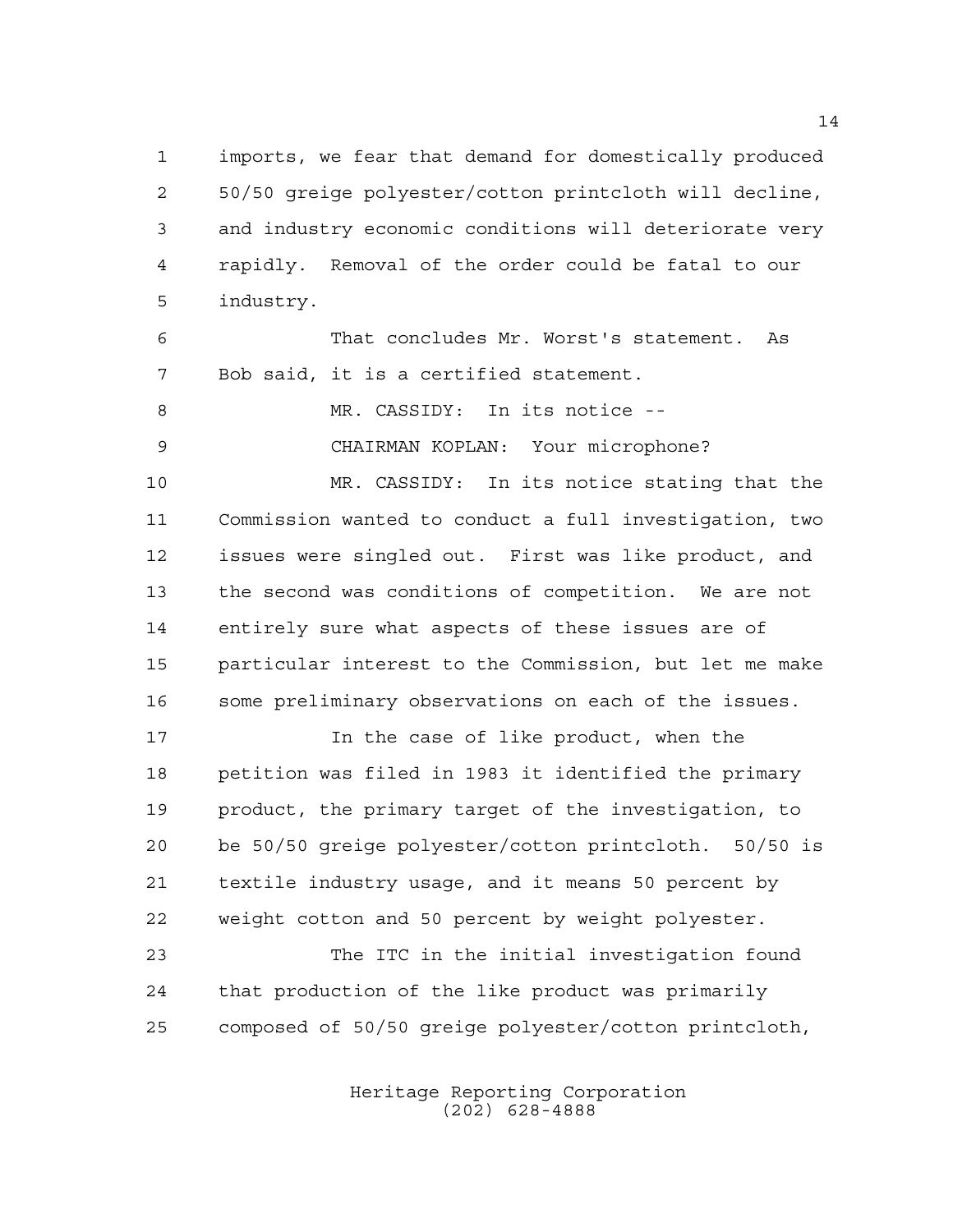and the Commission made the same finding in the first sunset review in 1999. In our view, nothing has changed. The domestic industry is still composed of producers of greige polyester/cotton printcloth, and the primary product that they produce is still 50/50.

 At this point I think it's useful to remind all of you that under the Textile Product Identification Act when the industry sells something as 50/50 or 55/45 or any set of numbers like that they are obliged to ensure that the actual blend of fibers in the product is within three percentage points plus or minus what they say so if it is 50/50 it has to be somewhere between 47 percent cotton and 53 percent cotton or conversely 47 percent polyester and 53 percent polyester.

 The precise blend of product that a given manufacturer will make and sell depends in the first instance on exactly what the customer orders. If the customer orders 51 percent cotton, the manufacturer will make 51 percent cotton, but that's relatively unusual we understand.

 More typically a customer will order a 50/50 product, and in that case the manufacturer is free to produce anything that meets the Textile Identification Act parameters. Generally speaking, the precise blend

> Heritage Reporting Corporation (202) 628-4888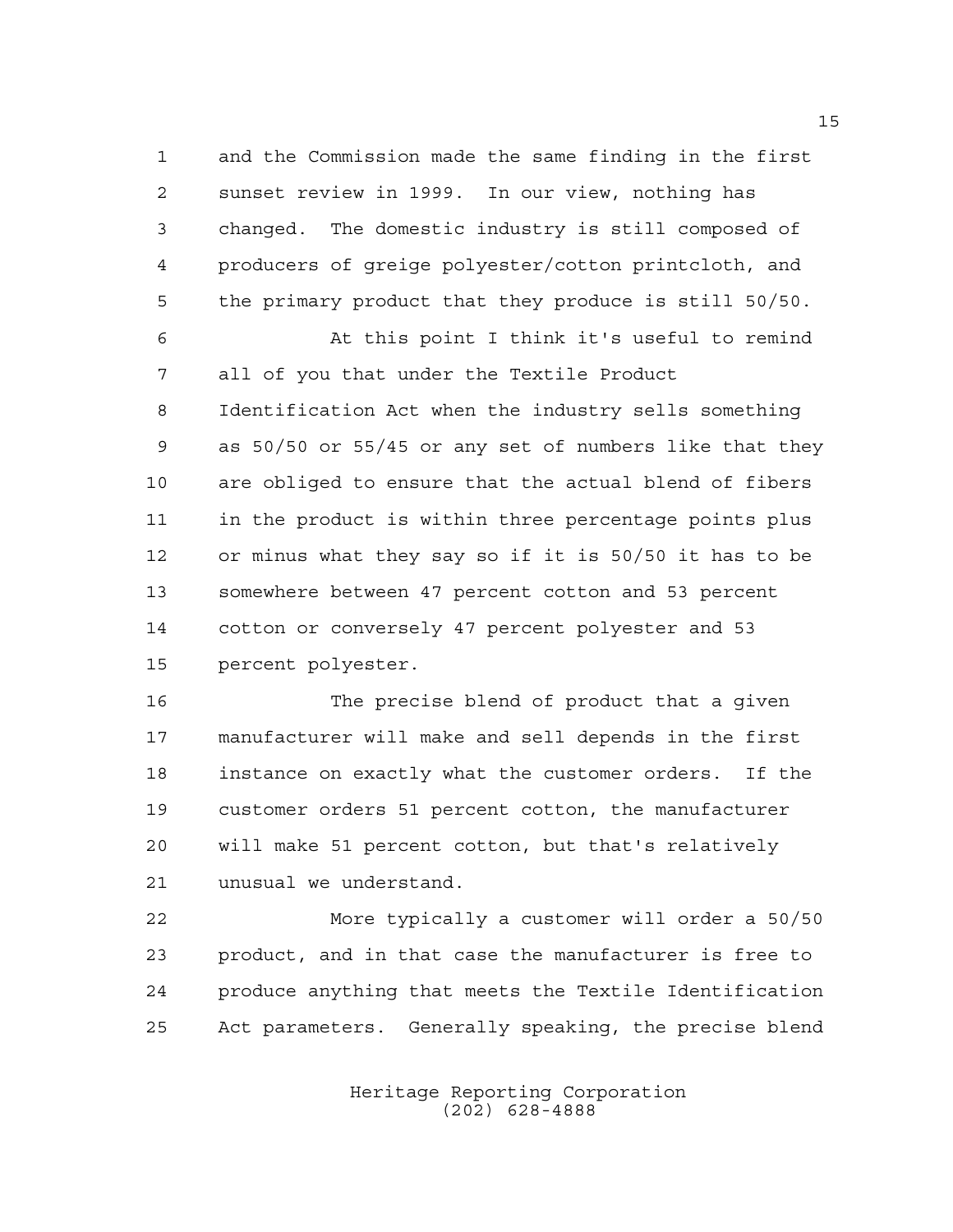will be dictated by the relative price of cotton or manmade fiber at that moment and considerations of the machinery that the manufacturer is using particularly to spin yarn because the speed with which the machines can be run is influenced by the composition of the yarn being made. You can run it faster with certain compositions than with others.

8 As a consequence of this, the cotton and manmade polyester composition of the primary like product shifts back and forth above and below 50 percent by weight cotton.

 Now, what is the significance of this? Well, when the case was originally brought the tariff nomenclature that was in effect at that time distinguished among blended fabrics on the basis of the value of the components of those fabrics, the old tariff schedules of the United States chief value criterion.

 That criterion covered all 50/50 product that was made at that time and was the nomenclature that was referred to for convenience by the Department of Commerce when trying to identify the subject merchandise.

 On January 1, 1989, the old tariff schedule of the United States was repealed, and the harmonized

> Heritage Reporting Corporation (202) 628-4888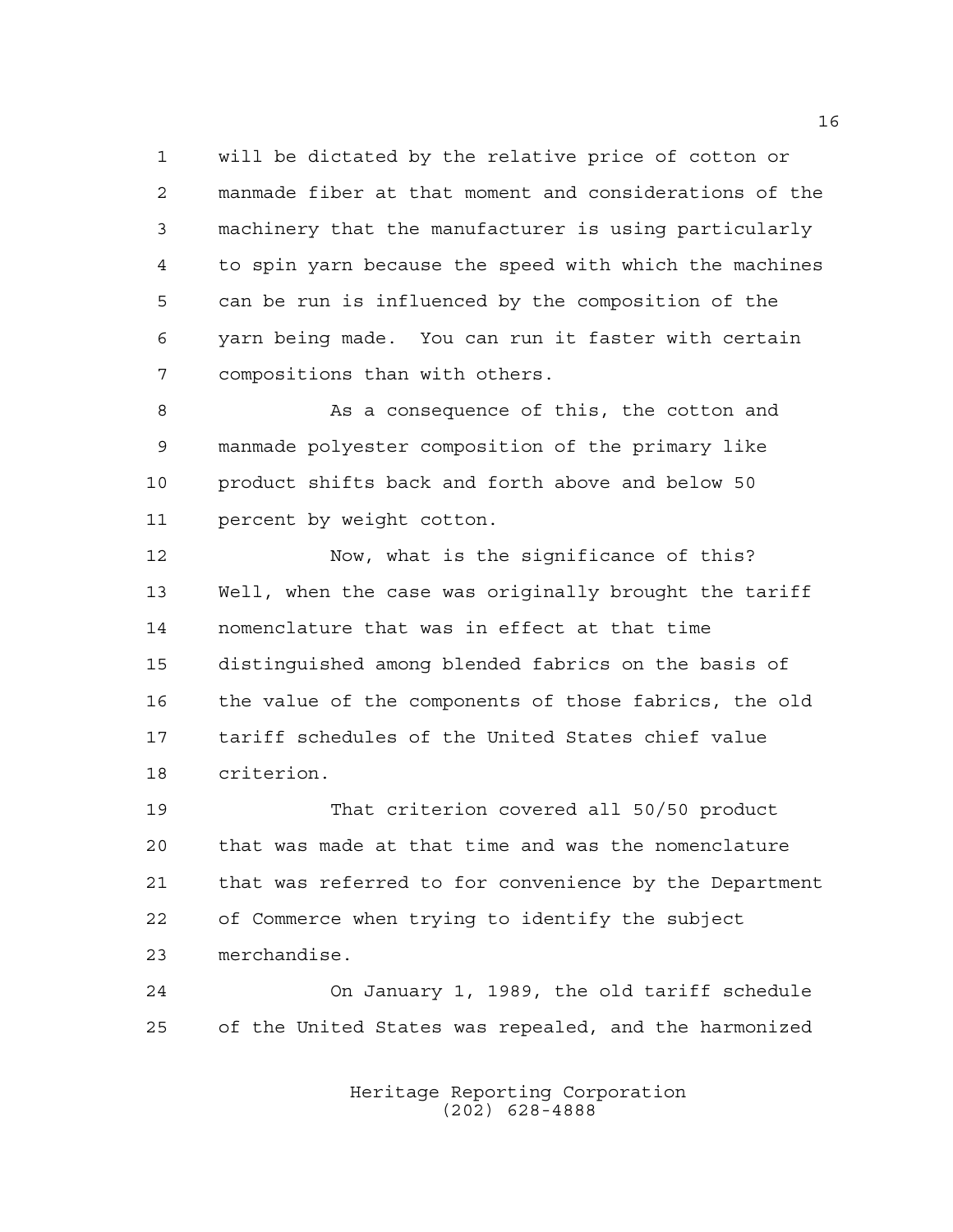tariff schedule of the United States was enacted. It, among many other things, eliminated the chief value standard and went over to a chief weight standard to identify between the components of blended fabrics.

 It did this because chief value was inherently subjective. It depended on exchange rates, and on one day of the week something could be chief value, and the next day or a week later the same product could be not chief value, and that's not a particularly good way to run a tariff schedule, particularly for statistical purposes in the view of Congress.

 Chief weight, however, does not change. It is what it is, but the change to chief weight at least in our view didn't change the scope of the order, and indeed the order today still refers to in its text the greige polyester/cotton printcloth of chief value cotton.

 Having said that, however, the Commerce Department in its more recent review and in the last sunset review and in the current sunset review has adopted a chief weight standard, which means that for purposes of this review we are looking at subject merchandise that is chief weight cotton, that is to say more than 50 percent by weight cotton.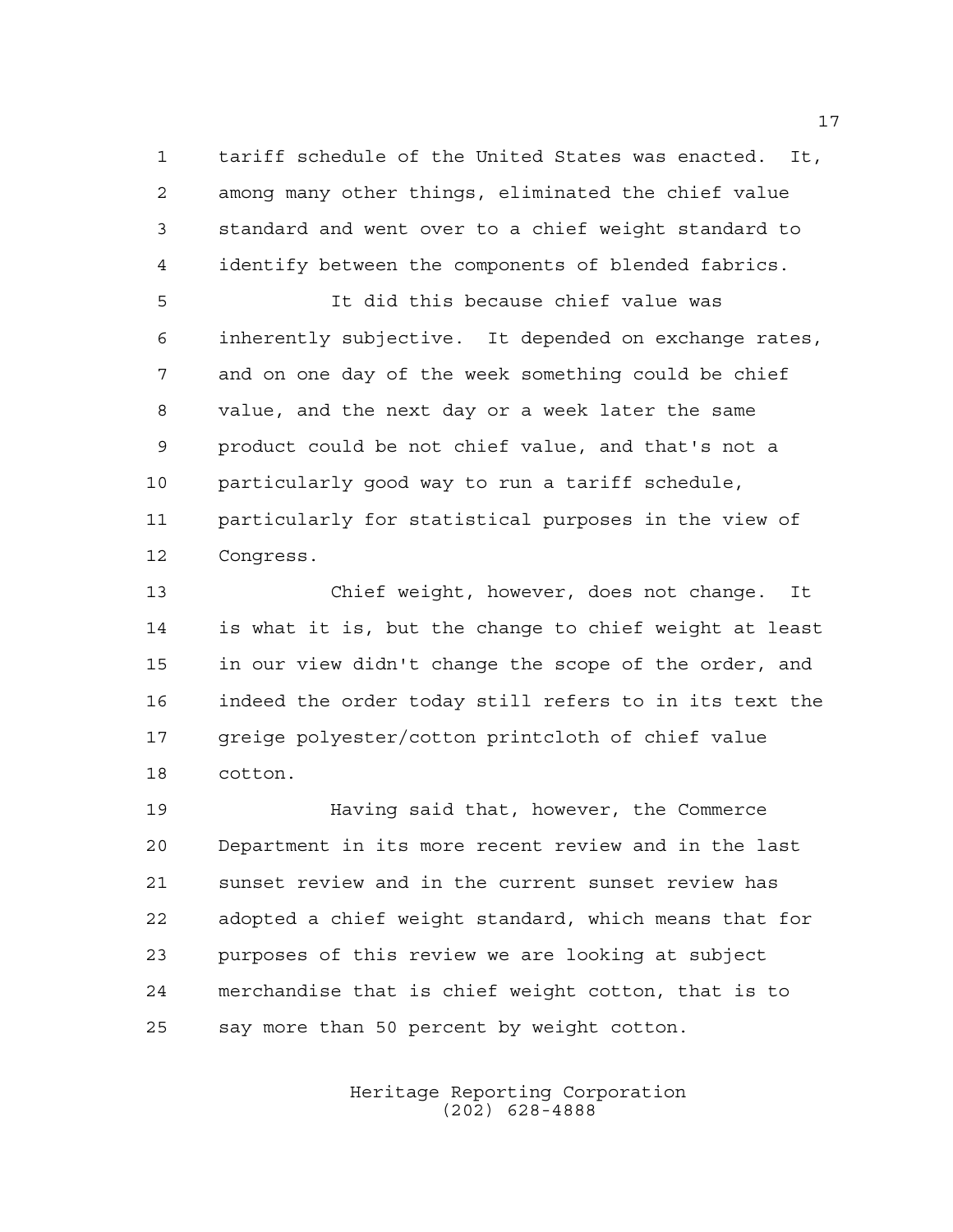That product competes directly with 50/50 greige polyester/cotton printcloth. 50/50 greige polyester/cotton printcloth may or may not be chief weight cotton. It can be or it cannot be. It is in fact rather difficult for producers to know exactly what they are making at any given point in time because it is not a criterion which they attach enormous significance to in the normal course of business.

 The staff observed this difficulty, and in fact they collected data for this investigation which is composed of first of all chief weight cotton production in the United States and sales, secondly 50/50 production and sales in the United States, and then thirdly all greige polyester/cotton, which is chief weight plus 50/50.

 We think this is the intelligent way to analyze the issue, but nonetheless it does seem obvious to us that the domestic like product in this case is still what it has always been and that the primary component or the primary product segment in the domestic like product category is still the 50/50 product, which may or may not be in chief weight cotton.

The record is very clear that all of the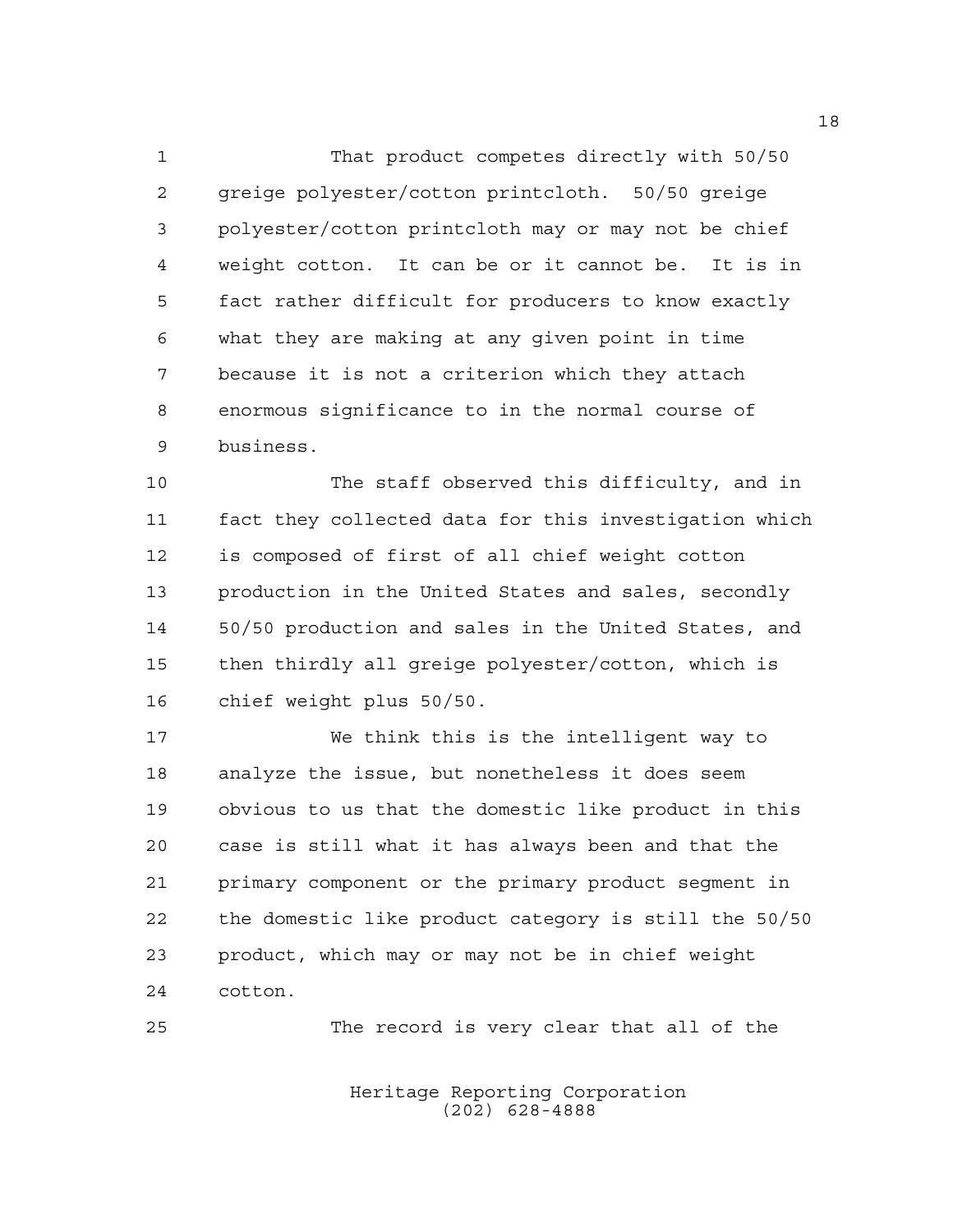Respondents, be they purchasers or producers, consider greige polyester/cotton printcloth, whether 50/50 or chief weight cotton, to be produced on the same machinery, to be sold through the same channels, to have the same physical characteristics and uses.

 I would think that all greige polyester/ cotton printcloth is substitutable for virtually all end use applications, and in fact a number of them state that it is extremely difficult, if not impossible, for the ultimate consumer of goods made from greige polyester/cotton printcloth to distinguish between different blends when the differences are in the range of, for example, 50 percent to 60 percent.

 Parenthetically, and this cannot be on the record, but I have felt examples of the three different versions of these products, 50, 55 and 60, and when I guessed which was which I flunked the test.

 To make it more complicated is that when you look at the end use articles, be it apparel or sheets or pillows or curtains, they can be dramatically different finishes even though they may have come from exactly the same product; that is to say from the same 50/50 product because greige polyester/cotton printcloth is, if you will, a raw material. It goes to finishers who print, dye,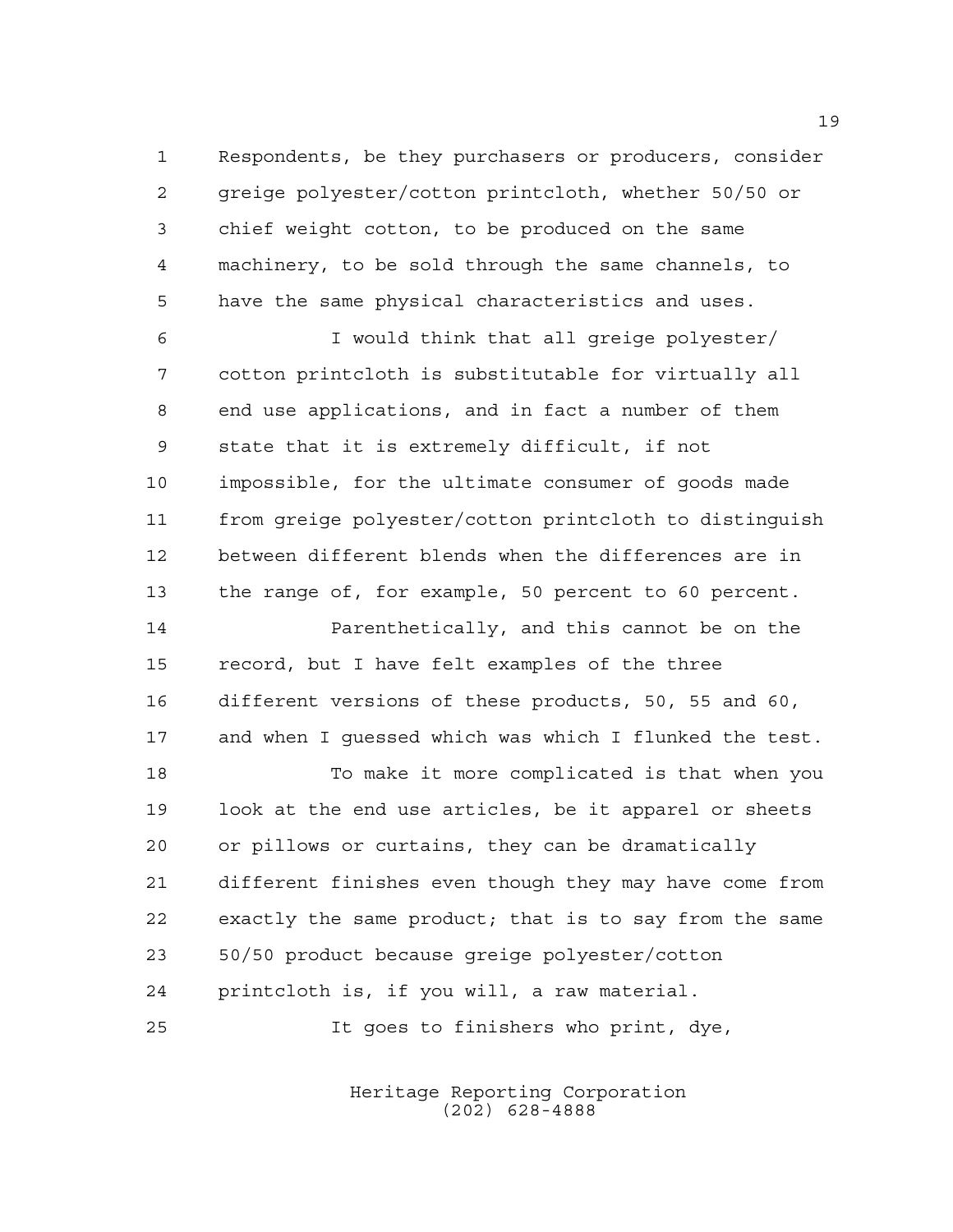texturize, do all sorts of things to it, and then it goes to end product manufacturers who then make it into dresses or pockets or curtains. It can end up having many, many different feels for the ultimate consumer.

 There are slightly different blends apparently. The record shows at least two blends of the domestic like product. One is the 50/50, and there is another which is in chief weight cotton. These two different blends are substitutable for each other insofar as the record suggests and insofar as our clients tell us. You can't tell the difference.

 Only one of the blends, which is the 50/50, is actually sold in the commercial market. The other is entirely consumed internally, but as far as we can make out they are both directly competitive with the subject merchandise. They both are substitutable for the subject merchandise, and all producers of greige polyester/cotton printcloth, be it 50/50 or the other blend that is identified on the record, do compose the domestic greige polyester/cotton printcloth industry.

 The other issue you identified is conditions of competition. In 1983 in the original investigation and in 1999 in the first sunset review, there were eight domestic producers of the like product. They

> Heritage Reporting Corporation (202) 628-4888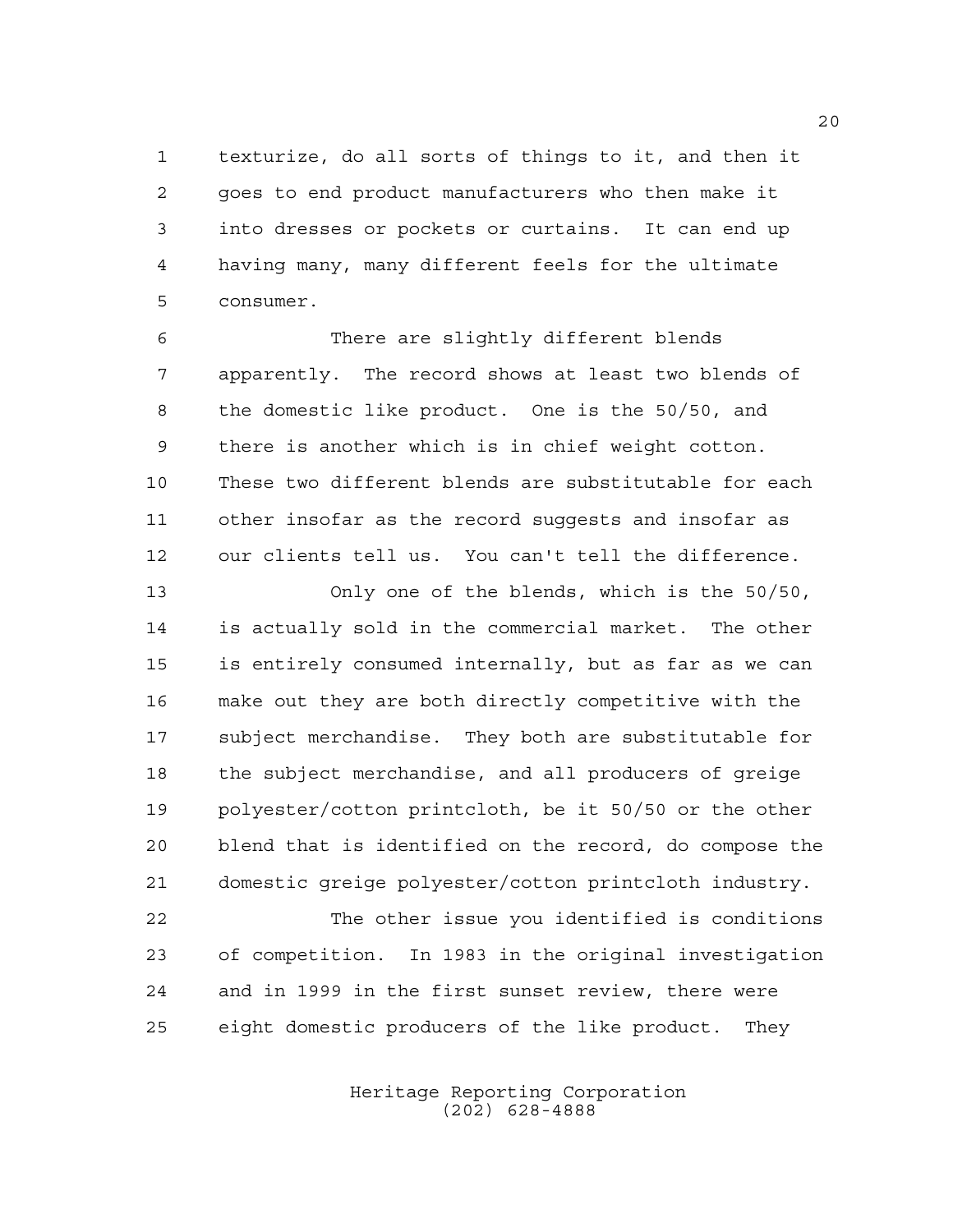included Alice, Hamerick Mills, Mount Vernon Mills and Dan River plus four other producing companies.

 Today the four other companies have disappeared, and you have Alice, Hamerick, Mount River, Dan River and one other company who was not in the business in earlier years.

 What happened to the four other companies? Why did they disappear? Well, that story is unfortunately fairly straightforward. Since 1999, imports of both the end use products to which greige polyester/cotton printcloth is applied have increased dramatically, which means that the U.S. demand has declined.

 If their customers have moved their production operations offshore then the U.S. companies must either export or they lose business, and there are relatively little exports from the U.S. Most of the manufacturing offshore sources their printcloth from producers who are close to them either in the CBI or in east or south Asia.

 Secondly, costs in the United States are up. Petroleum costs, which is the driver of the manmade fiber, have been up and very recently, the last year and a half or so, are up dramatically.

Secondly, cotton prices, which are higher in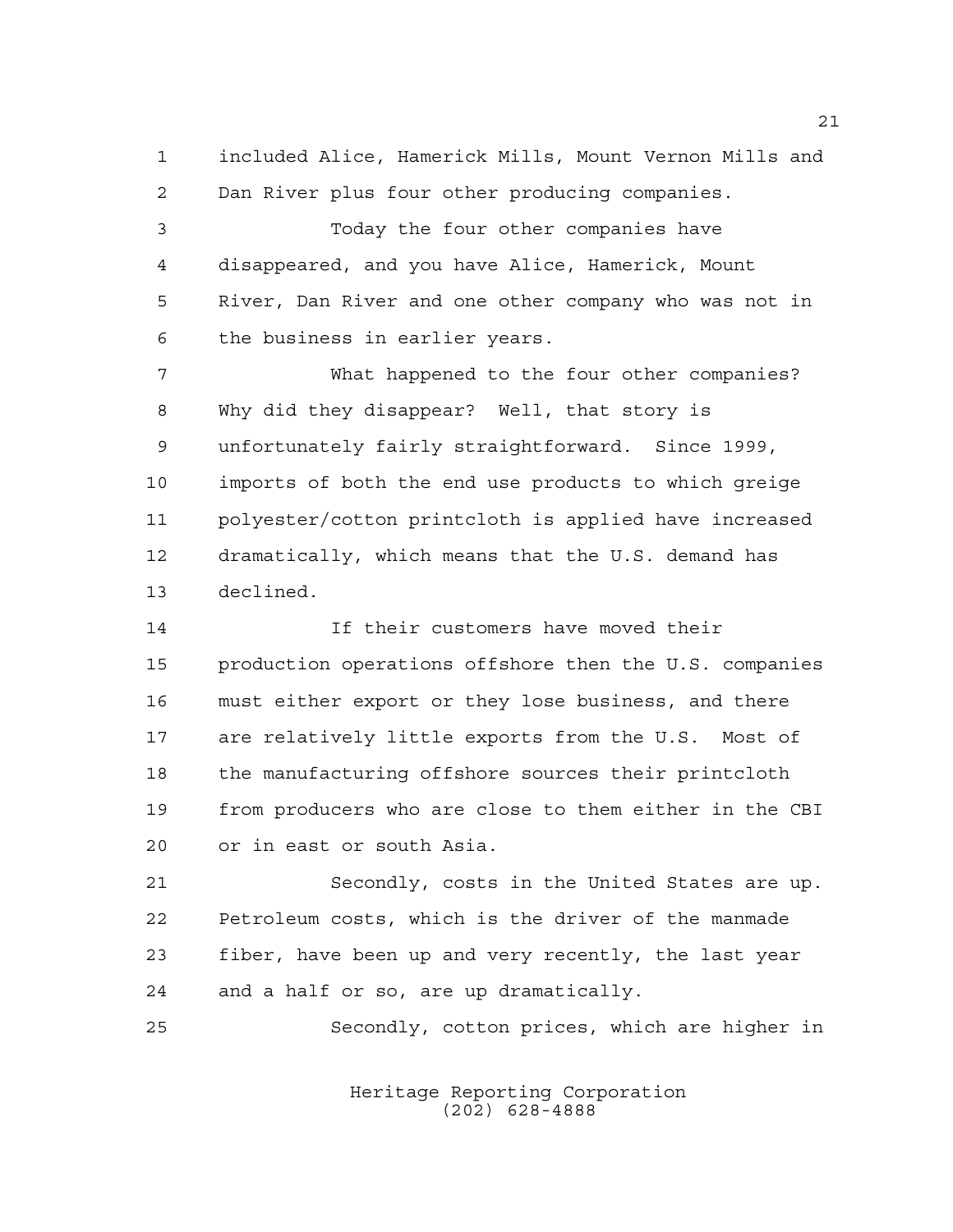the United States than they are elsewhere in the world, while they can be quite erratic within a band in the U.S. nonetheless are drifting higher, have been drifting higher for some time, and even when they are at their relatively low point in the band, the price of cotton in the U.S. is still higher than it is outside the U.S. The consequence is that the competition with importers who face at least lower cotton prices is difficult.

 Thirdly, for the reasons I explained a moment ago, demand generally is down. It is down primarily because of the disappearance of many of the manufacturers of apparel and housewares who are the traditional consumers of the greige polyester/cotton printcloth produced in the United States.

 This story is grim, but it's not disastrous. That is to say there is still a U.S. industry. As you can see in looking at questionnaire responses, many of the participants in the U.S. industry have invested in state-of-the-art equipment. They are highly efficient operations, and they are struggling to find the best combination of product that will allow them to survive in the marketplace, and they have reason to believe they can survive in the marketplace.

The thing that will change competition in a

Heritage Reporting Corporation (202) 628-4888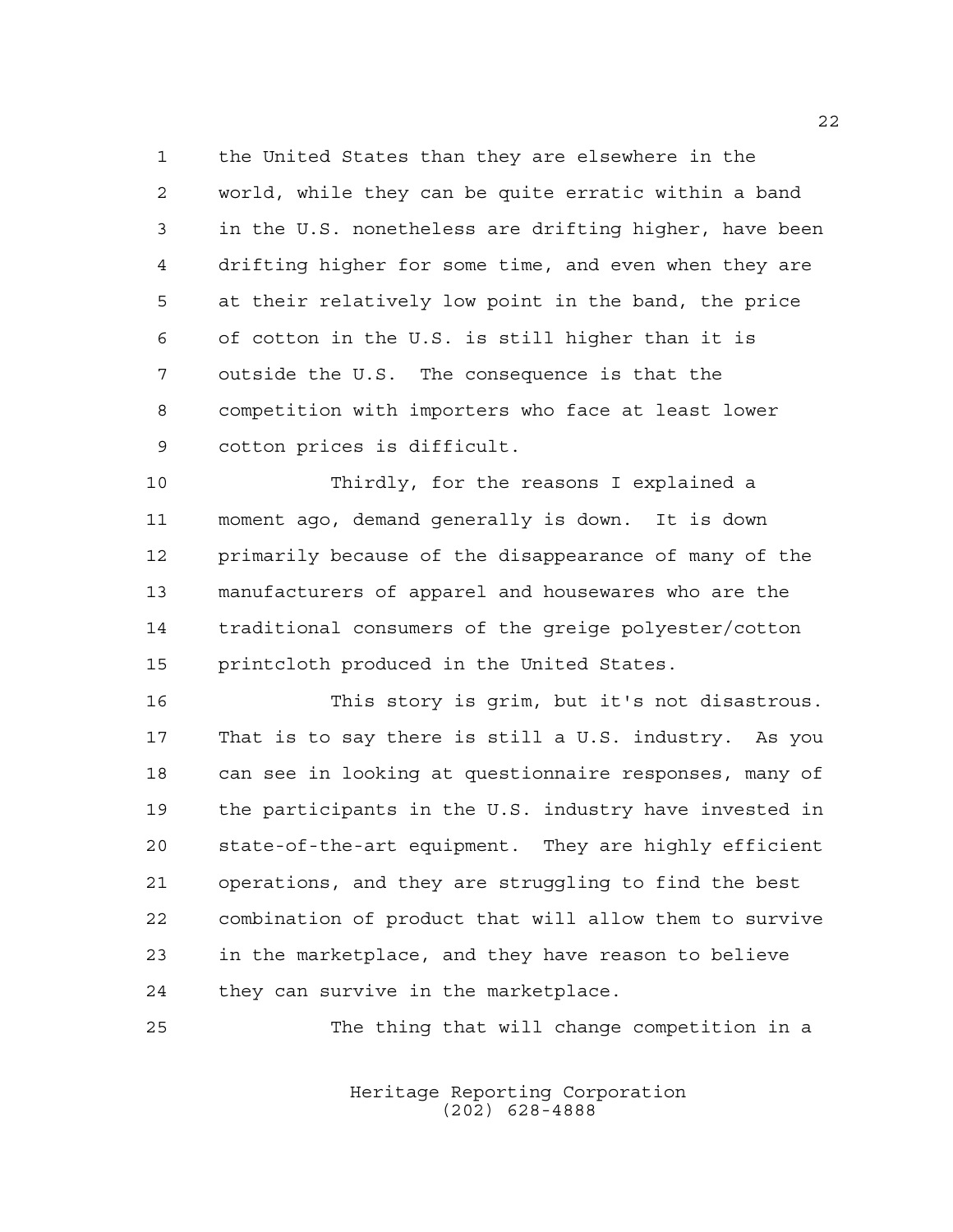way that is likely to make it impossible for them to continue in the marketplace would be a dramatic increase in imports from China of this product, along with everything else that they are seeing by way of increases from China, and it is almost certain that any increase of greige polyester/cotton printcloth from China, subject merchandise, merchandise that is now covered by the order, would have a serious adverse effect on the condition of these companies.

 That is how conditions of competition have changed. The domestic producers face difficult times, but they are adapting. The last thing they need at this point is more imports from China because of the termination of the dumping order on greige polyester/ cotton printcloth.

 That concludes our prepared statement, and we would be happy to answer any questions you may have to the best of our ability or to get for you from our clients factual information as quickly as we can.

 CHAIRMAN KOPLAN: Thank you, Mr. Cassidy, for that. I'll begin the questioning.

 First, with regard to your statement at the beginning that your ability to prepare for this hearing was compromised by a shift in the hearing date, I checked with staff, and they only thing we

> Heritage Reporting Corporation (202) 628-4888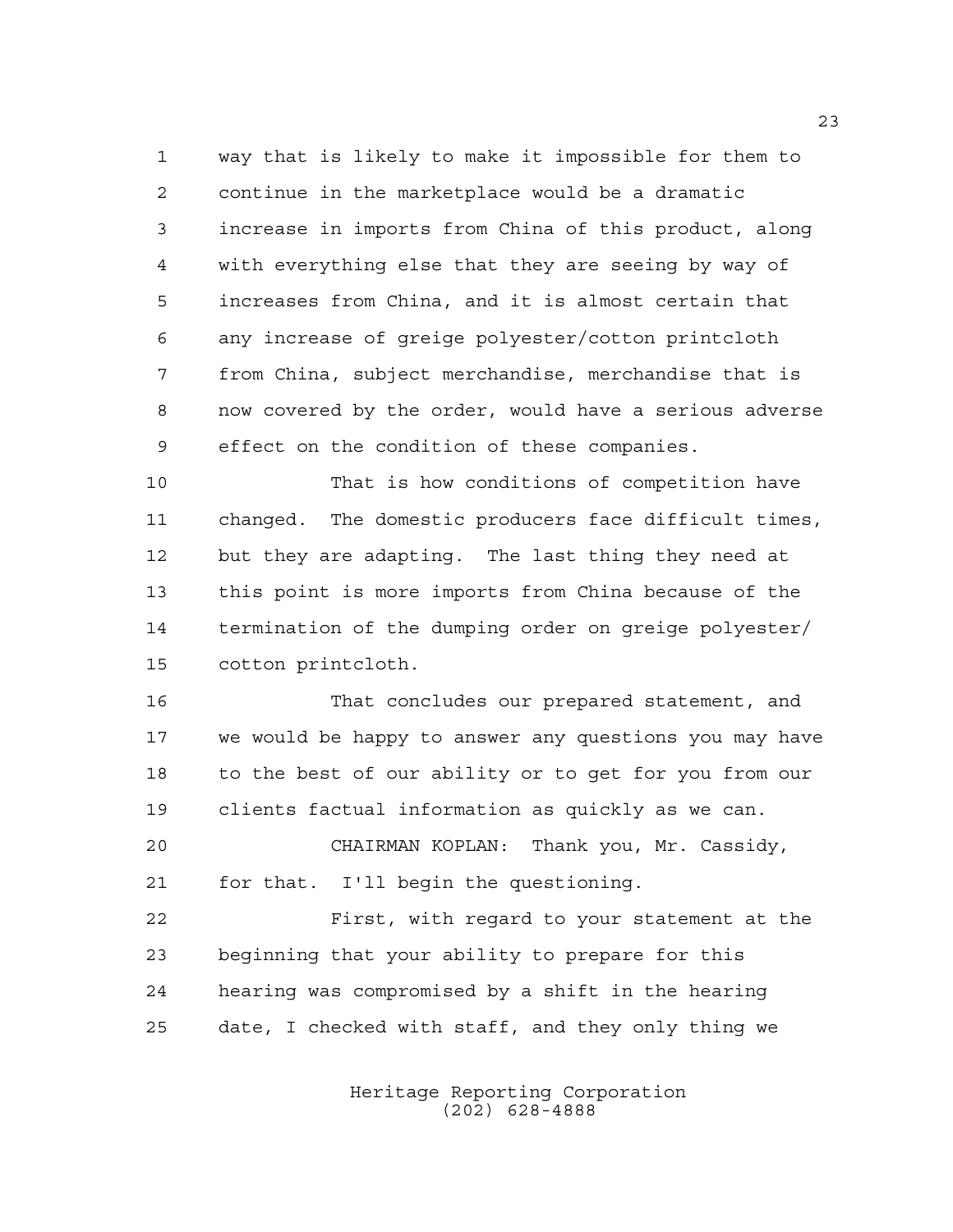seem to have from you with respect to this hearing date is a letter dated March 14 of this year at which time you requested an extension of the deadline for filing the prehearing briefs in the above-referenced letter from March 22 to March 28. We acceded to your request.

 MR. CASSIDY: Mr. Chairman, I did not wish to give you the impression that we think the Commission has compromised our ability to do anything. My reference was solely to the fact that the Commission had originally scheduled its hearing in this case for, as I recall, March 31, and then it moved its hearing date to April 1 and then its hearing date to April 5. That's all.

 We did not object to the movement of those dates for the hearing at that time, but the consequence of the movement of the hearing date was that, and we were not fully apprised of this ourselves, a conflict was created with one person who was going to be a witness, and then we suddenly, and this has nothing to do with changes in the hearing dates --

 CHAIRMAN KOPLAN: I don't want to beat this to death.

MR. CASSIDY: Yes.

Heritage Reporting Corporation (202) 628-4888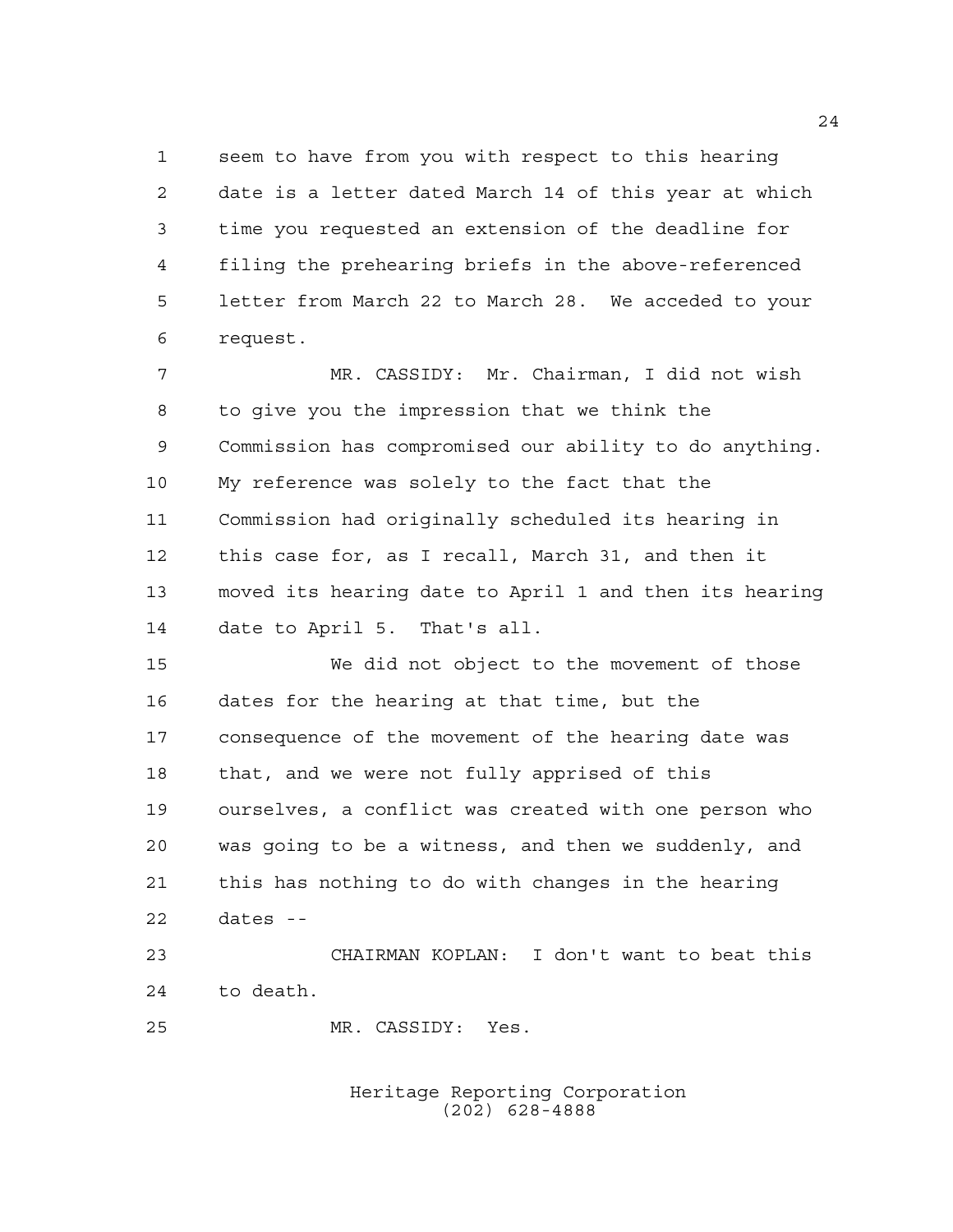CHAIRMAN KOPLAN: All I'm saying to you is if you have anything else by way of a complaint that you -- MR. CASSIDY: I don't have a complaint. I have no complaint whatsoever. CHAIRMAN KOPLAN: All right. Let me move along. 8 MR. CASSIDY: Yes. CHAIRMAN KOPLAN: That's all we have is that letter, and we did accede to your request. Secondly, with regard to the statement of Mr. Worst that was read into the record, do you have a copy of the verification report on Alice with you? MR. CASSIDY: I believe we do. Do we? CHAIRMAN KOPLAN: Well, if you don't have it right at the table -- 17 MR. CASSIDY: Yes. CHAIRMAN KOPLAN: -- let me make a reference to you if I could. MR. CASSIDY: Yes, please. CHAIRMAN KOPLAN: This of course is business proprietary information. It's confidential, but I want to call your attention to page 4 at the bottom of the page, the next to the last full sentence. MR. CASSIDY: All right.

> Heritage Reporting Corporation (202) 628-4888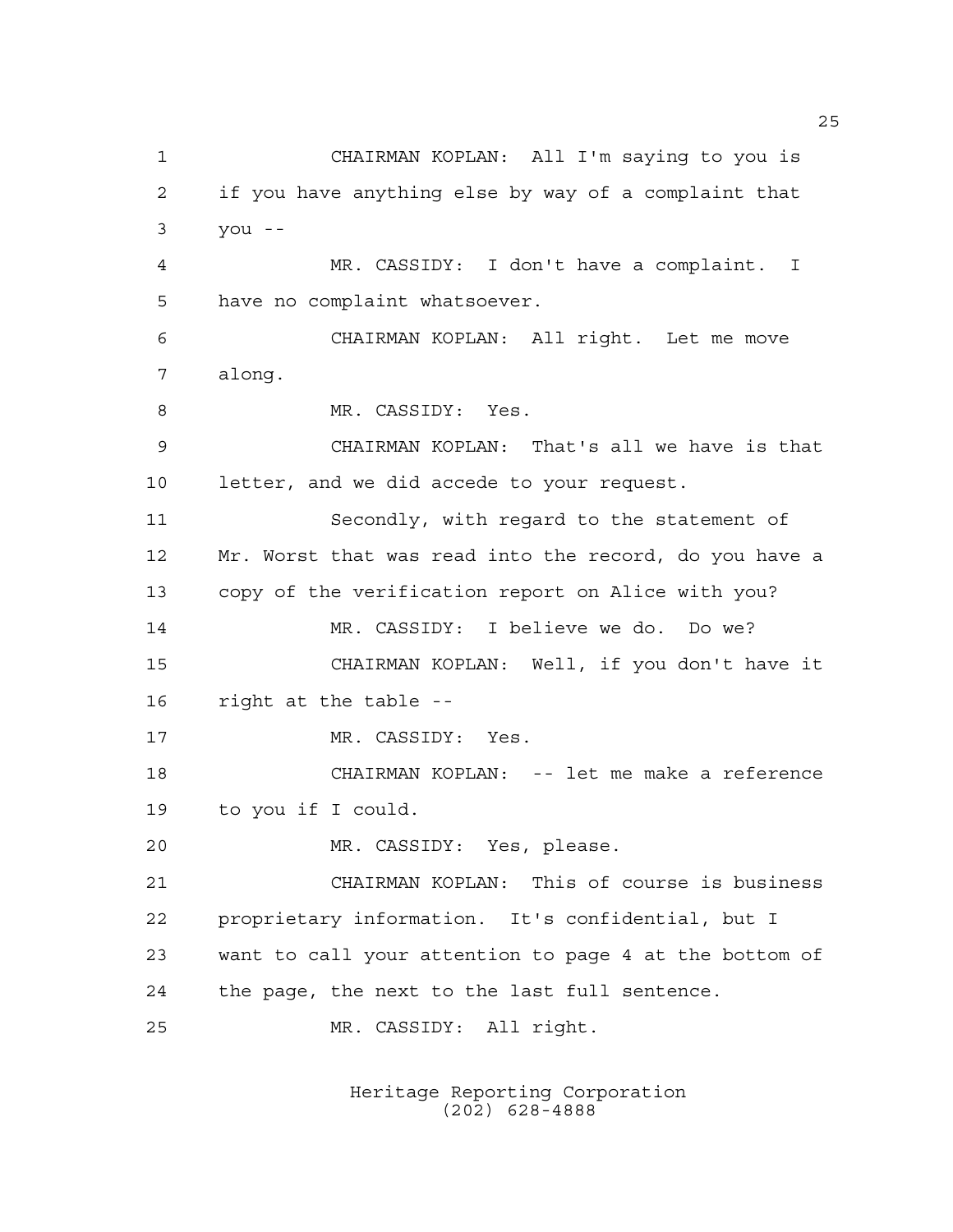CHAIRMAN KOPLAN: Okay. The statement that was read into the record does not comport with what I am reading there in that sentence, and I checked with our staff after listening to you read that, and I understand that the sentence that I am looking at, the source for that statement in here was Mr. Worst. MR. CASSIDY: We will have to -- CHAIRMAN KOPLAN: You'll have to reconcile that. MR. CASSIDY: -- read that statement and go back to Mr. Worst. CHAIRMAN KOPLAN: Right. I have that information from Ms. Pedersen, who participated in that. MR. CASSIDY: Right. CHAIRMAN KOPLAN: I'm telling you that what I heard is not consistent with what I'm reading. MR. CASSIDY: I understand you, and we will look, and we will come back to you. CHAIRMAN KOPLAN: Okay. On the question of how Commerce is enforcing the order, I will tell you that our staff has talked with Alan Titleman, who I'm sure you're aware of, the Customs national import specialist, and in fact Customs has been applying the antidumping duty on greige polyester/cotton printcloth

> Heritage Reporting Corporation (202) 628-4888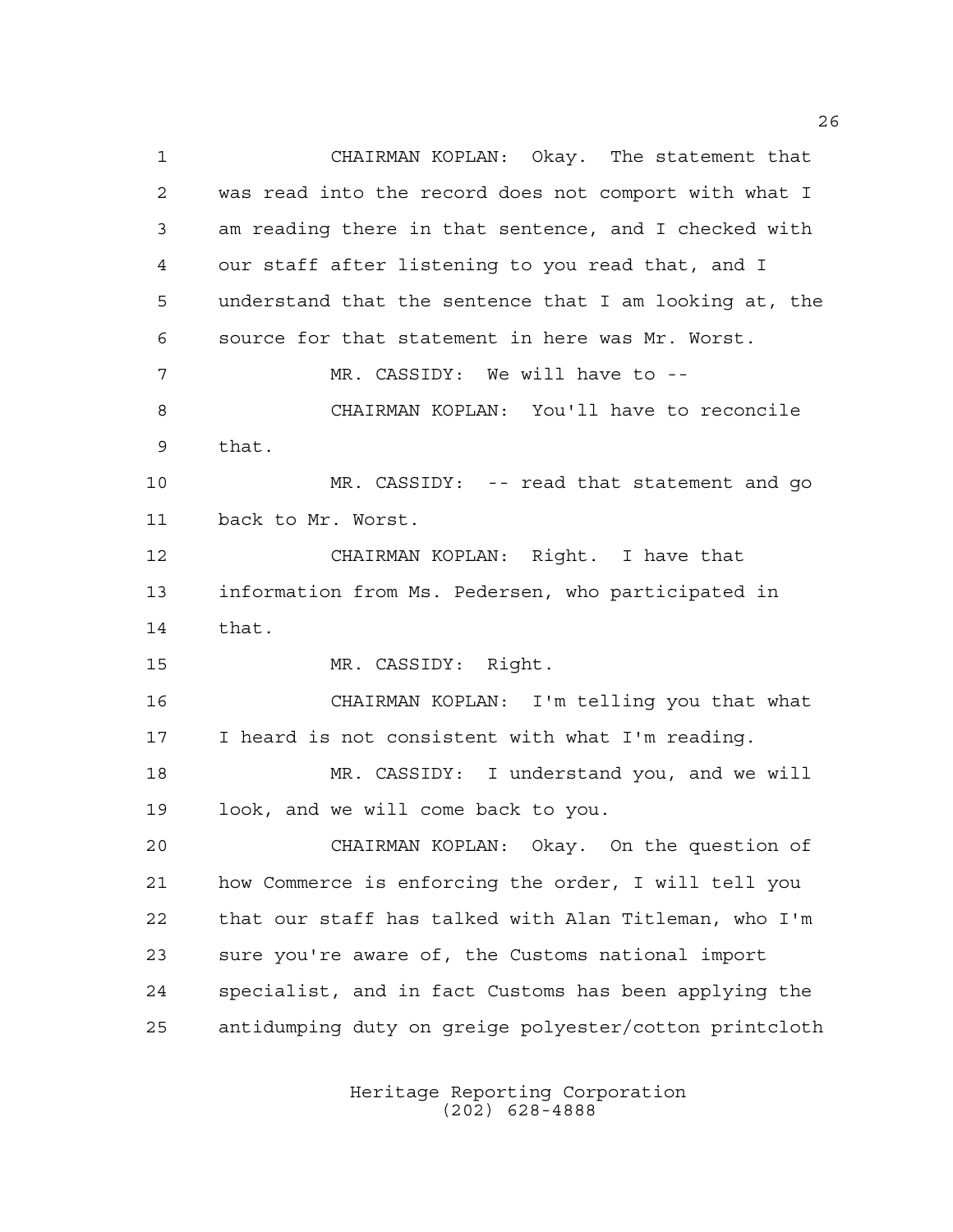from China of chief weight cotton.

| 2  | I'm just telling you that in fact that's the           |
|----|--------------------------------------------------------|
| 3  | way it's being applied. I assume you would know that.  |
| 4  | MR. CASSIDY: We know that. That is the way             |
| 5  | it has been done.                                      |
| 6  | CHAIRMAN KOPLAN: You do know that?                     |
| 7  | MR. CASSIDY: Of course.                                |
| 8  | CHAIRMAN KOPLAN: Okay. Now let me turn if              |
| 9  | I could to like product. I'm going to begin by asking  |
| 10 | you why you're asking the Commission to define the     |
| 11 | domestic like product as 50/50 greige polyester/cotton |
| 12 | printcloth when you failed to make this argument in    |
| 13 | the first sunset review.                               |
| 14 | Let me walk you through my problem. On                 |
| 15 | January 13, 1999, you filed adequacy comments on       |
| 16 | behalf of ATMI and its eight member companies,         |
| 17 | including the two you represent today, and requested   |
| 18 | an expedited review based in part on the assertion,    |
| 19 | and I quote, that "no parties have raised issues       |
| 20 | regarding the definition of the domestic like          |
| 21 | product."                                              |
| 22 | On March 16, 1999, you filed 12 pages of               |
| 23 | comments in support of continuation of the order, but  |
| 24 | contained no comment on the definition of a like       |
| 25 | product. However, you did file as an attachment to     |
|    |                                                        |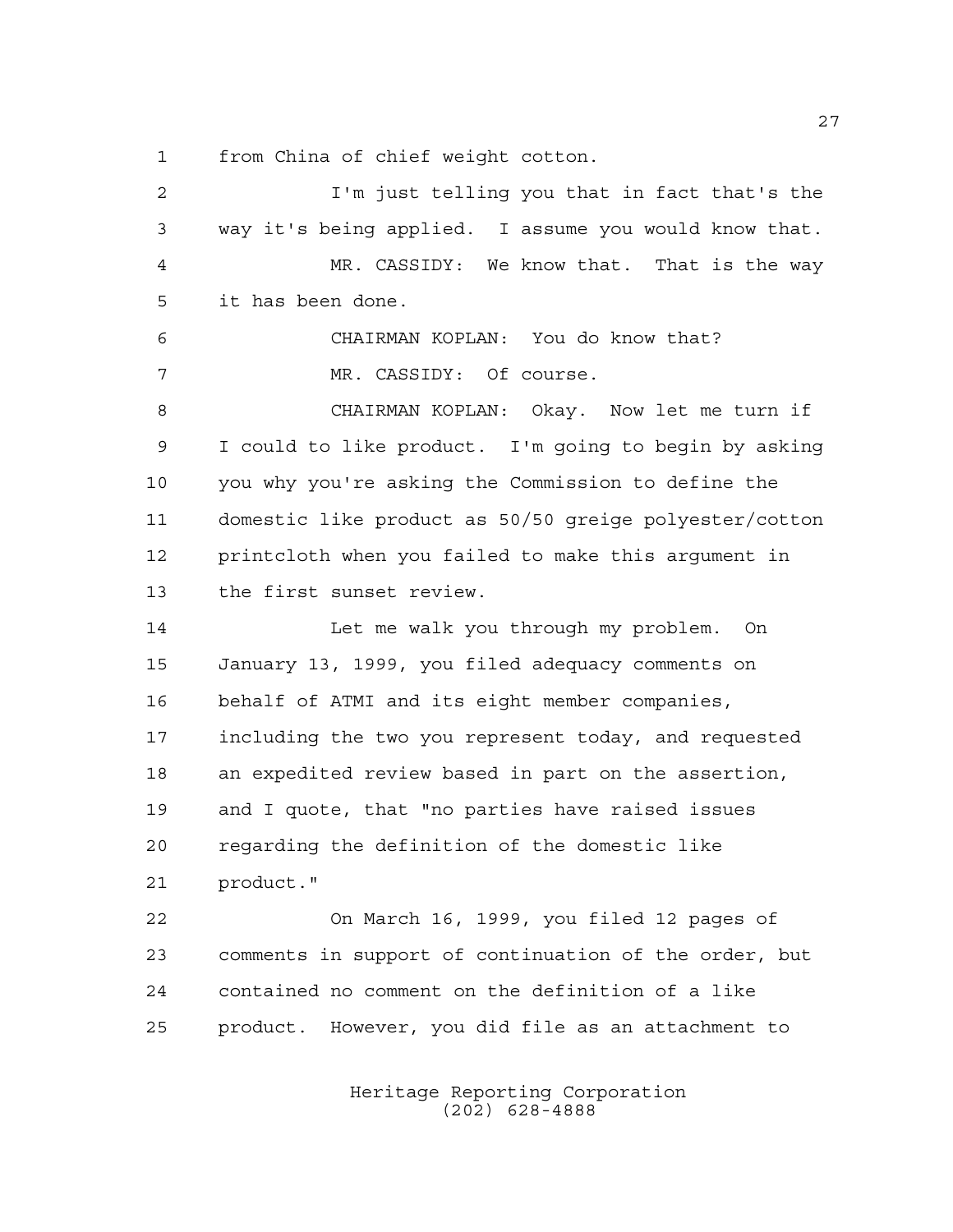your submission Commerce's final result of its expedited sunset review that included the change in scope from chief value cotton to chief weight cotton and referenced the earlier scope memorandum of February 25, 1999.

 Since you took a pass on this in the first sunset review, why should I look favorably on your argument that we should change this now?

 MR. CASSIDY: We are not asking you to change anything. We're asking you to do what you have done in the past.

 The product that was produced and was the primary subject of the petition was 50/50. The product that was being produced primarily in 1999 was 50/50. The product that is primarily being produced now is 50/50.

 Chief weight cotton, the change in nomenclature to chief weight cotton, covers a category of products which does include some 50/50 and does not include other 50/50. It depends on exactly which piece of fabric you are looking at.

 We did not comment in -- I don't have the record in front of me, and I do not claim to remember everything that was said at that time, but we did not get into the issue of like product at that time.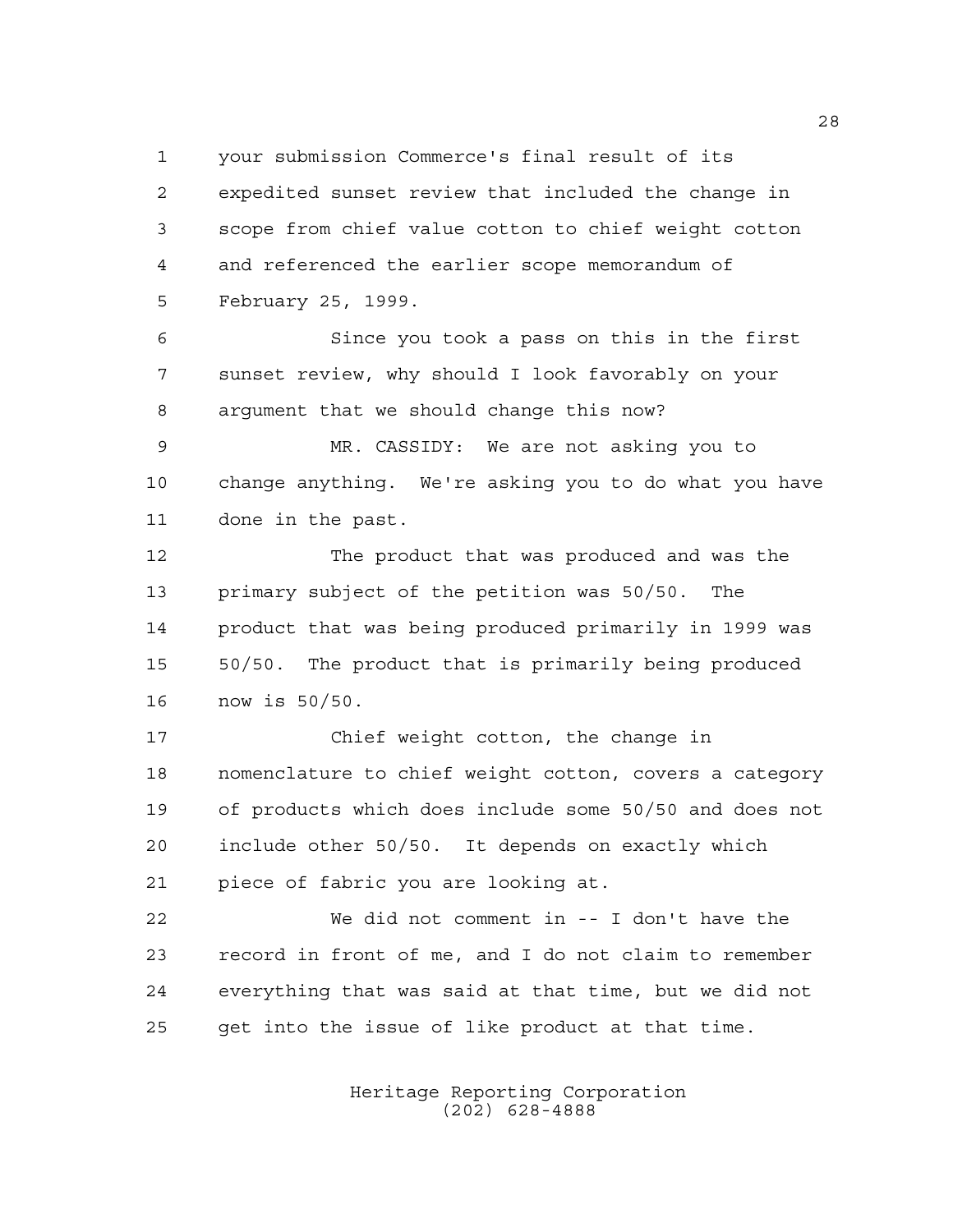CHAIRMAN KOPLAN: At what time?

 MR. CASSIDY: The first sunset review that you are raising.

 CHAIRMAN KOPLAN: Let me stop you on that if I could.

MR. CASSIDY: Okay.

 CHAIRMAN KOPLAN: That February 25 memo of Commerce is footnoted in the attachment to your pleading in the first sunset review, okay? Yesterday, late yesterday, I got a copy of that memorandum that's referenced in your pleading. Let me read this to you. I'm going to put it in the record if I could.

 The memorandum is dated February 25, 1999. It's authored by Scott Smith and it says, "Re: Greige Polyester/Cotton Printcloth Scope. In phone conversations with Alan Titleman, U.S. Customs Service, Textiles/Printcloth, New York," and they put the telephone numbers in, "on February 19, 1999, and February 25, 1999, the Department discussed the 1989 conversion from the chief value system to the chief weight system of classification with respect to printcloth used by the Customs Service.

 "In phone conversations with Robert Cassidy, (202) 663-6000, counsel for American Textile Manufacturers Institute, ATMI, on February 19, 1999,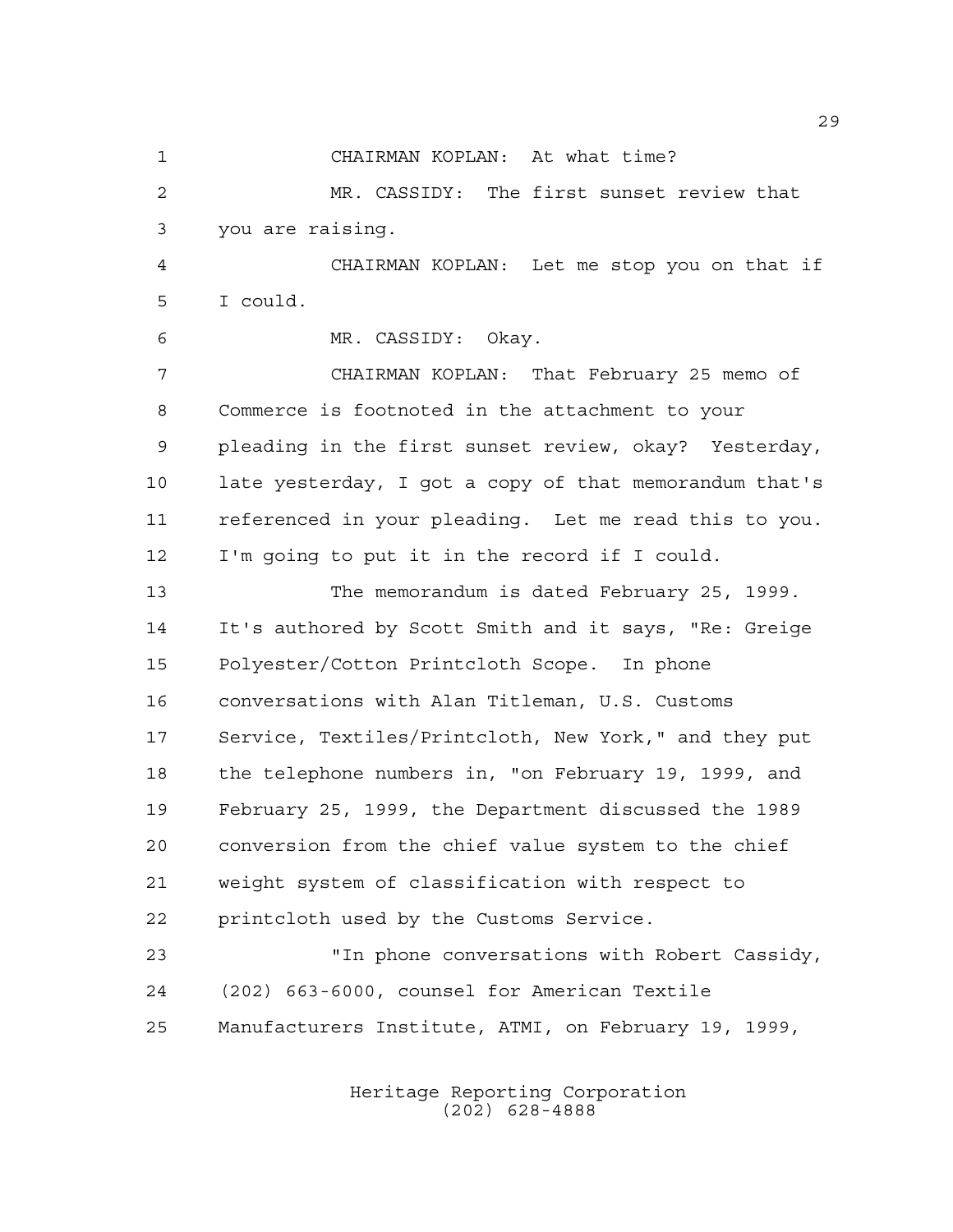and February 25, 1999, the Department discussed the translation in yarn counts between the English and metric system of yarn count numbers. See memorandum Re: Greige Polyester/Cotton Printcloth Scope, February 19, 1999. "Also discussed was the conversion from chief value to chief weight. ATMI is aware of these conversions and is in concurrence." So this was discussed in advance of your March filing. MR. CASSIDY: Uh-huh. CHAIRMAN KOPLAN: And according to this memorandum, which you actually cited as an attachment, the text of which I obtained, this was all discussed with you, and you concurred. MR. CASSIDY: We concurred, but the Customs Service was saying that it was going to use the HTS terminology when it was enforcing the dumping order. That does not tell us precisely what the domestic like product is. The domestic like product is the product that is like the import. Now, the import for purposes of this investigation is greige polyester/cotton printcloth that is in chief weight cotton. That's not an issue with which we are quibbling here.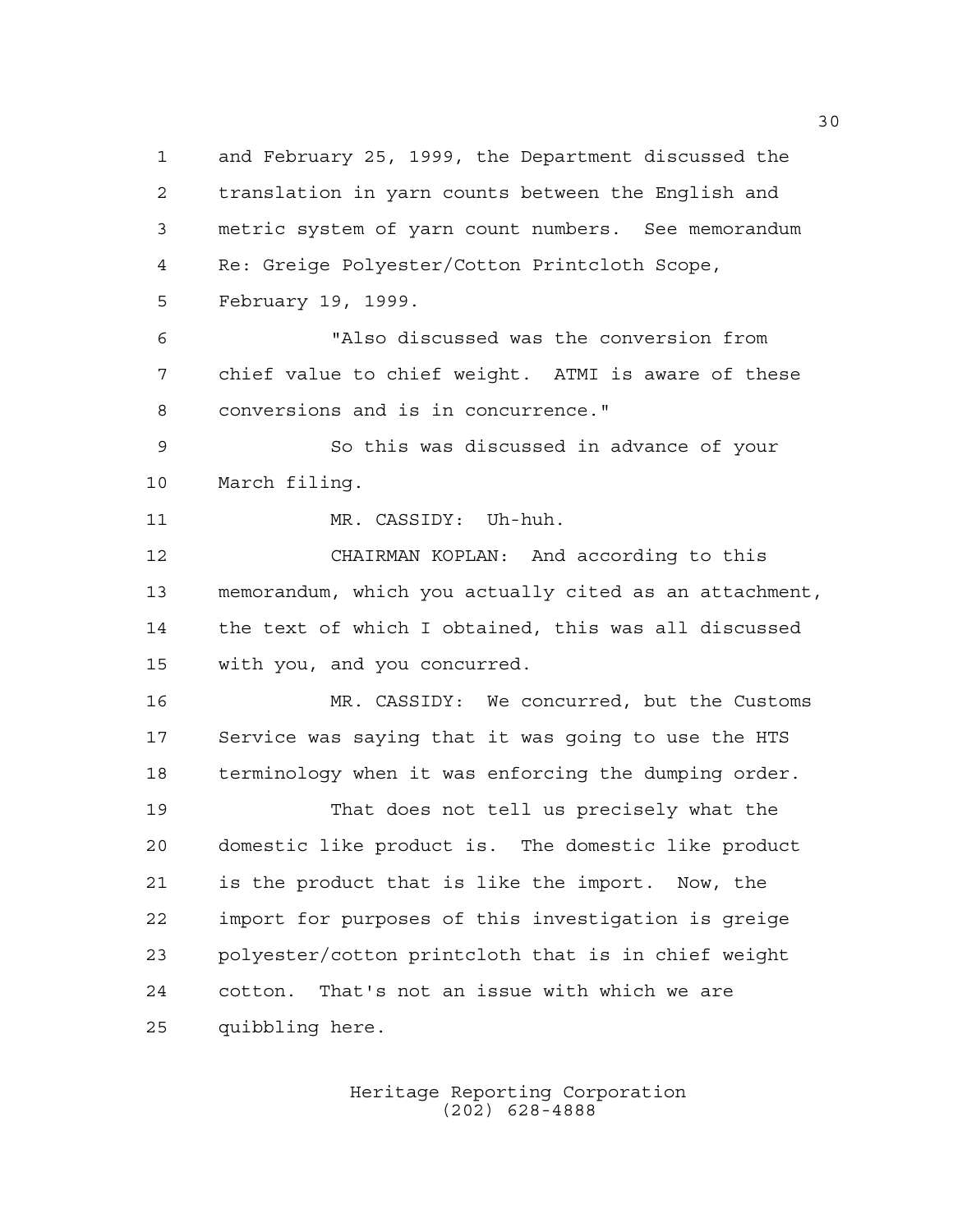The question that is before the Commission is what is the like domestic product? What is like the subject merchandise? CHAIRMAN KOPLAN: Well, let me come back to something that you said earlier when you referenced the original. I see my light is about to come on. I'm not going to be able to get to this on my first round, but I'll come back to you. I'll turn to Vice Chairman Okun. VICE CHAIRMAN OKUN: Thank you, Mr. Chairman, and welcome to the witnesses this morning. I appreciate you being here for questioning. Let me just continue on with the like product because I'm also trying to understand what your argument is vis-a-vis the scope that Commerce has in the domestic like product. I've read your briefs, and I've heard you. You're saying you're not asking us to do anything different. MR. CASSIDY: That is correct. VICE CHAIRMAN OKUN: Okay. But the scope reads chief weight cotton, and that's what's being enforced as I understand it. I can look at the production of what the domestic industry is doing. Won't most of what is

> Heritage Reporting Corporation (202) 628-4888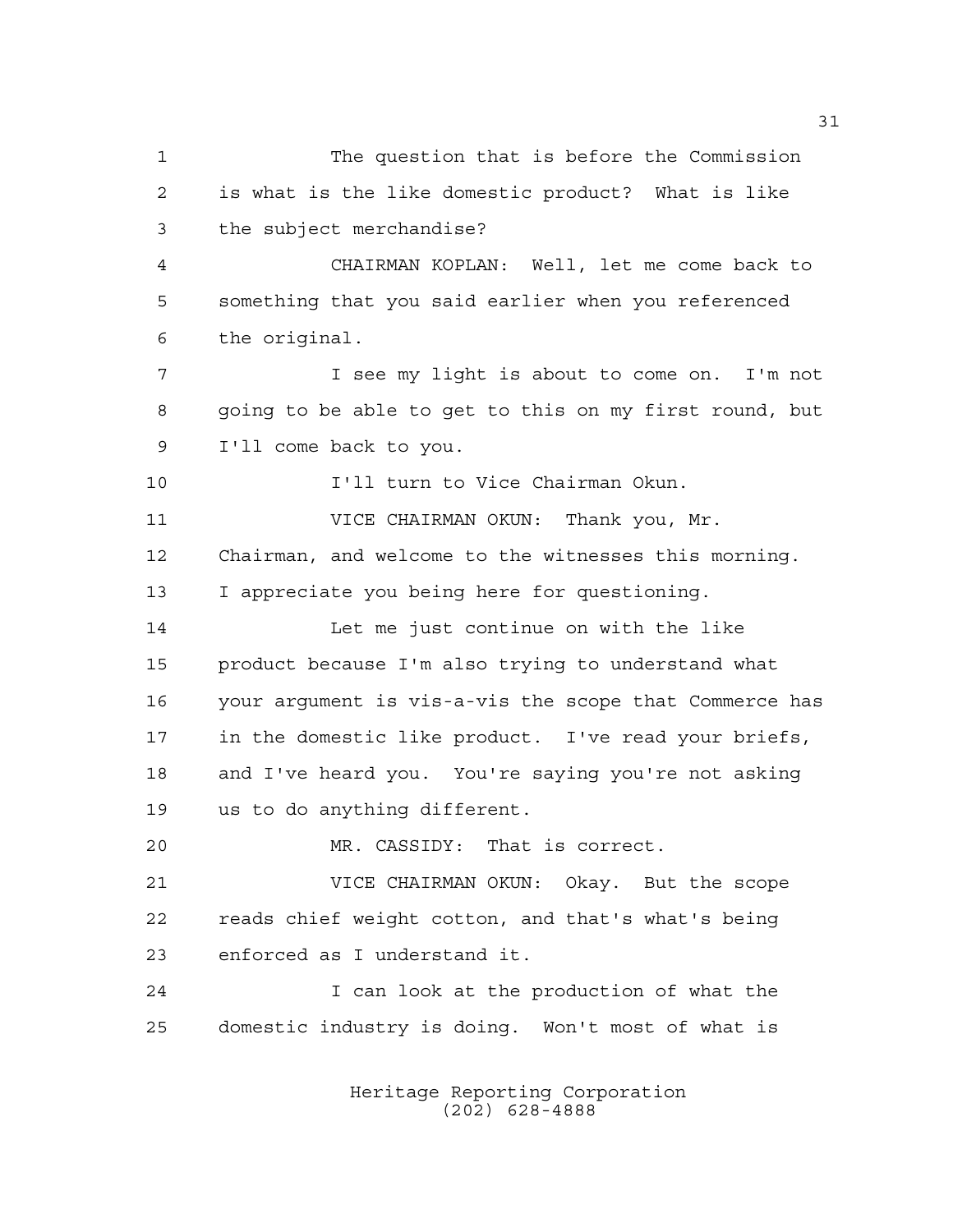covered by the scope not be what the domestic industry is producing to some extent, but what the domestic industry is competing against won't be covered by that scope unless the Chinese switch back?

 I mean, that's what I'm trying to understand is the difference here between what you're arguing and --

 MR. CASSIDY: Sure. The dumping order covers product that is in chief weight cotton. It comes into the country, and everything on the record says that the product that comes into the country competes with product made by the domestic industry.

 Now, the precise blends that the record says are made by the domestic industry and that compete with the subject merchandise are one blend that I can't name precisely because it's confidential information that is chief weight cotton, and the other blend is 50/50, which may or may not be chief weight cotton. Sometimes it is chief weight cotton.

Sometimes it is not.

 So you have two things made by the domestic industry that compete with the subject merchandise. In addition to the subject merchandise there is other merchandise undoubtedly coming into the country. There is printcloth coming into the country from China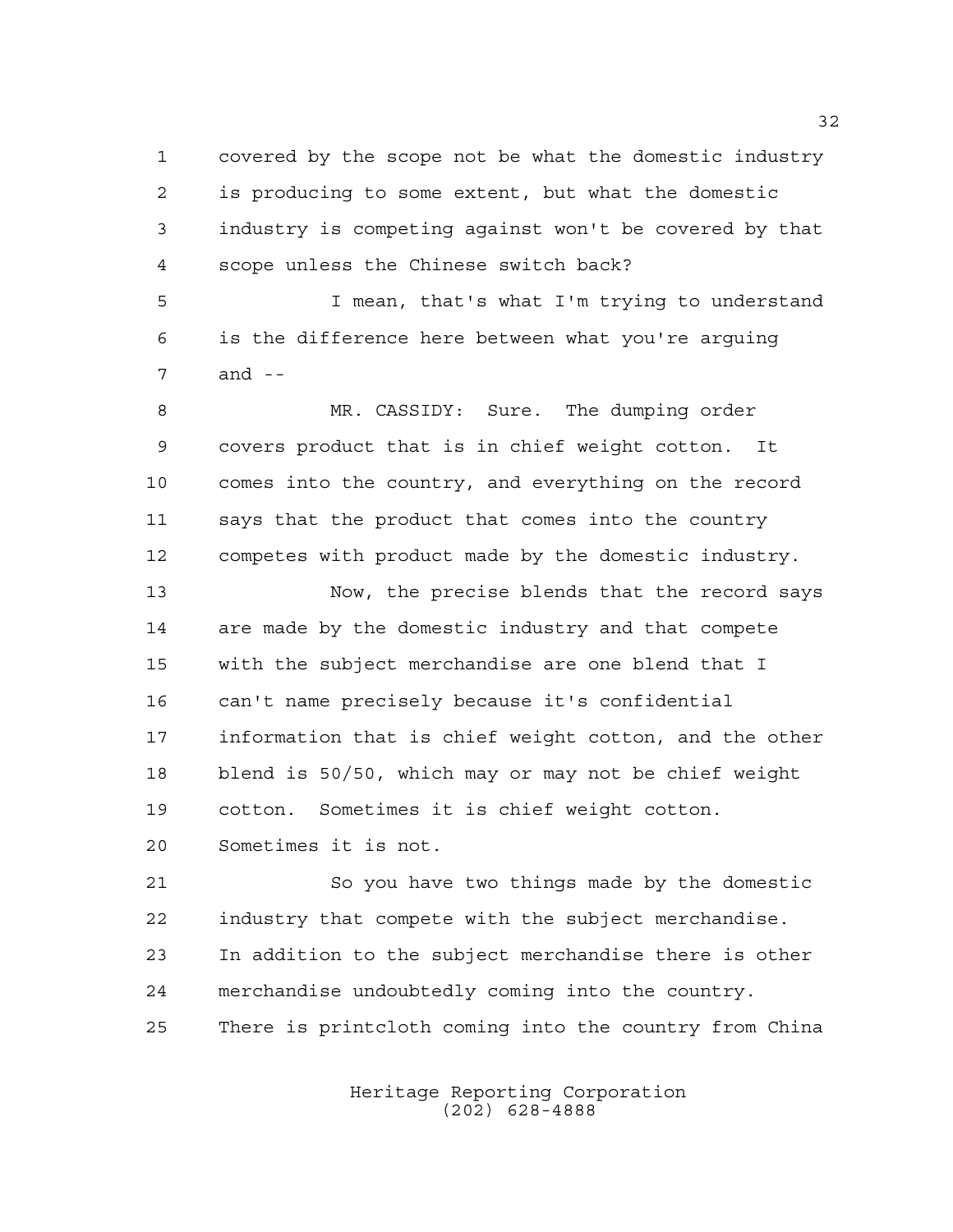that is not covered by the dumping order. It is also competing with product made by the domestic industry.

 What we are saying here is that as you analyze this issue you have to identify the domestic producers who make the product that is like the imports. All we are saying is that as has been the case in the past you should look at the domestic producers who make 50/50.

 You should certainly also look at domestic producers who make 50/50 and other blends -- there is at least one of those according to the record that are in chief weight cotton -- and you should consider what the effect of those producers will be if you terminate the order.

 Now, in doing that you can presumably also take into account as one of the conditions of competition the fact that there are currently imports from China of printcloth that is not subject to the order, and it may also -- may or may not also -- compete with the products that we are talking about here, but I don't believe that that should lead you to any different conclusion when you finish your review. VICE CHAIRMAN OKUN: Since the Chairman

 referenced in his questions, it does appear to me that there is some conflict between what was in our

> Heritage Reporting Corporation (202) 628-4888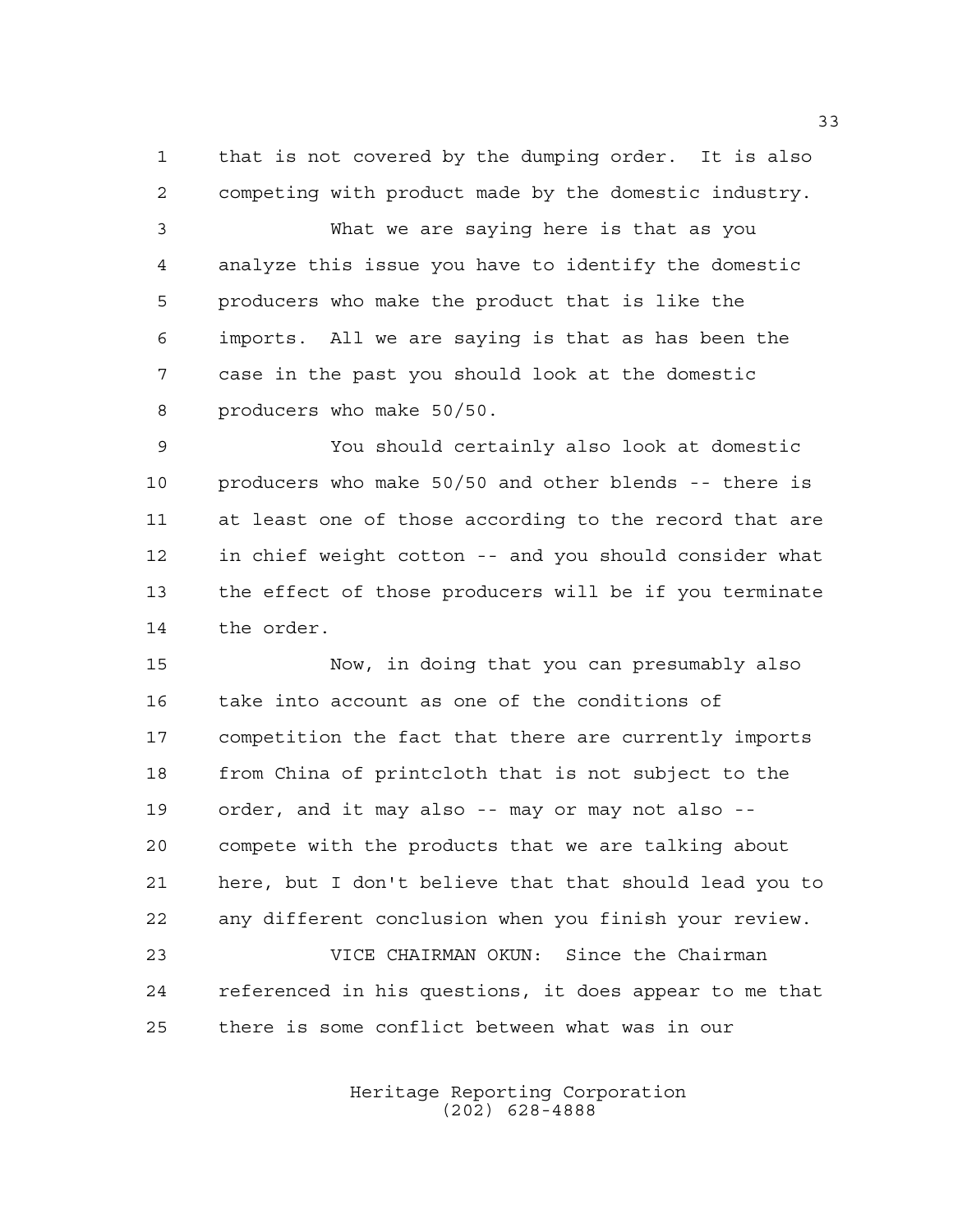verification report and what has been said today.

 MR. CASSIDY: Well, that we'll have to look at and come back to you on, yes. VICE CHAIRMAN OKUN: Perhaps then for post-

 hearing I think we need to see whether you can provide for us which producers can produce chief weight cotton.

8 MR. CASSIDY: Which producers can produce? VICE CHAIRMAN OKUN: Can produce chief weight cotton to make sure that's clear.

 MR. CASSIDY: I will answer that, but then I will confirm it. All of these producers can produce chief weight cotton.

 VICE CHAIRMAN OKUN: The machines can do it? Everything?

MR. CASSIDY: Yes.

 VICE CHAIRMAN OKUN: Okay. If we have the chief weight cotton, which is in the scope, and the Commission looks to find the like product and if there are producers of the like product why would we look beyond for something else beyond this?

 MR. CASSIDY: My interpretation of like product has always been that the Commission should not engage in dissection of product categories on very fine characteristics that don't have any significance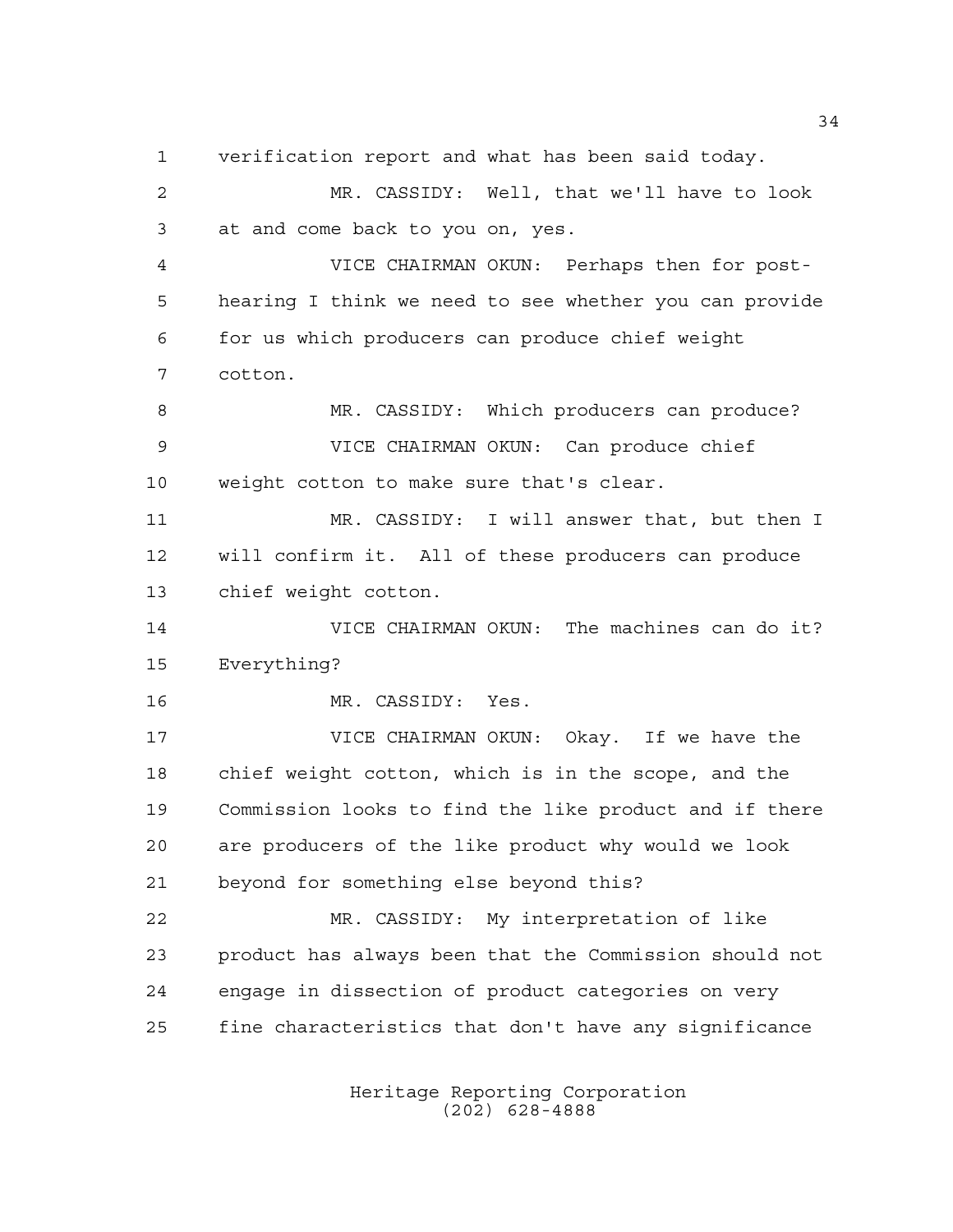in the marketplace.

| $\mathfrak{D}$ | I believe that's also what the instruction             |
|----------------|--------------------------------------------------------|
| 3              | of Congress is so that when you have, for example, two |
| $\overline{4}$ | different fabrics that are made on the same machinery, |
| 5              | sold through the same channels, applied to the same    |
| 6              | end uses and largely indistinguishable from each other |
| 7              | in the marketplace and sold for very similar prices,   |
| 8              | both of those things collectively can be a like        |
| 9              | product. You would be engaging in this very fine       |
| 10             | seqmentation if you were not to consider them both to  |
| 11             | be the like product.                                   |
|                |                                                        |

 Now, as it happens in this particular case, even if you were to do that, and I think it would be quite wrong if you were to do it, but even if you were to do it and to look at only domestic production of the subject merchandise, which is not what the statute says, but if you were to do that what you would see is an industry in which the financial experience of the industry tells its own story.

 I think that the conclusion you would reach if you were to look solely at that industry as opposed to what I consider to be the proper industry, which is people who make both the 50/50 and this chief weight product, you're going to reach the same answer. VICE CHAIRMAN OKUN: Okay. Help me out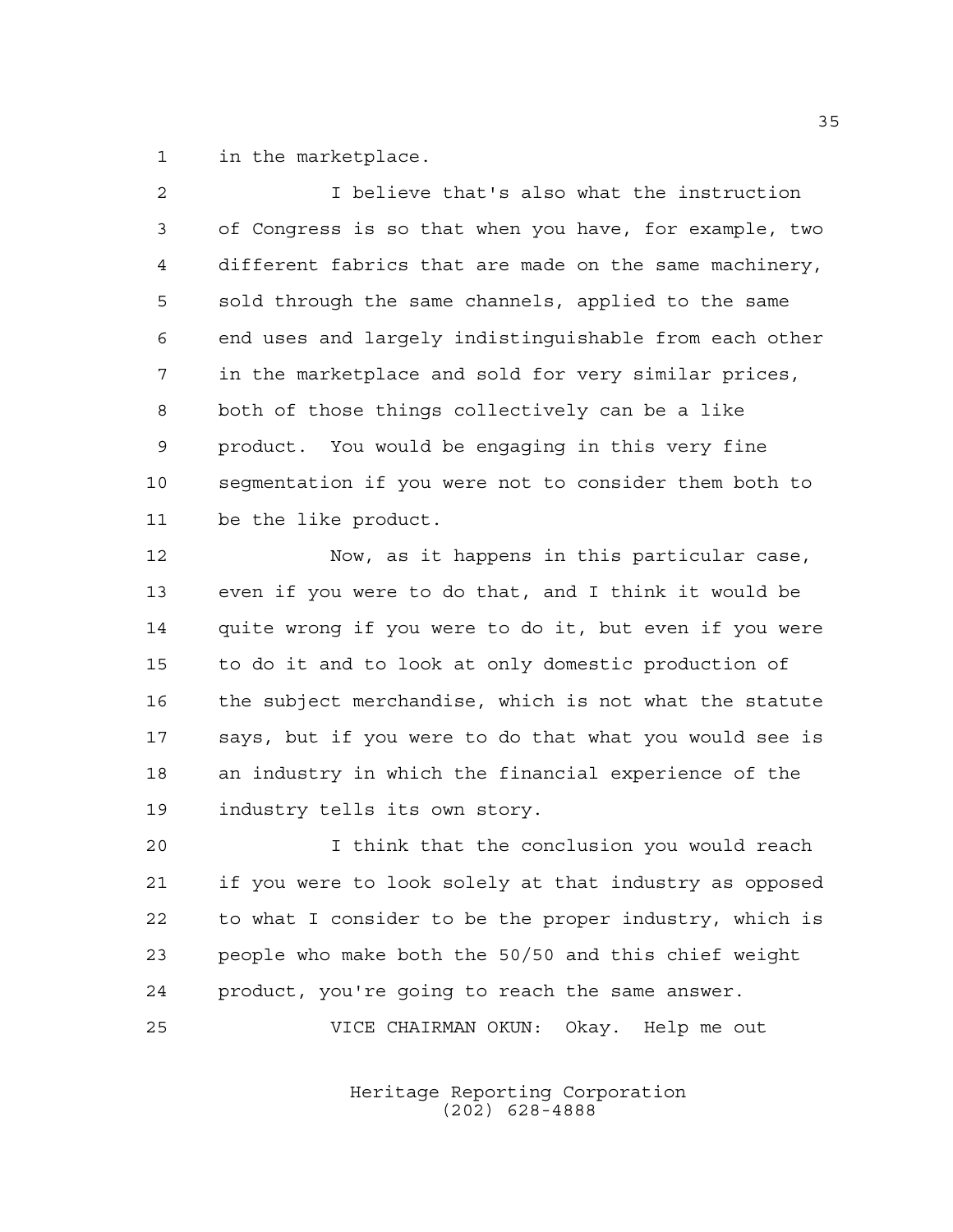again. I understand the industry definition of 50/50 and the plus or minus three percent as it's defined there.

 Has there been any changes with regard to that? In other words, with regard to imports into the United States. Does anyone go four, plus four on either side? Do they compete as well, or is it really 50/50 competes with 50/50 as you define it? If you're producing something in that range, that's what's being imported into the United States as well and competing, or is it broader?

 MR. CASSIDY: It depends on how -- you know, if the price differential is great enough you can substitute most fabrics for most other fabrics.

 Having said that, in the real marketplace, and we will get you a response from industry experts on this, but as we understand it in the actual marketplace you can substitute say a 50/50 for a 55/45 or for a 60/40. You cannot substitute a 50/50 for a 30 percent cotton/70 percent polyester because they really feel entirely different. They're just different products.

 You might be able to substitute a 50/50 or a 60/40 for a 100 percent cotton, but the cost would be so different that under normal circumstances in the

> Heritage Reporting Corporation (202) 628-4888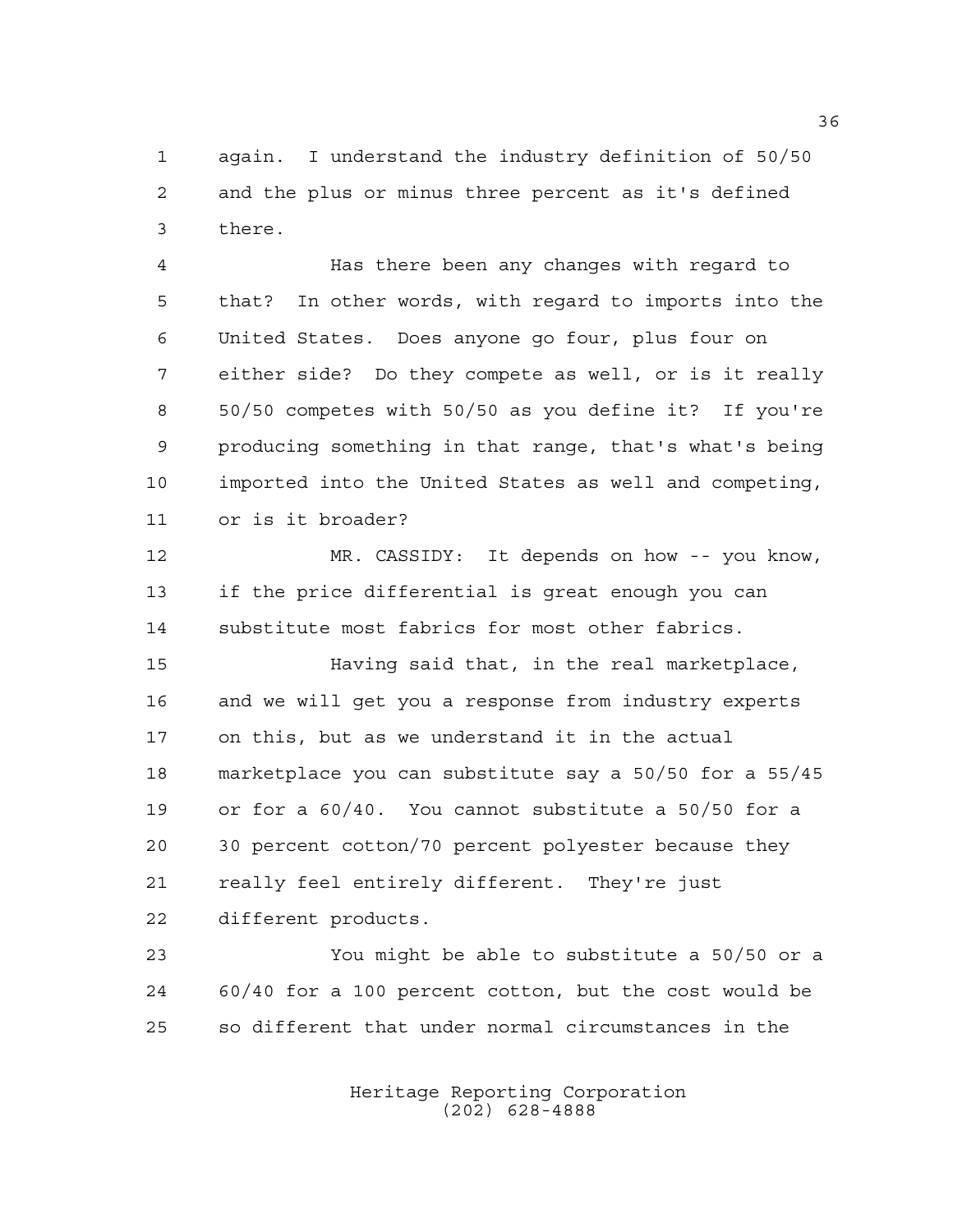market you'd never do it.

| 2  | Generally speaking, the market has                     |
|----|--------------------------------------------------------|
| 3  | substitutability, real world substitutability amongst  |
| 4  | a fairly narrow range of products under normal         |
| 5  | circumstances.                                         |
| 6  | VICE CHAIRMAN OKUN: Okay. And then just to             |
| 7  | clarify something in the brief for me, in terms of the |
| 8  | references made to the 300 mills that had closed over  |
| 9  | the past five years and then you had just referenced   |
| 10 | for me our original where we had the eight producers   |
| 11 | which are now down to four.                            |
| 12 | In terms of those producing the subject                |
| 13 | merchandise, you're referring to eight going to four,  |
| 14 | and 300 is the broader reference?                      |
| 15 | MR. CASSIDY: The 300 is the standard                   |
| 16 | statistic the textile industry uses for the number of  |
| 17 | factories, individual factories that have shut down.   |
| 18 | VICE CHAIRMAN OKUN: Okay. That this would              |
| 19 | have gone into?                                        |
| 20 | MR. CASSIDY: Exactly. Well, some of those              |
| 21 | would have been producers of printcloth. Some of them  |
| 22 | would have been manufacturers of apparel made from     |
| 23 | printcloth.                                            |
| 24 | VICE CHAIRMAN OKUN: Okay. But not from the             |
| 25 | original --                                            |
|    |                                                        |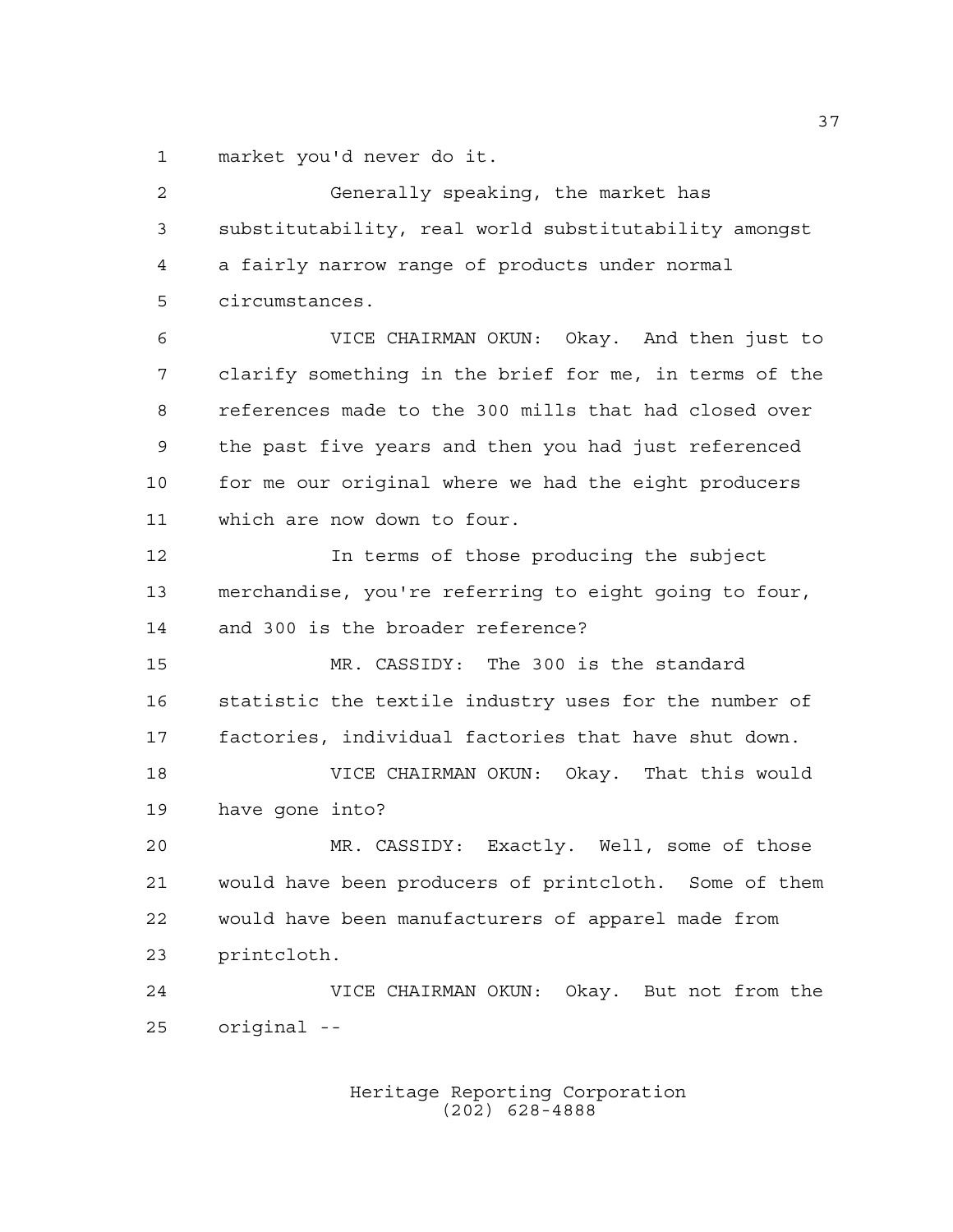MR. CASSIDY: No, no. No, no, no.

VICE CHAIRMAN OKUN: Okay.

 MR. CASSIDY: There were not 300 printcloth mills.

 VICE CHAIRMAN OKUN: Okay. As you look at the data that the staff has prepared in the report, is the apparent consumption -- I mean, do you have any issues with how any of those figures such as apparent consumption have been, how we've put it together?

 In other words, when you look at both I guess now I'm referencing the C tables, but for the chief weight and for all. Are we capturing everything?

 MR. CASSIDY: The numbers are the numbers obviously. They raise questions to which we frankly have not yet gotten any answers because they present a picture which is not consistent with the picture our clients see.

 I think maybe this is explained by the fact that a great deal of import products or all of one of the import products is entirely consumed internally so they can't see it in the marketplace, but, yes, they do raise some questions, and we may be commenting on them later. Yes.

VICE CHAIRMAN OKUN: Okay. I was going to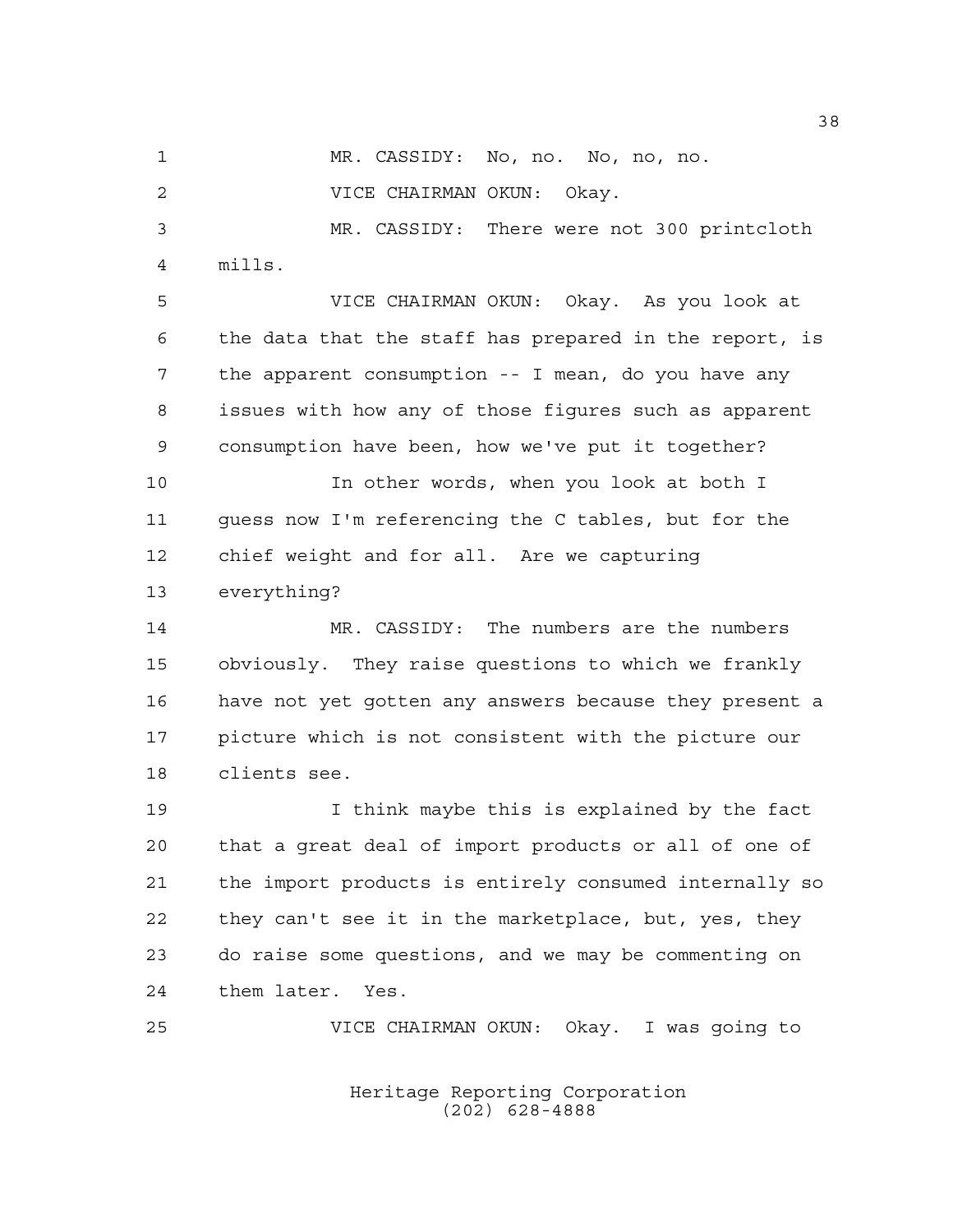will have a chance to come back if I need to. Thank you very much. Thank you, Mr. Chairman. CHAIRMAN KOPLAN: Thank you. Commissioner Hillman? COMMISSIONER HILLMAN: Thank you, and I would join my colleagues in welcoming you and thanking you for your appearance. Let me make sure I follow up a little bit on this in terms of I'm trying to understand the effectiveness of the order because I was very struck, Mr. Cassidy, by your comment that the order applies to chief weight cotton fabric and that domestically all production of chief weight cotton is internally consumed. Help me understand then how it is that this order has been effective in helping the industry if the industry is not selling into the commercial market any subject merchandise. MR. CASSIDY: Well, first of all, as I'm sure you know we are of the view that the industry is the now five companies that make all grade cotton/ polyester fabric, which is in our view composed of the two primary blends of 50/50 plus this other chief

turn to that, but I see that my light has changed so I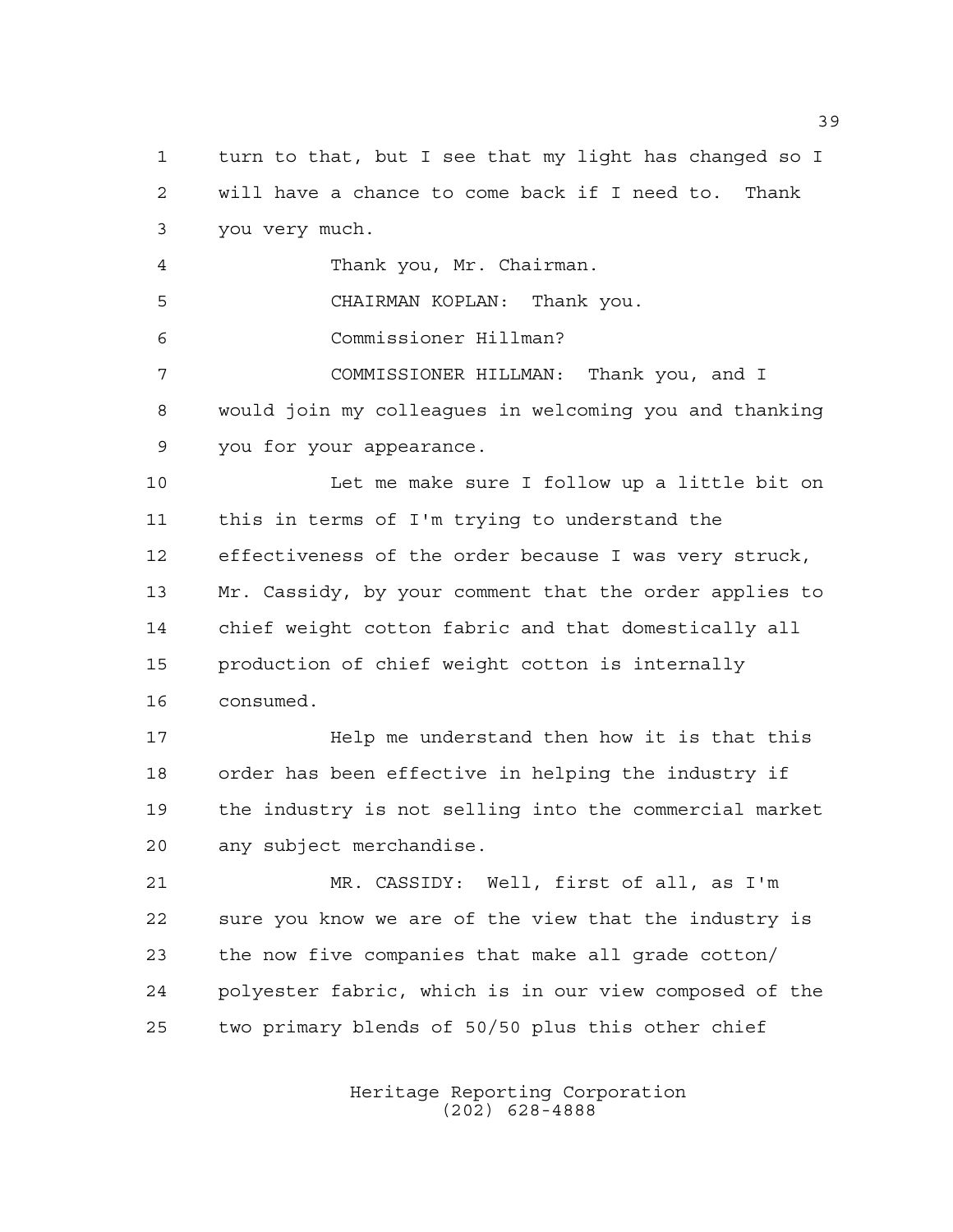weight cotton blend that appears to be internally consumed.

 The effectiveness of the order historically is obvious. The imports which had surged dramatically in the early 1980s basically disappeared as soon as the order went into effect, and the industry went through a long period of reasonably healthy conditions up until really quite recently. Just after the beginning of this review period things began to deteriorate.

11 11 If you think about imports of the product, we are talking about imports of chief weight cotton competing with the like product as we consider it to be, which is composed of all grade cotton/polyester.

 COMMISSIONER HILLMAN: Part of the reason I ask the question is if I look at the data again I don't disagree with you that imports of chief weight cotton product from China are non-existent to very low in the market, but if I look at the other hand at imports of other grade printcloth from China, meaning it is not chief weight cotton, they are obviously going up very substantially.

 Hence the reason I'm just struggling with how do I say this order has been so effective if imports of what you are describing as the competing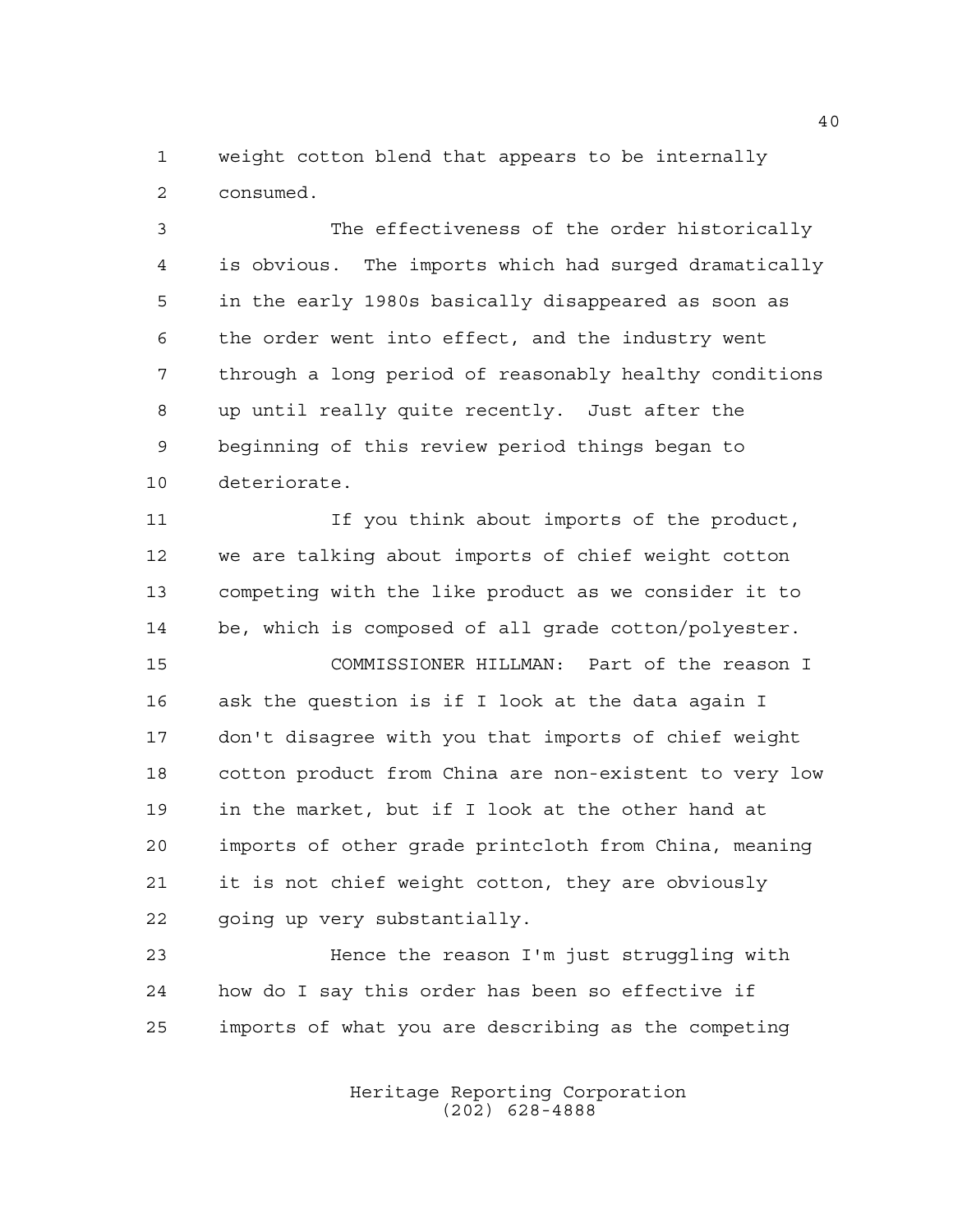product are nonetheless very much present in the market and increasing?

 MR. CASSIDY: I'm not sure we should be thinking about looking back and saying was the order effective in the past. Rather, aren't we supposed to say what will be the result if there is no order?

 It seems to me that because there has been a significant increase in printcloth that is not chief weight cotton that is an excellent indicator of the likelihood that there will be a significant increase of chief weight cotton printcloth once that order goes away.

 In fact, there's been a significant increase of virtually every Chinese product category in fabrics. Why is there no reason to believe that imports of chief weight cotton will not increase once the order --

 COMMISSIONER HILLMAN: Again, this comes back to my very first question because I'm trying to make sure I understand. Who is going to be buying it if there is no current commercial sale of chief weight cotton product in the U.S.?

 Why would there be an incentive for the Chinese to shift from their current production of less than chief weight cotton, and they are obviously

> Heritage Reporting Corporation (202) 628-4888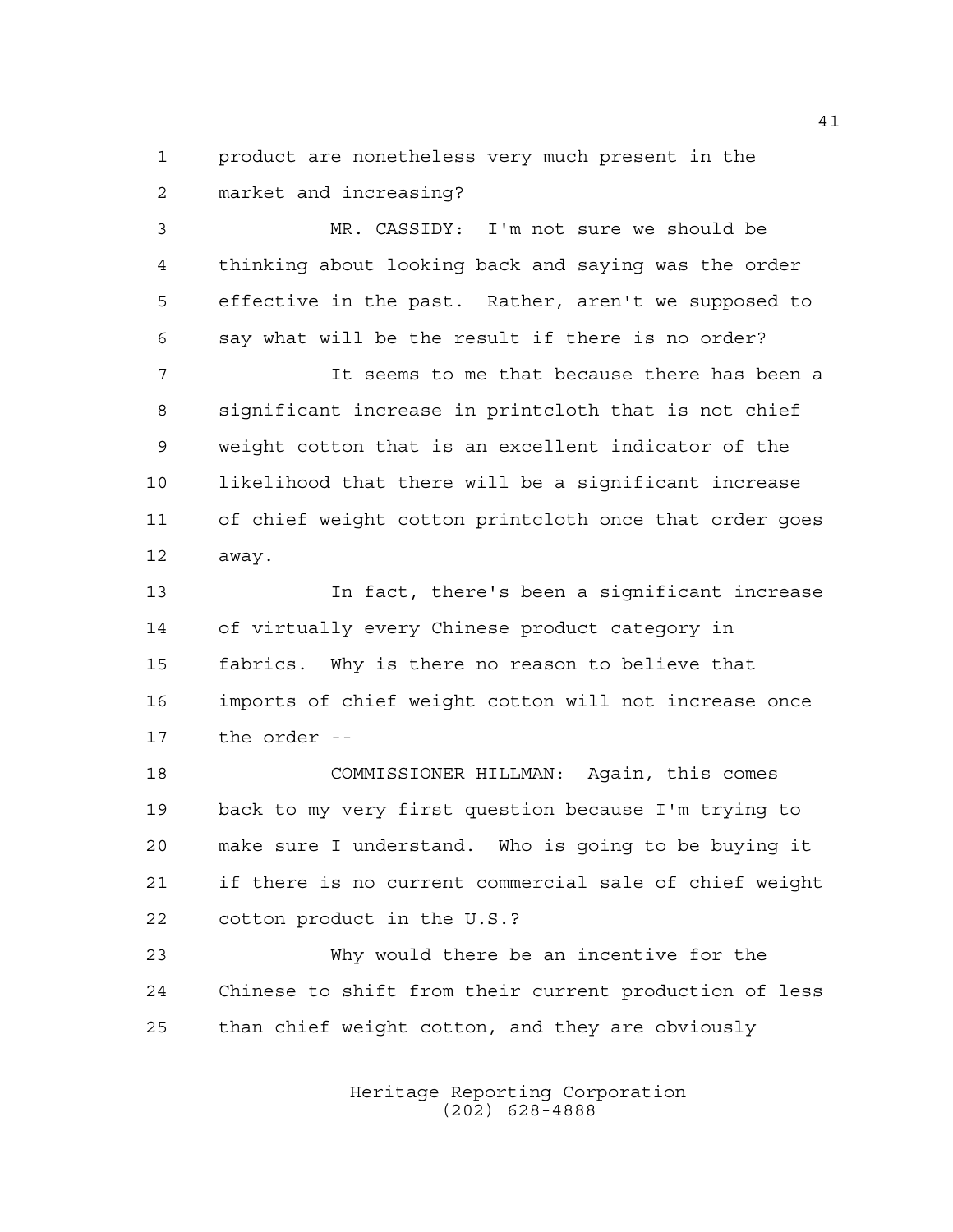selling printcloth in here in the commercial market, presumably 50/50. Why are they then going to shift if this order is revoked?

 Again, I'm trying to understand what on this record tells me that they are going to shift back into making chief weight cotton if there isn't a commercial market in the U.S. for chief weight cotton product. That's what I'm trying to get.

 MR. CASSIDY: Remember, chief weight cotton products can be 50/50.

 COMMISSIONER HILLMAN: Yes, but again you clearly are telling me that at this point the U.S. producers of chief weight cotton product are only internally consuming it. It's not being sold in the commercial market.

 MR. CASSIDY: That is what the staff report says, yes.

 In addition, what the staff report may suggest, although this is the thing where the numbers I think have to be looked at very closely because they are a bit of a surprise to us, but the staff report does suggest possibly a trend in the direction of chief weight cotton, at least in terms of aggregate. There may be an explanation for that, which goes to the circumstances of a particular company, but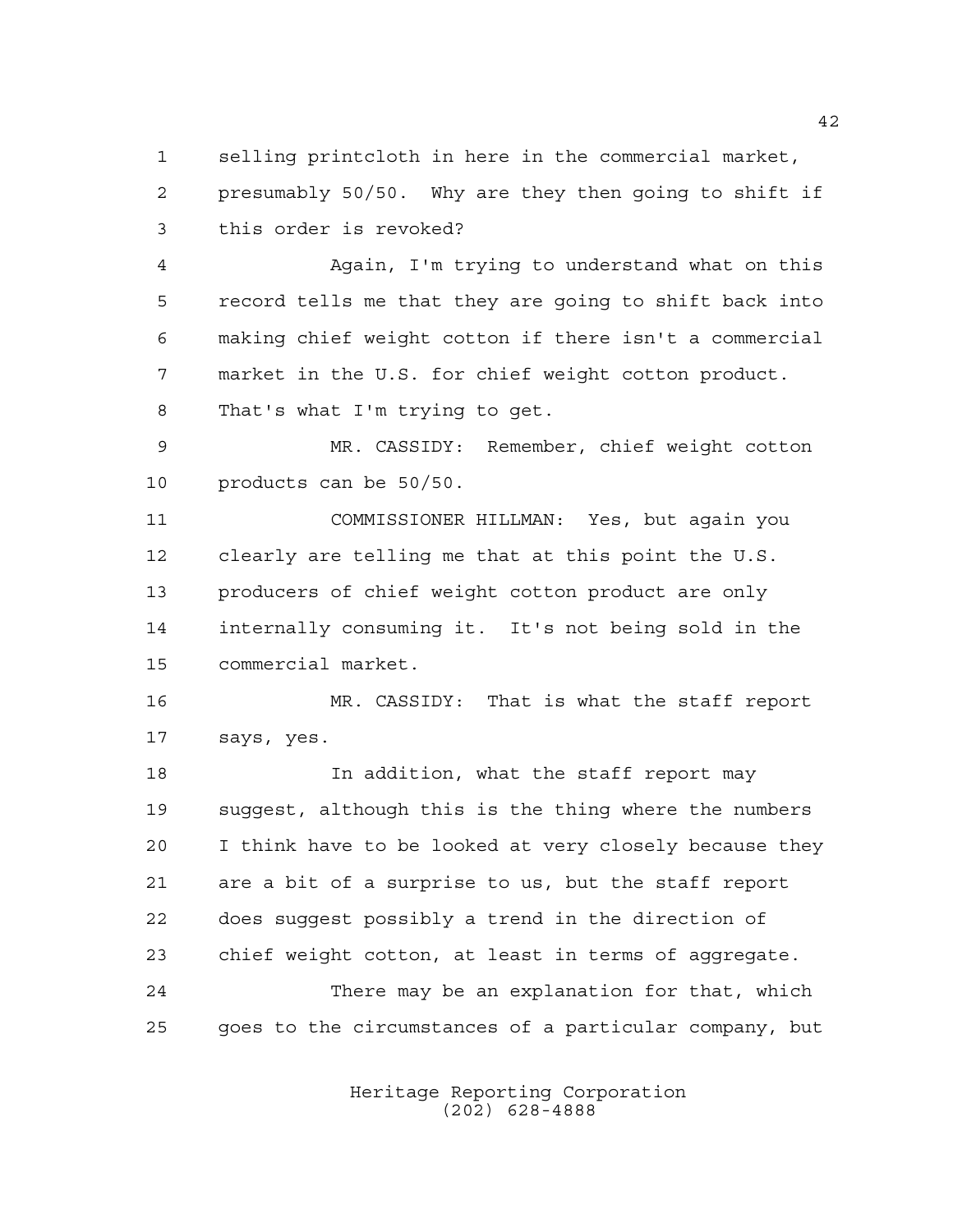it also may be an explanation, and this is what we have not had time to discuss thoroughly but have preliminarily discussed. Another explanation may be that in addition to some characteristics of a company the underlying cost pushes are such that it makes sense to go to cotton.

 In fact, at least one of the domestic producers of 50/50, although they are unable to prove it unfortunately to us or to you, but nonetheless they are willing to swear that in recent periods they have been making chief weight cotton because of the relatively lower cost of cotton and that they may well keep moving that direction as the price of oil keeps 14 going up and up.

 I am clearly speculating right now, but nonetheless there may be drifts in the direction that would cause any manufacturer to be moving in the direction of cotton. If the Chinese had the freedom to do it, if the order were eliminated, I have absolutely no doubt that they would do it making 50/50. 50/50 is the big product.

 COMMISSIONER HILLMAN: All right. Like I said, I just want to make sure I understand what the incentive is for the Chinese if there is not the same commercial market.

> Heritage Reporting Corporation (202) 628-4888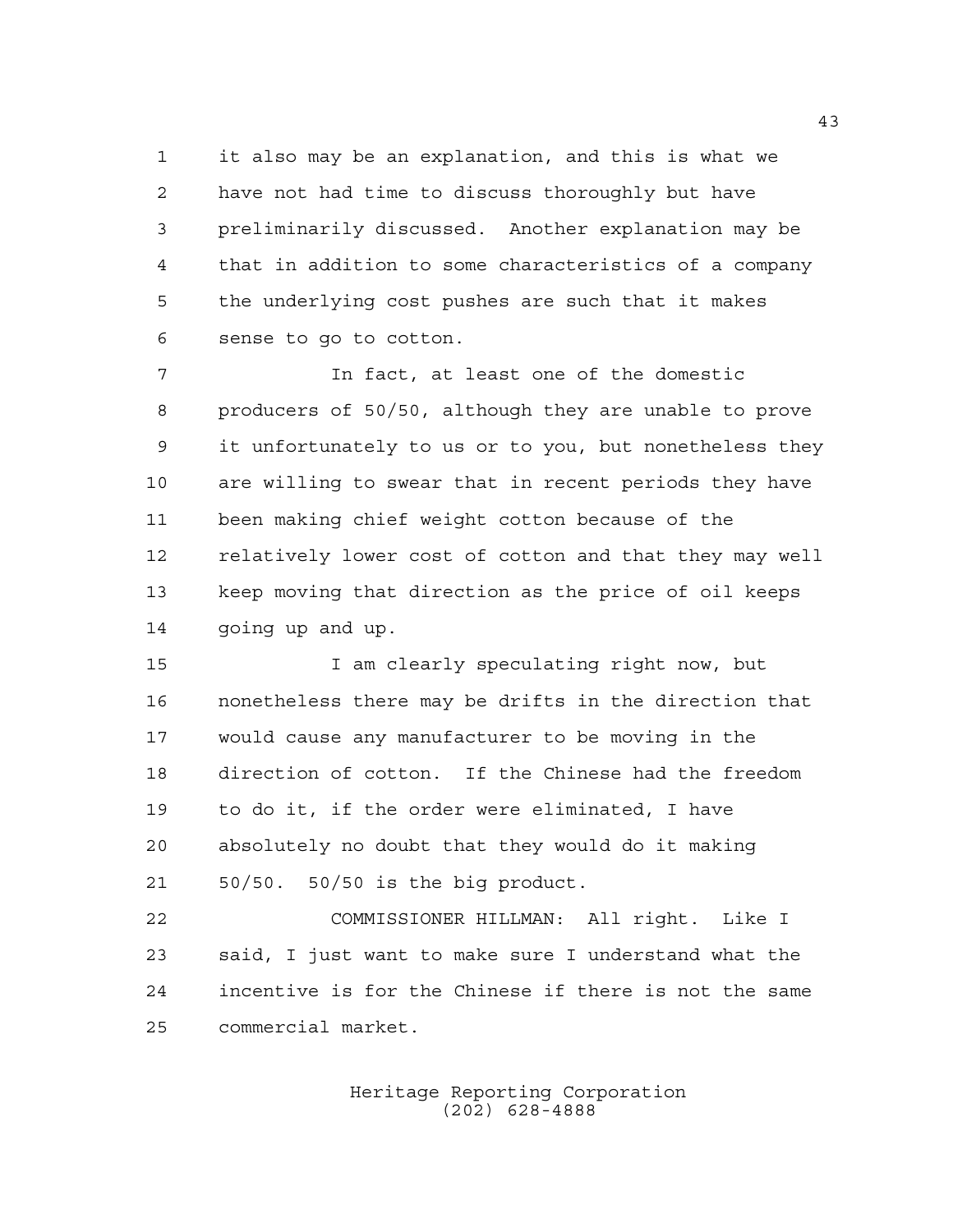If we go to the domestic production, is anyone producing less than 47 percent cotton? Again, I'm just trying to understand the blend issue. Is there domestic production of something with less than 47 percent cotton? MR. CASSIDY: Again, we will have to confirm this with our industry experts. I understand the only significant product in the marketplace that is less than 47 percent cotton is a 70 percent manmade/30 percent cotton product. COMMISSIONER HILLMAN: Okay. All right. And it would be subject to the same plus or minus three, but it is basically -- MR. CASSIDY: It would be plus or minus three, but way down there. COMMISSIONER HILLMAN: And presumably not an apparel application? MR. CASSIDY: No. Whatever it is, it has nothing to do with these applications. COMMISSIONER HILLMAN: Okay. All right. I appreciate that. Again, I don't want to go back forever on this issue of what was the scope, but I was struck by your comment, your oral comment that the change from chief value to chief weight in the harmonized tariff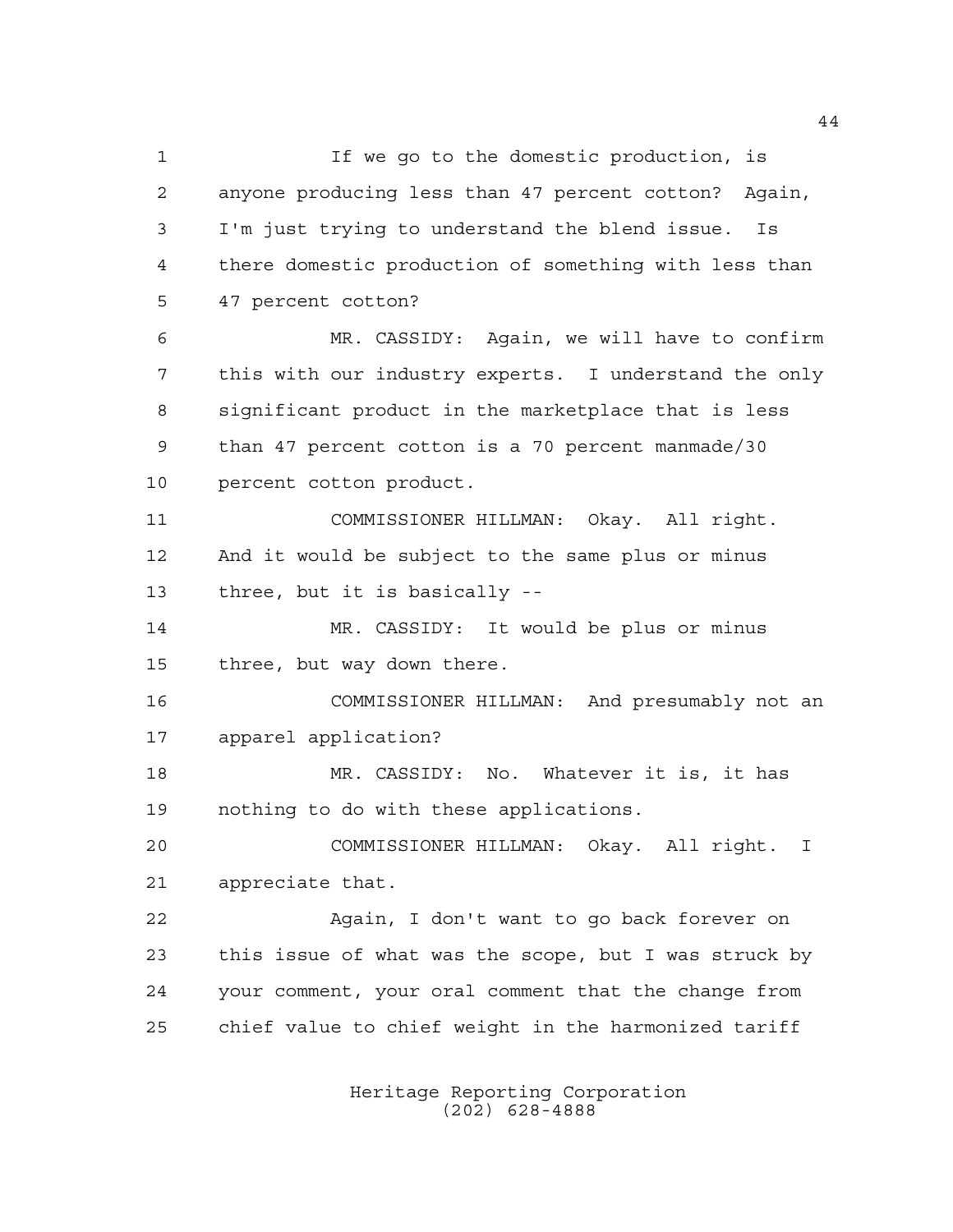schedule did not change the scope of the order. I believe that was your testimony.

 I'm trying to make sure I understand that because presumably the order now is on chief weight, and yet the order started out on chief value so I'm trying to make sure I understand whether you're telling me as a legal matter it didn't change the scope of the order or as a practical matter it did not. Value and weight. Again, that cotton was more valuable per weight than poly.

 MR. CASSIDY: As a legal matter, we think there is an issue which we hope to take up with the Department of Commerce that the order as it is still written today -- the order now -- still says chief value, but has a reference to the HTS category that says chief weight.

17 For purposes of this review, that is an academic point because it is clear that the Commerce Department in its review, sunset review, this time is reviewing chief weight imports, and you in your notice are reviewing chief weight imports.

 In other words, everybody is sticking to the harmonized tariff schedule terminology to define the subject merchandise, and we are not disagreeing with that assessment at this point.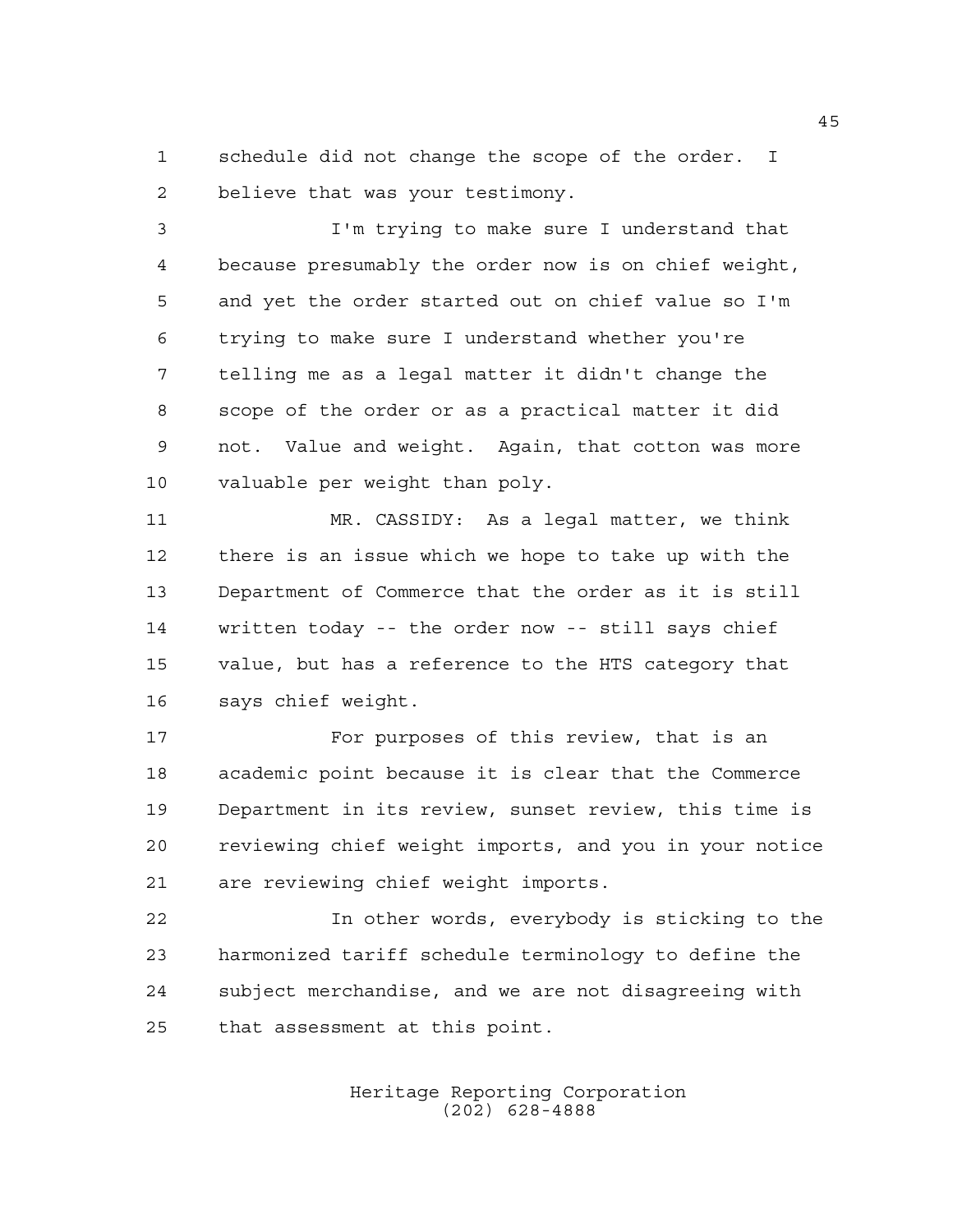Insofar as what does that mean in the marketplace, chief weight imports can be 50/50 or they cannot be. There are a few other blends that tend to be very close to 50/50 -- they could be 55 or 60 as we understand it -- that are also chief weight.

 Again, we understand that you don't see blends other than in this range really as a practical matter. You've jumped to 100 percent otherwise in the marketplace.

 COMMISSIONER HILLMAN: But it's your view again that the scope of the order did not change from its original chief value form?

 MR. CASSIDY: We believe that we have a good argument for the Commerce Department in the future that they have an order that says chief value, and they ought to think seriously about applying it that way, but that has nothing to do with what we're looking at today.

 COMMISSIONER HILLMAN: Okay. All right. I understand what you're saying. It's my understanding that at least Customs is applying it on a chief weight basis, and certainly -- okay.

 I'm having trouble with the fact that the scope for us is not necessarily an academic issue. I mean, for most issues --

> Heritage Reporting Corporation (202) 628-4888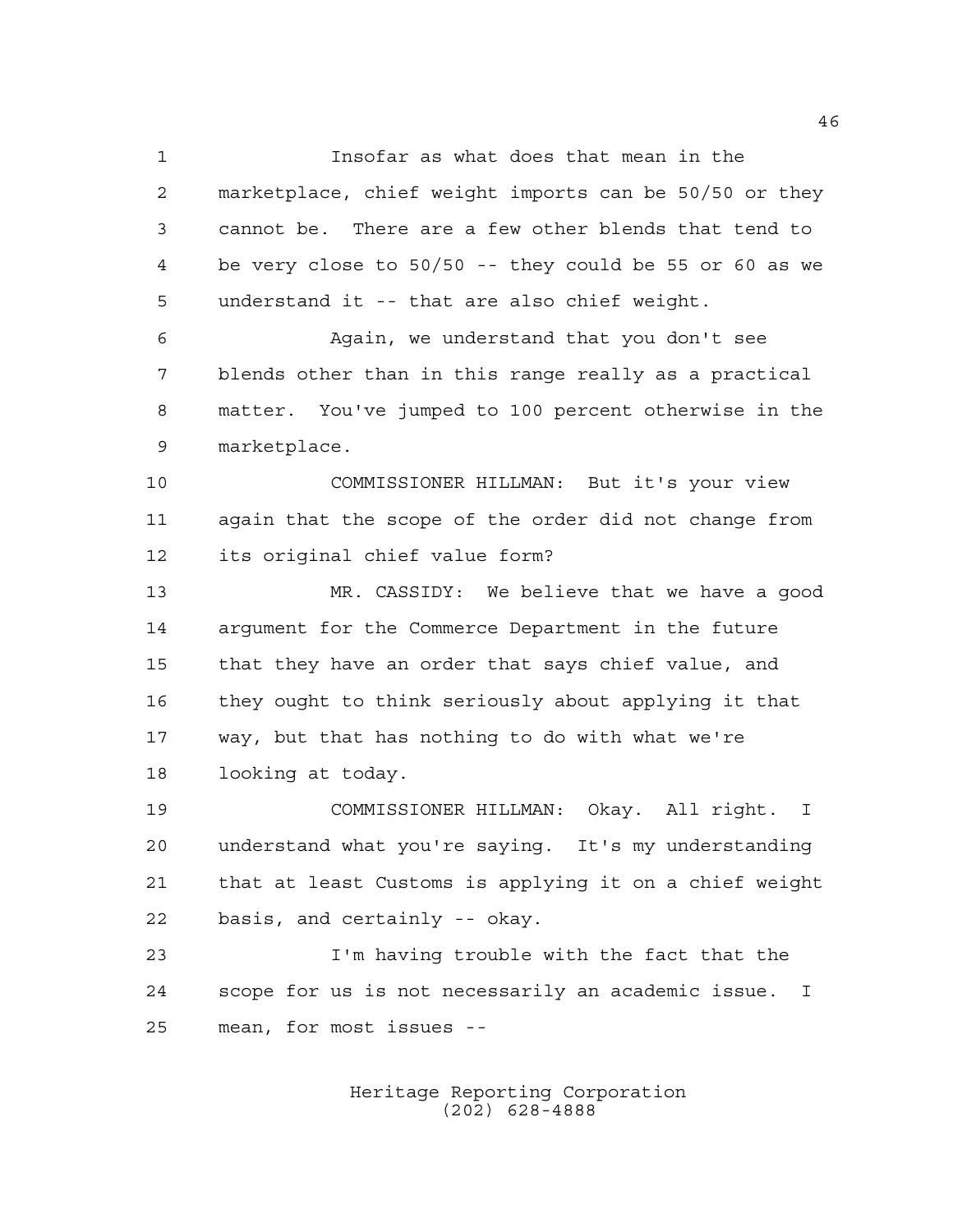1 MR. CASSIDY: No.

 COMMISSIONER HILLMAN: -- we take as our point of departure what the scope of the order is. MR. CASSIDY: The scope of this investigation is chief weight. We agree with that. COMMISSIONER HILLMAN: Okay. If this works this way, does this not let a lot of product that was 50/50 that was covered in the past? I mean, that's what I'm trying to understand is as a substantive matter has the scope changed? I mean, has there been a real change in terms of how much duties are being paid and on what? MR. CASSIDY: If you apply the order only to chief weight, you do not cover everything that the original order did cover. COMMISSIONER HILLMAN: Okay. That's what I thought. All right. Thank you, Mr. Cassidy. CHAIRMAN KOPLAN: Thank you, Commissioner. Commissioner Pearson? COMMISSIONER PEARSON: Thank you, Mr. Chairman, and welcome to Wilmer I guess. It's good to have you here. I benefit greatly from the expertise of my colleagues who have been through these sorts of issues more than once, but let me go back if I could and take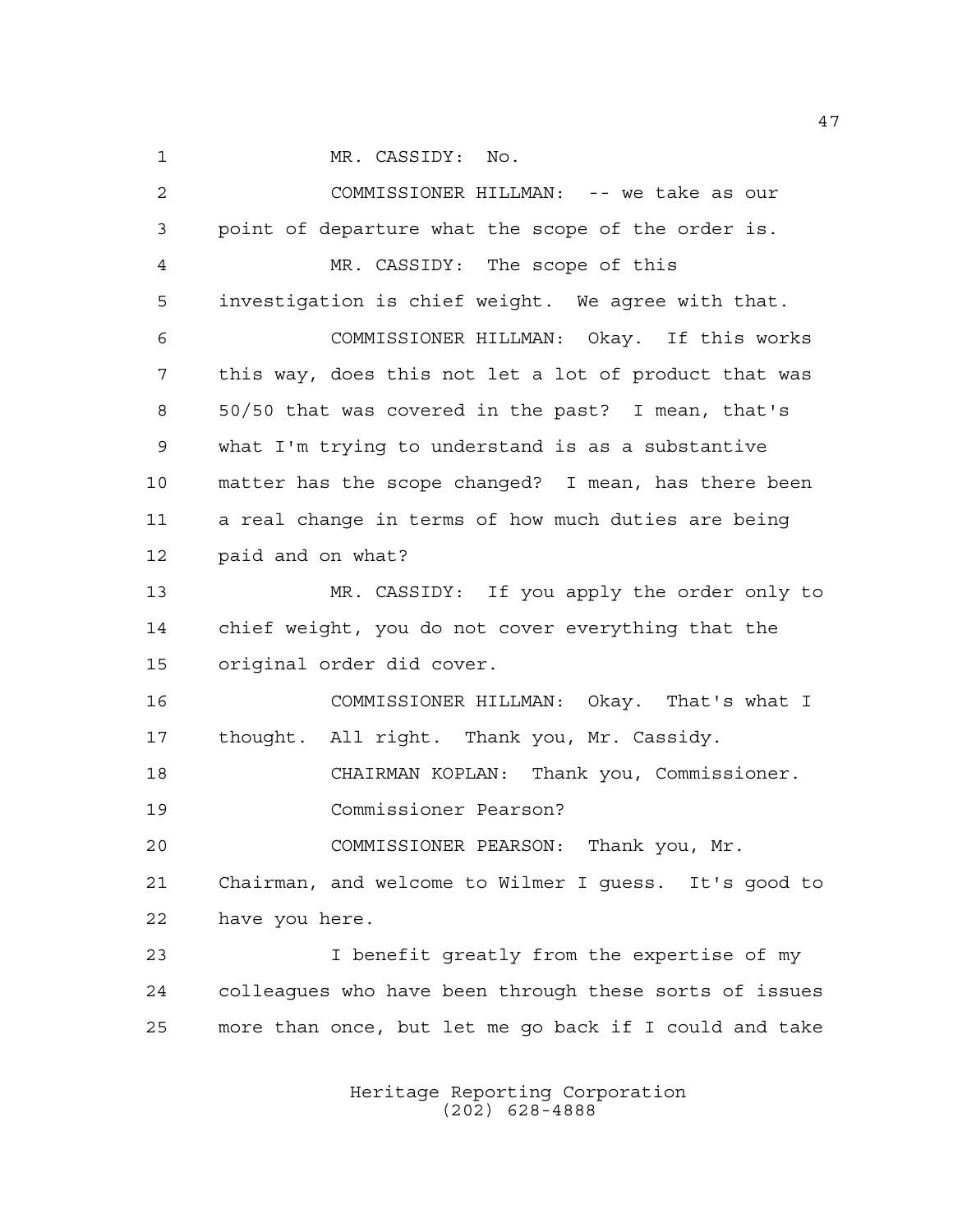a slightly different tact on the question that I think Commissioner Hillman was getting at.

 If I understand correctly, China currently is able to ship without restriction printcloth up to 50 percent by weight of cotton. I mean, if it's producing 47, 48, 49 percent weight by cotton, whatever the terminology is, it can ship that into the United States without restriction. Is that correct? MR. CASSIDY: That is correct. COMMISSIONER PEARSON: Okay. I think you've indicated that there's quite open competition in the U.S. marketplace for printcloth that fits this 50/50 definition with three percent variance on either side, so it must be the case that the imports that currently are coming in from China compete quite directly with the imports, rather with the domestic production that would be within that 50/50 category. 18 MR. CASSIDY: That is correct. COMMISSIONER PEARSON: Okay.

 MR. CASSIDY: As far as we understand it. COMMISSIONER PEARSON: Okay. So in that case if there's in effect no current restriction from this order on that competition that the Chinese have with U.S. production, you know, why is the order currently providing any protection that's of any value

> Heritage Reporting Corporation (202) 628-4888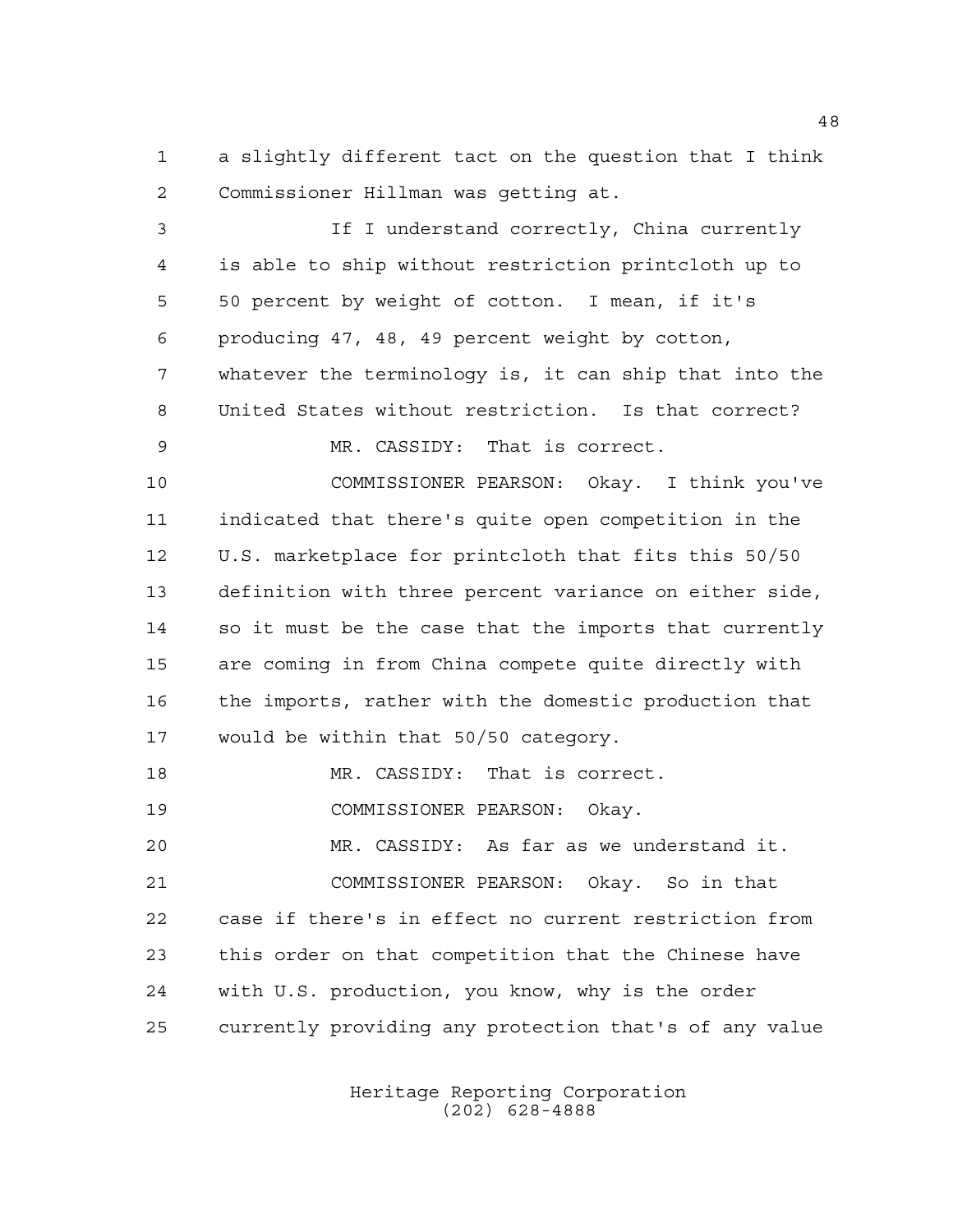to the U.S. industry?

| MR. CASSIDY: The industry is of the view               |
|--------------------------------------------------------|
| that the order does impose a discipline on the Chinese |
| because it prevents them from reacting to the          |
| conditions of the marketplace in the sense that if     |
| costs go up as we understand it, as our clients        |
| understand it, most manufacturers will adjust to the   |
| cost, and they will change the blend of the fabric so  |
| if it makes sense to make more cotton they'll make     |
| more cotton. If it makes sense to make less cotton,    |
| they'll make less cotton.                              |
| The way this order works is that to the                |
| extent one is talking about the 50/50 product, it      |
| prevents the Chinese from moving in that direction,    |
| and if they were to move in the direction of more      |
| cotton they would face a very high dumping duty, which |
| would be appropriate and would have a direct effect on |
| competition with our client.                           |
| In addition to that, in the view of our                |
| client, there are products, categories which go beyond |
| the 50/50 where if the Chinese were to appear in the   |
| marketplace they obviously could compete, although at  |
| the moment the marketplace today seems to be primarily |
| in the 50/50 product category.                         |
|                                                        |

Heritage Reporting Corporation (202) 628-4888

Now, the question is is everything less than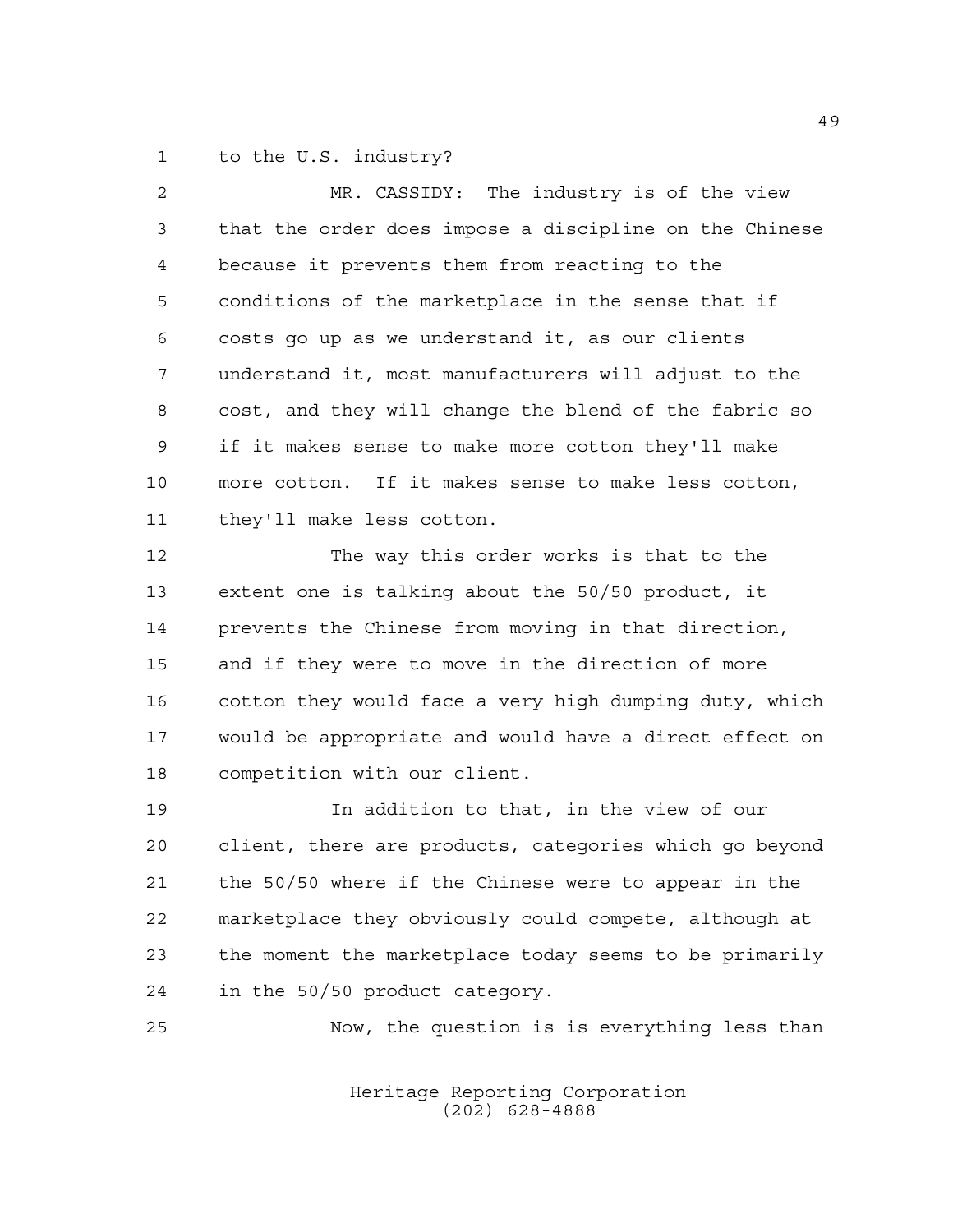50 percent. The answer to that is -- less than 50 percent cotton today. Is everything the domestic producers make less than 50 percent cotton today?

 The answer to that is it is extremely difficult for us to say for reasons that your staff got into when meeting with the producers and talking with them on a day-to-day basis. There are reasons to believe that because of market conditions there may well be an incentive to change the actual blend of the so-called 50/50 product to be composed of more cotton because of the trends and relative costs. Indeed, we would not be at all surprised to see that.

 If the order stays in effect and that trend continues to go that way then it will definitely be of use to the domestic producers. If the order is terminated when that goes on then you're just going to have more imports. The Chinese will have more flexibility. They can move with the marketplace, and there will be a continued significant adverse effect on the domestic producers.

 I mean, the fact of the matter is that presumably if they thought that the order had no effect whatsoever they would not have decided to pay our modest fees and asked us to show up. That is a test.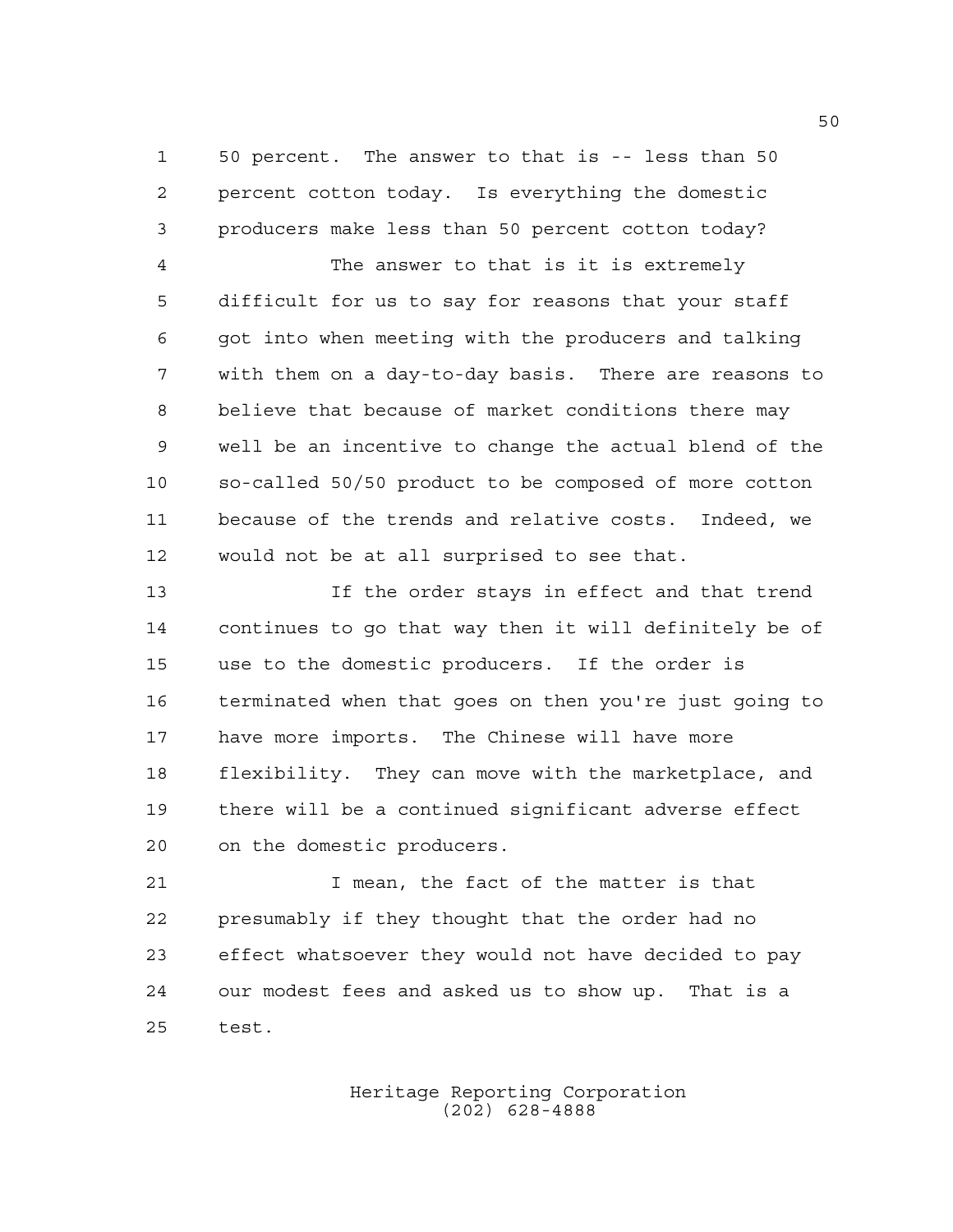1 I don't know how -- you can't necessarily take that into account as another factor, but they have certainly from the beginning of this exercise taken the effort to participate in this fully as far as they were required to do so, and that by itself seems to indicate to us above and beyond the precise facts of the case that they think this has an effect. If it didn't they wouldn't bother.

 COMMISSIONER PEARSON: Okay. Well, that's a reasonable point.

11 A question about the Chinese manufacturers. I assume that they took a number of years to fine tune their production. Are they consistently able to operate in a sufficiently sophisticated manner so that they can produce a blend that is quite specific? Do they ever accidently send something that's more than 50 percent by weight and get the duty applied to it, is what I'm trying to ask, or do they always keep it right where it slides in, not having the duty applied? MR. CASSIDY: I would not be shocked if

 importers of product from China occasionally made a mistake or conceivably even lied to the Customs Service, but I don't have any evidence that either one of those happens, but it's certainly conceivable, yes. COMMISSIONER PEARSON: So the manufacturing

> Heritage Reporting Corporation (202) 628-4888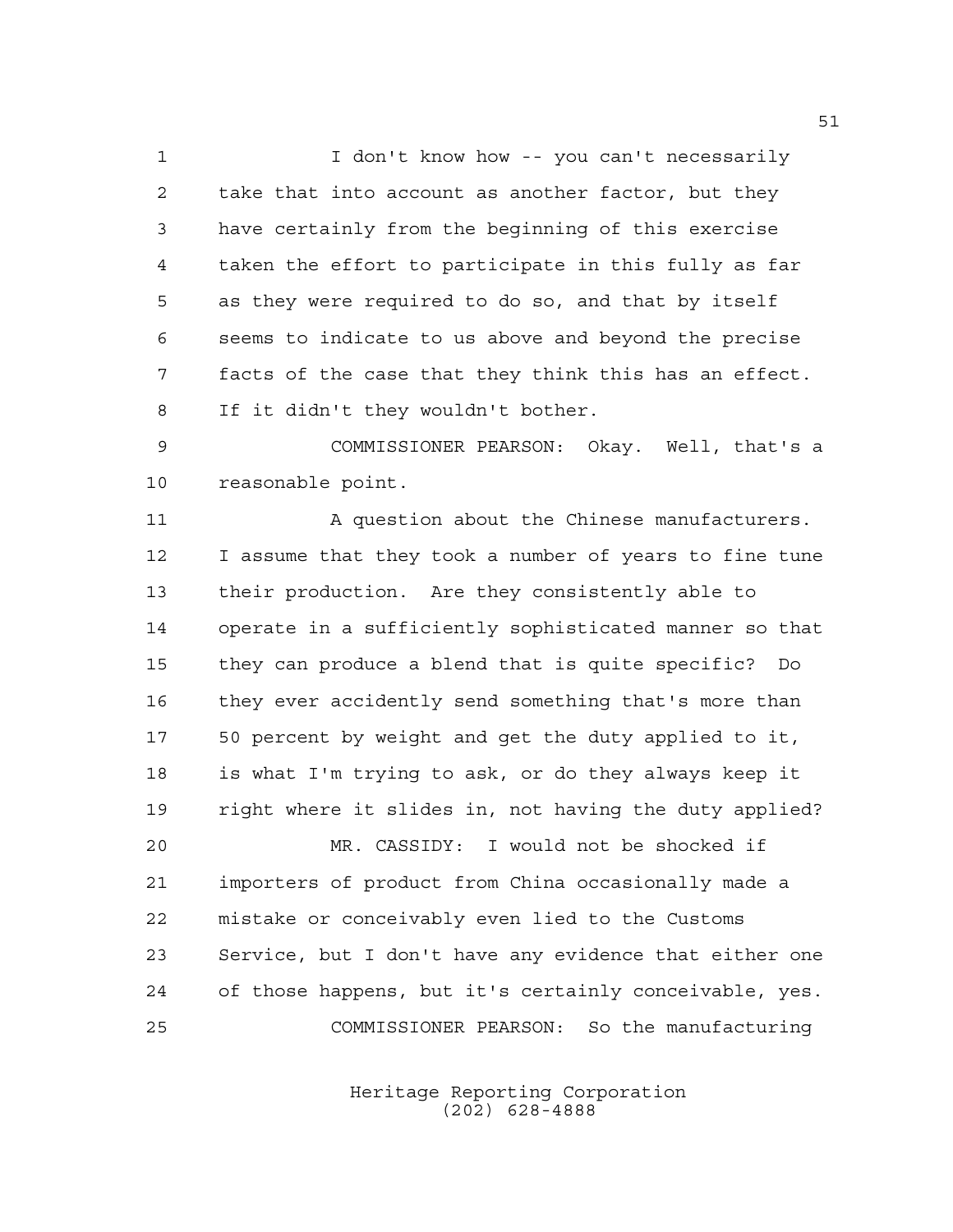process itself isn't so difficult or tricky that you would necessarily stray on one side of the line or the other. The Chinese --

 MR. CASSIDY: I cannot tell you how closely the Chinese are able to monitor the components of their production.

 In the case of the U.S., if the precise weight of a given piece of fabric was a piece of information that they needed to have, then the computerized production control methods that they use would allow them to know whether a particular piece of cloth was, you know, 51.2 or whatever by weight.

 In general, my impression, but here, I think, frankly, your staff is more knowledgeable about conditions in China than we are or, indeed, even my clients are, my impression is that while some Chinese fabric producers are extremely sophisticated, most of them are not; and, therefore, it might be quite difficult for them to know exactly what the blend they are producing is.

 COMMISSIONER PEARSON: At what point in the production process is the blend determined?

 MR. CASSIDY: At the very beginning. It's when the spinning of the yarn takes place.

COMMISSIONER PEARSON: Okay. So there are

Heritage Reporting Corporation (202) 628-4888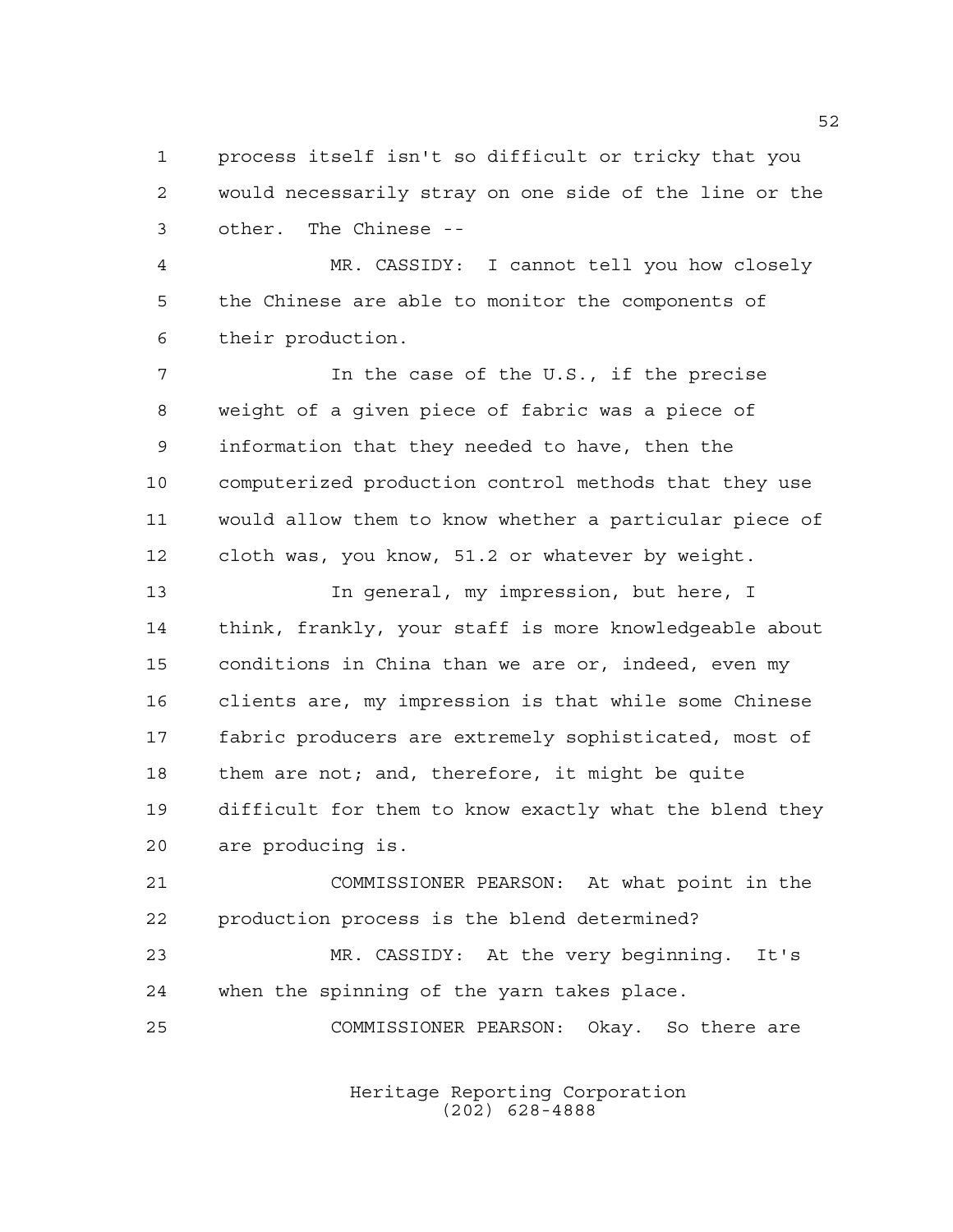two strands of material going into the yarn: a polyester stream and a cotton stream. You get a bale of cotton and a bale of man-made fiber, and they are parted and fed into the machine, the spinning machines, and you get yarn out. Each thread is composed of both components. COMMISSIONER PEARSON: Okay. Thank you. What is the normal tariff that the United States applies on imports of printcloth from China, not the antidumping duty but just the underlying tariff? MR. CASSIDY: The number, 15 cents, is in my head, but I don't -- excuse me -- 10.2 percent is the MFN rate. COMMISSIONER PEARSON: Okay. That, obviously, stays in place, and U.S. manufacturers have that benefit currently -- 17 MR. CASSIDY: Correct. COMMISSIONER PEARSON: -- in this open competition that we discussed before the 50/50 product. Could you comment on why producers that manufacture a substantial portion of printcloth in the United States are not supporting an extension of the

order? It's not a unanimous position of the U.S.

industry.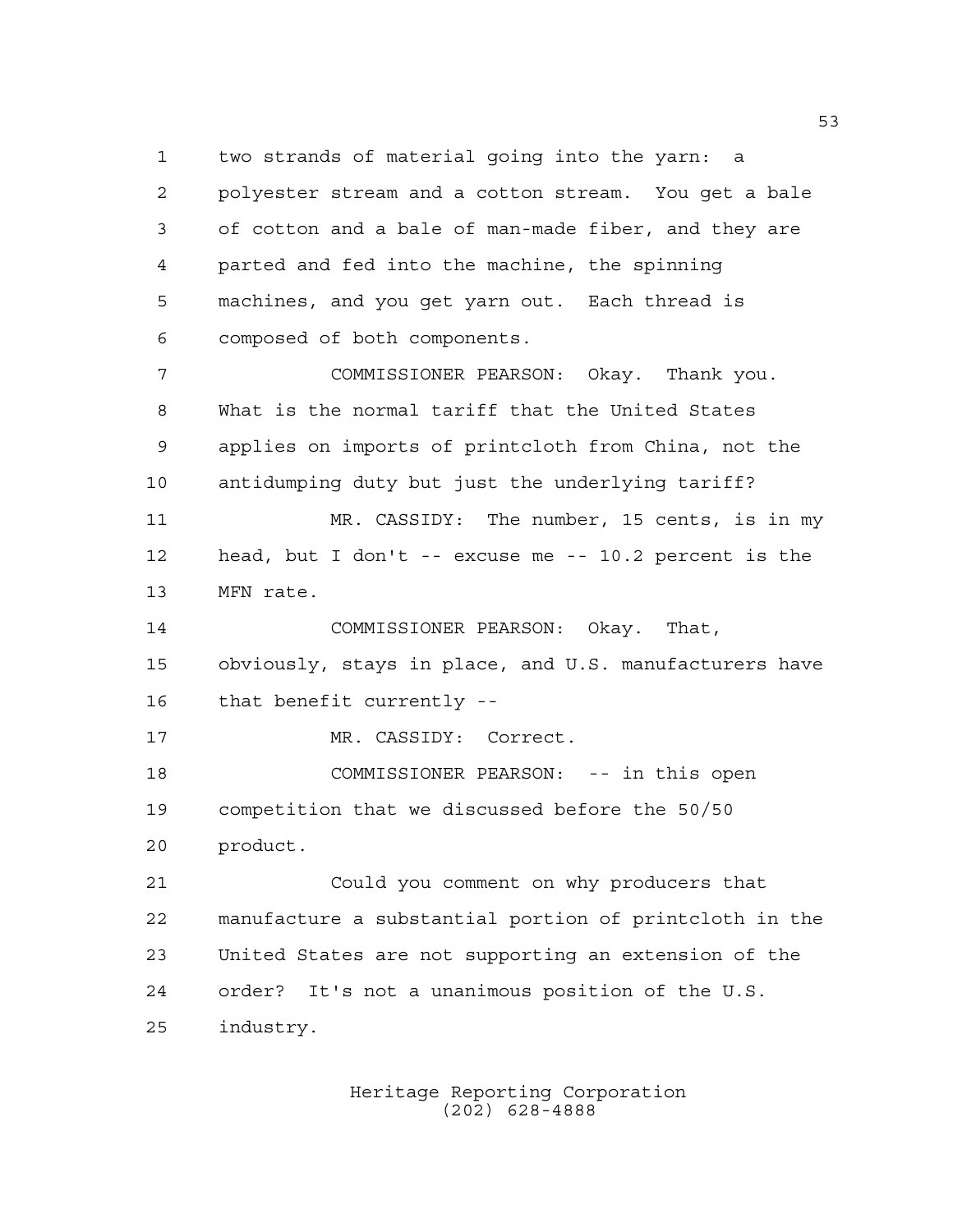MR. CASSIDY: Somebody slap my hand if I say anything that is confidential information, but there is one producer who does not support continuation of the order, there are three producers who do support continuation of the order, and there is one producer who has no opinion. And so what you have is a producer is, as I recall, entirely internal consumption and is an importer who opposes, and you have four other producers who, as I recall, are not importers or not significant importers -- I think, not importers at all, although I stand to be corrected -- who support. One of the producers who supports is also an exporter. I believe it's correct that none of the others are exporters of these products. COMMISSIONER PEARSON: My light is changing, so let me pass. Thanks. CHAIRMAN KOPLAN: Thank you, Commissioner Pearson. Mr. Cassidy, I direct your attention to Appendix D of the confidential staff report. Actually, the part I'm getting into is in the public version as well. It contains excerpts from U.S. producers' comments regarding the effects of the antidumping duty order and the likely effects of revocation. Specifically, three questions are set

> Heritage Reporting Corporation (202) 628-4888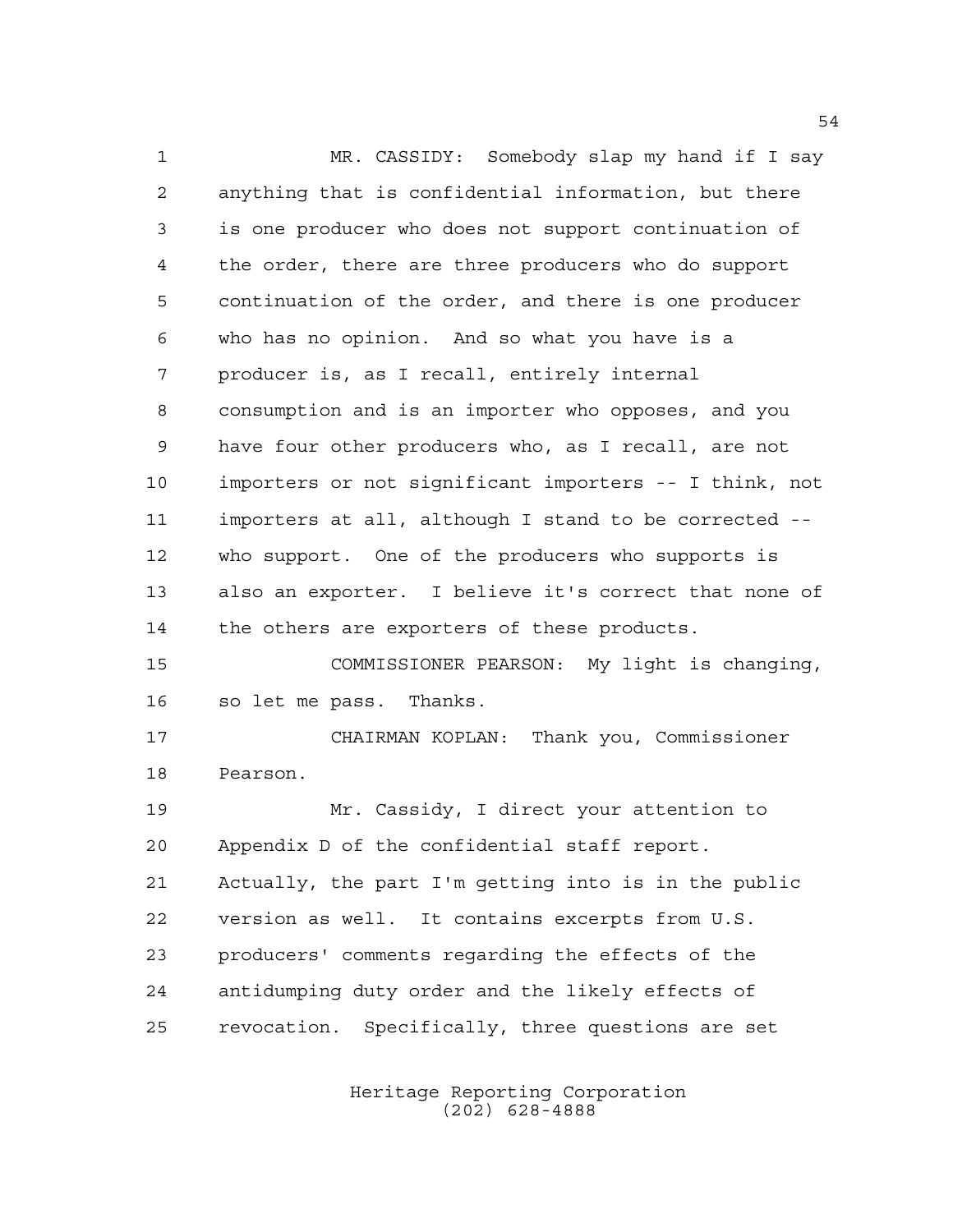forth in Appendix D, and I'm going to summarize those for you.

 The first one is, they were asked whether they anticipate any changes in the character of their operations or organizations relating to the production of greige polyester/cotton printcloth in the future if the order were to be revoked.

 Secondly, they were asked to describe the significance of the order in terms of its effect on their production capacity, production, U.S. shipments inventories, purchases, employment revenues, costs, profits, cash flow, capital expenditures, research and development expenditures, and asset values.

 Thirdly, they were asked whether they anticipate any changes in their production capacity, production, U.S. shipments, purchases, or employment relating to the production of greige, polyester/cotton printcloth in the future if the order were to be revoked.

 For the purposes of the post-hearing, I would like you to address the responses of Alice Manufacturing Company, Inc., to those questions. Okay?

MR. CASSIDY: Uh-huh.

CHAIRMAN KOPLAN: So if you would do that, I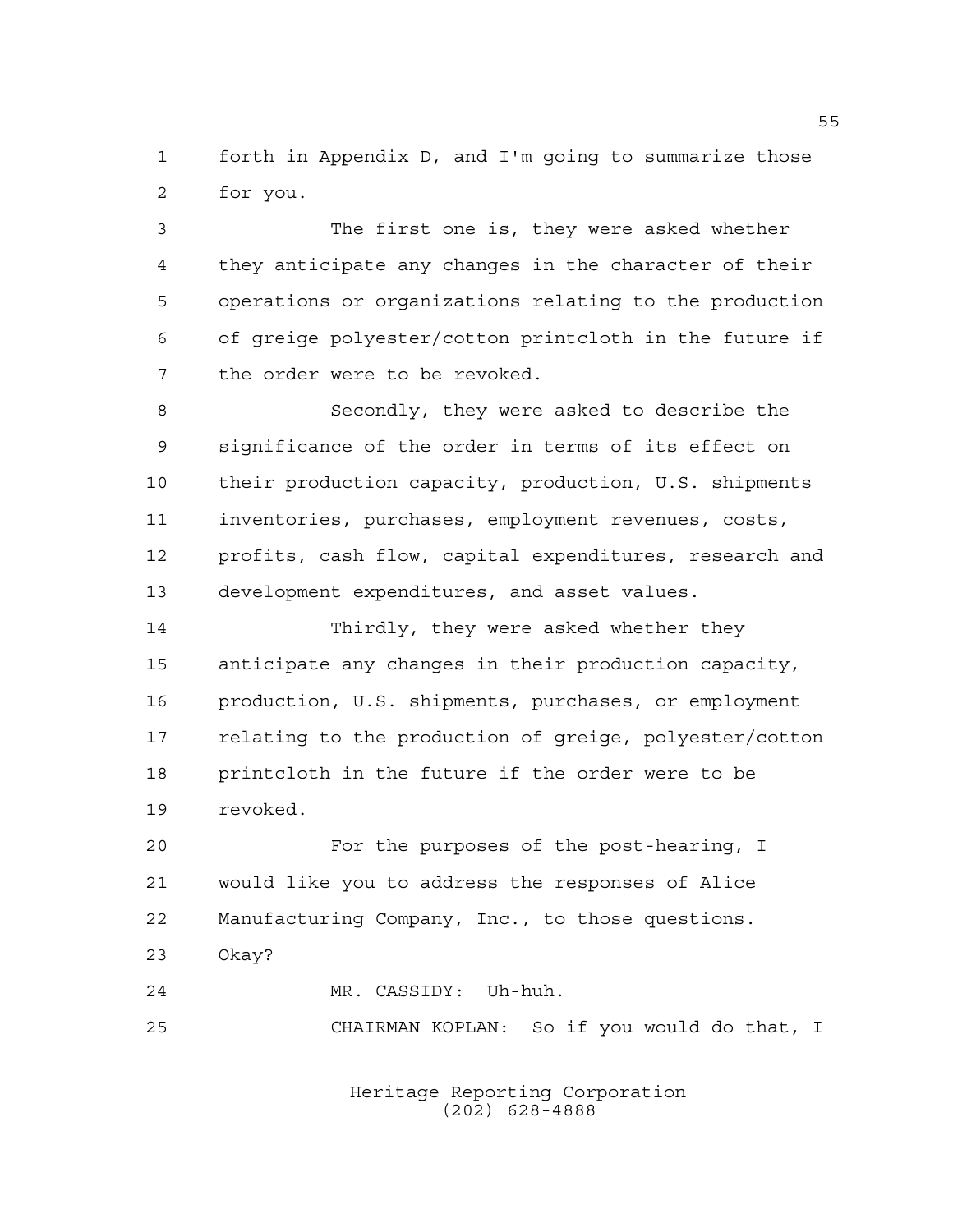would appreciate that greatly.

| 2  | In your prehearing brief in this second               |
|----|-------------------------------------------------------|
| 3  | review, you state, at page 3, and I quote: "The       |
| 4  | Commission found in the original investigation that   |
| 5  | the most prevalent domestically produced product that |
| 6  | is like the subject merchandise is 50 percent cotton  |
| 7  | and 50 percent polyester." However, your footnote     |
| 8  | reference to the publication at A-2 appears to me to  |
| 9  | be a cite to the staff report, not to the original    |
| 10 | determination because the original determination      |
| 11 | doesn't have any appendices.                          |
| 12 | MR. CASSIDY: Uh-huh.                                  |
| 13 | CHAIRMAN KOPLAN: Now, in the original                 |
| 14 | investigation, Commerce defined the subject           |
| 15 | merchandise as imports and chief value, and chief     |
| 16 | value of cotton.                                      |
| 17 | The Commission defined the like product to            |
| 18 | be coextensive with the scope. In that investigation, |
| 19 | the Commission stated: "For purposes of this          |
| 20 | investigation, domestic polyester/cotton printcloth   |
| 21 | that contains 50 percent or more of cotton by weight  |
| 22 | is considered to be equivalent to polyester/cotton    |
| 23 | printcloth and chief value of cotton. Thus, the       |
| 24 | domestic industry consists of the domestic producers  |
| 25 | of this product." That's the original investigation   |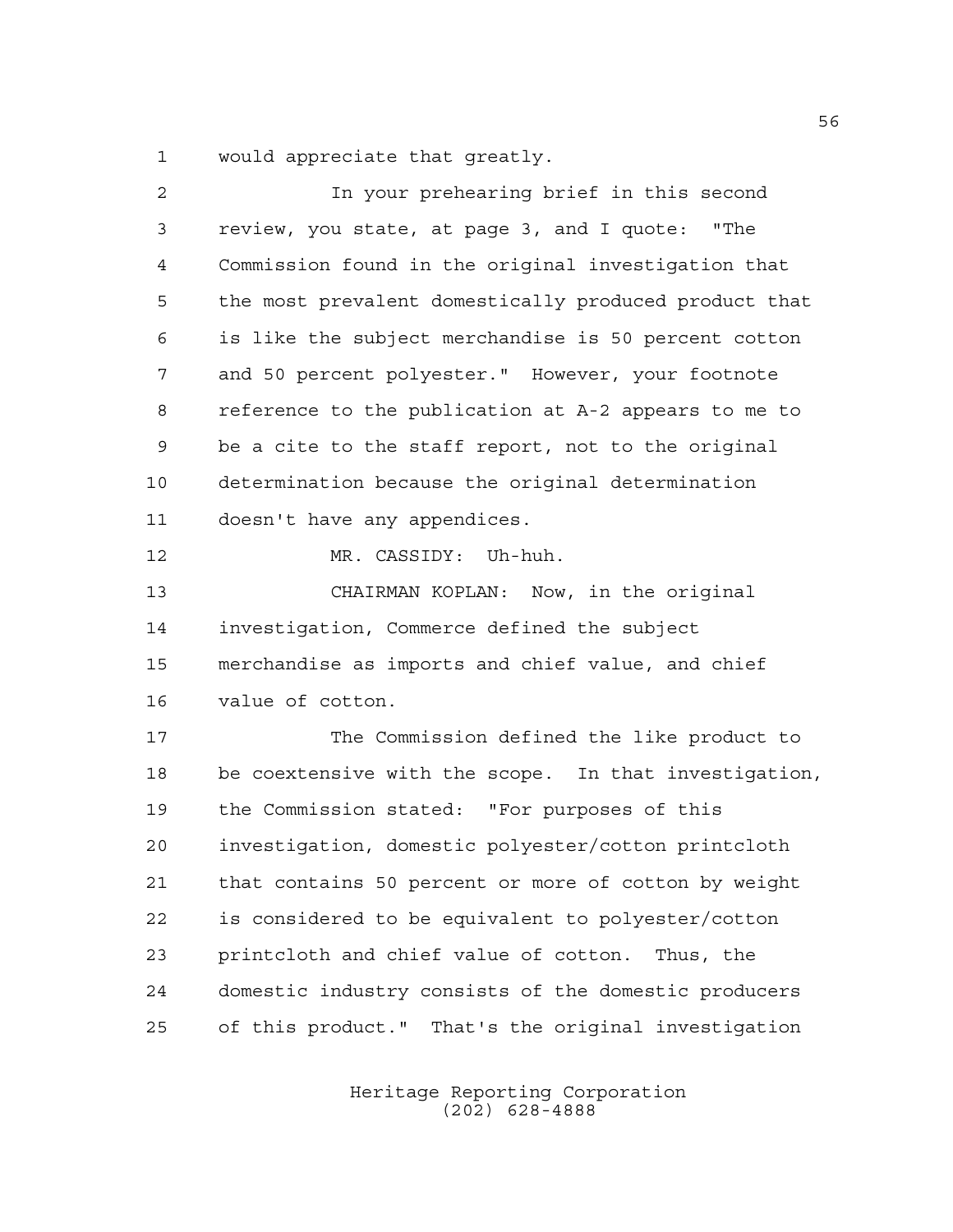at pages 4 and 5. It's not as you refer to in your prehearing brief, and I think, as I said, that reference that you're citing is not to our determination at that time but to the staff report. MR. CASSIDY: Staff report.

 CHAIRMAN KOPLAN: I would also call your attention to this language in the public version of our current staff report: "The Commission received substantive responses to the notice of institution from Alice and Mount Vernon, domestic producers of greige polyester/cotton printcloth of chief-value cotton. Alice and Mount Vernon endorse a domestic like product that would encompass 50/50 greige polyester/cotton printcloth, a product consisting of 50 percent polyester fiber and 50 percent cotton fiber." The reference there is to their response for information at 5. This is all public.

 "Cotton is more expensive than polyester." That's also footnoted to their response to the request for information. "The domestically produced 50/50 product typically contains more polyester by weight than cotton but is still in chief-value cotton." Again, with references to their response. "Therefore," the report goes on to say, "the

50/50 product is of chief-value cotton but not of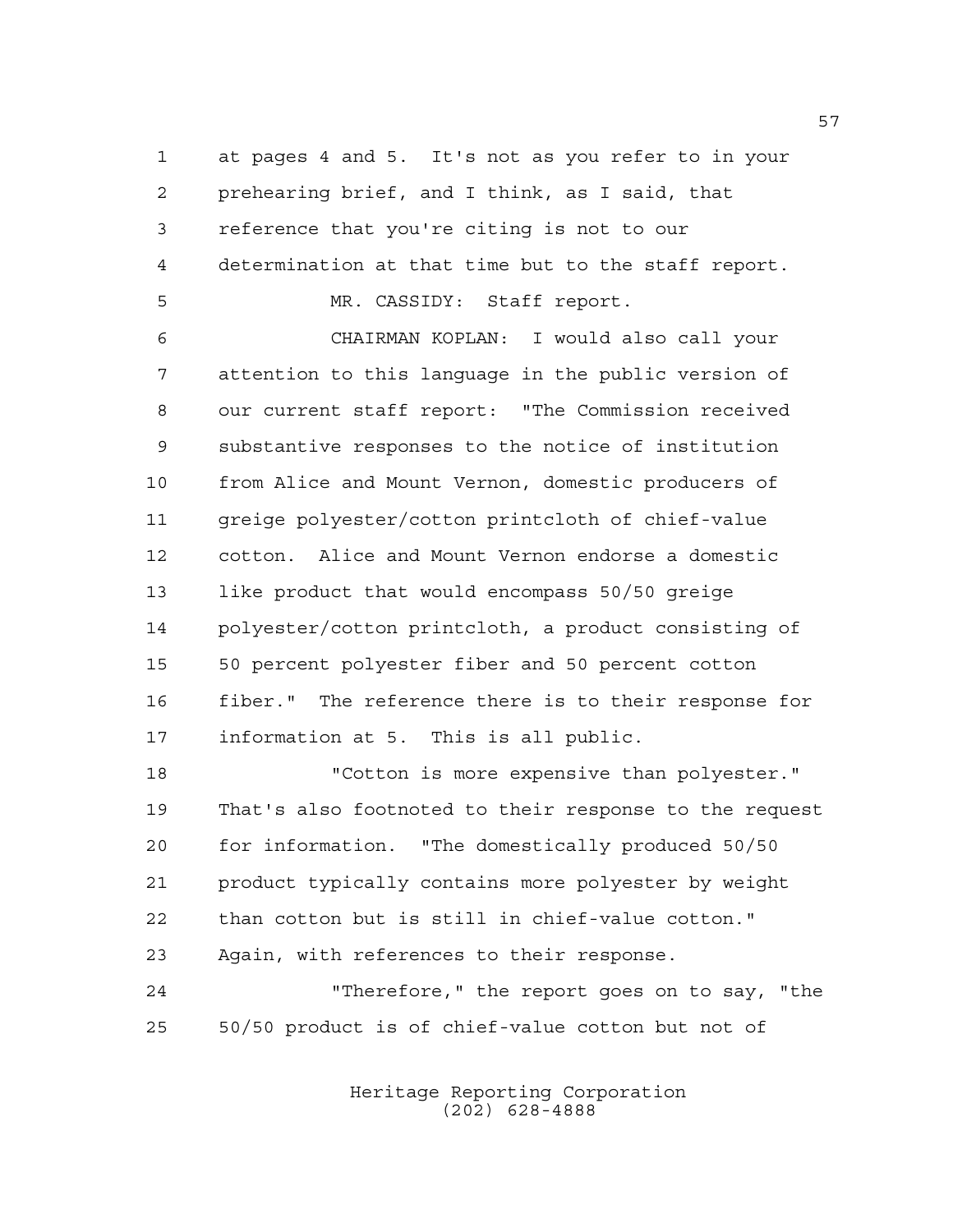chief-weight cotton. Alice and Mount Vernon consider 50/50 greige polyester/cotton printcloth like and directly competitive with the subject merchandise." Again, a reference to them. Okay?

MR. CASSIDY: Right.

 CHAIRMAN KOPLAN: So it would appear to me that we're not splitting hairs here when we're talking about the difference between chief value and chief weight. Do you want to comment on that?

 MR. CASSIDY: With respect to the statement at the time of institution that Alice and Mount Vernon made chief-weight cotton, that is the information that Alice and Mount Vernon supplied to us at that time, and we had no reason to believe that their information was inaccurate. Upon examination and after a great deal of work with them, it is now our conclusion that one of those companies does not make chief-weight cotton, or has not in recent times, at least. The other company probably does, but it is very difficult for them to show us that and, therefore, to show you that, and the reason is because of the way they keep their records or don't keep their records.

 Setting that aside for the moment, we continue to be of the view that, yes, indeed, the subject merchandise is, in fact, chief-weight cotton,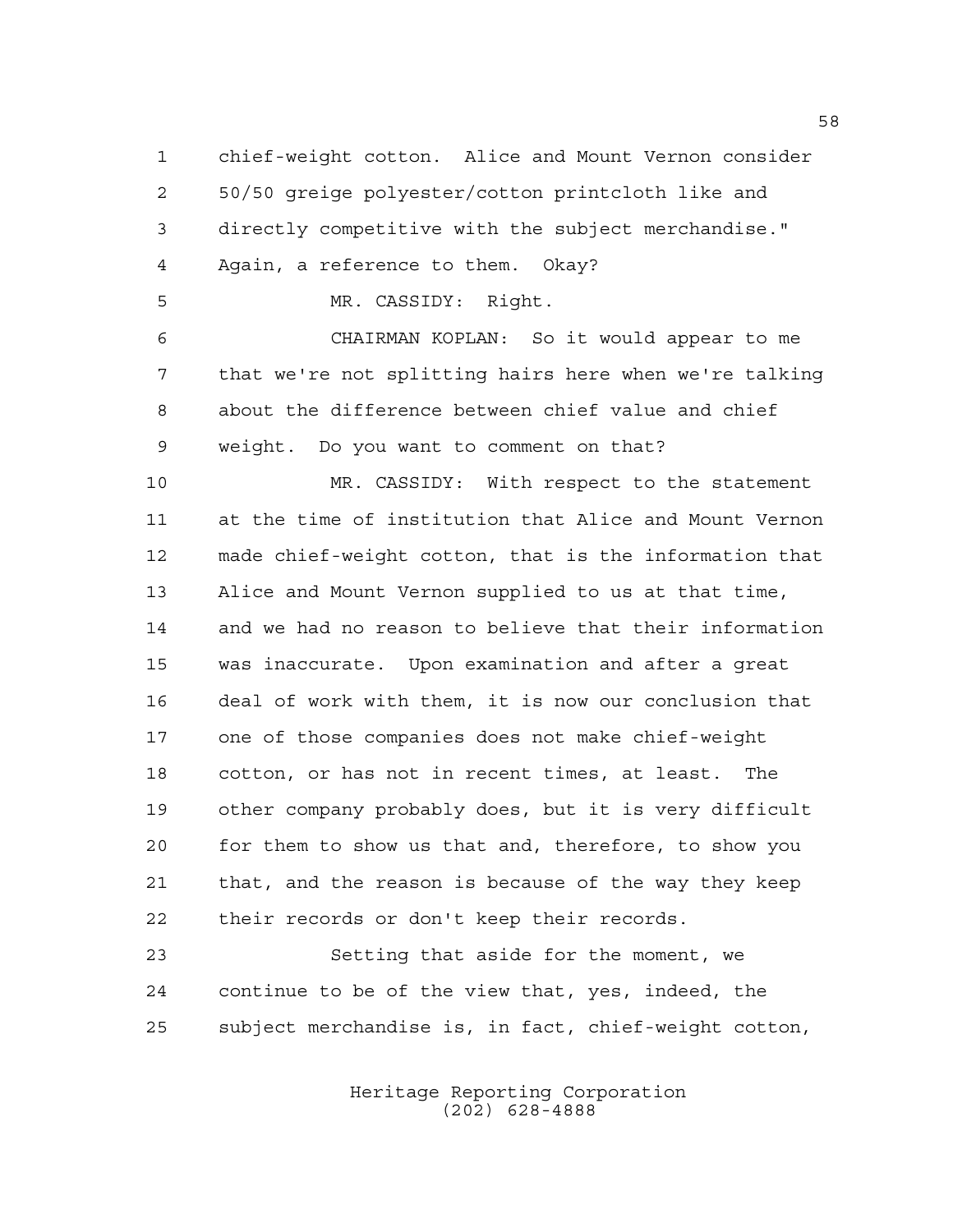and the question for you to consider is, what does chief-weight cotton compete with in the U.S. market? What is the like product in the U.S. market?

 We are of the view that the like product in the U.S. market is all-greige polyester/cotton printcloth, which is composed of that portion of 50/50 printcloth that is, in fact, in chief-weight cotton plus other blends that are quite similar to that, 55/60 percent, that the distinctions between those blends is, in fact, splitting hairs in a way that Congress did not intend the Commission, for you to split hairs because those products all compete directly with each other and are like each other in all respects -- manufacturing, channels of distribution, and final uses -- and, therefore, that the domestic like product should be considered to be all of the greige polyester/cotton printcloth and the producers of --

 CHAIRMAN KOPLAN: Let me ask you this. On page 6 of your prehearing brief, you state, and I quote: "The domestic like product of the subject imports of plain, light-weight, unfinished fabrics that contain a blend of polyester and cotton yarns have no material differences in terms of physical appearance, weight, or texture and are both used to

> Heritage Reporting Corporation (202) 628-4888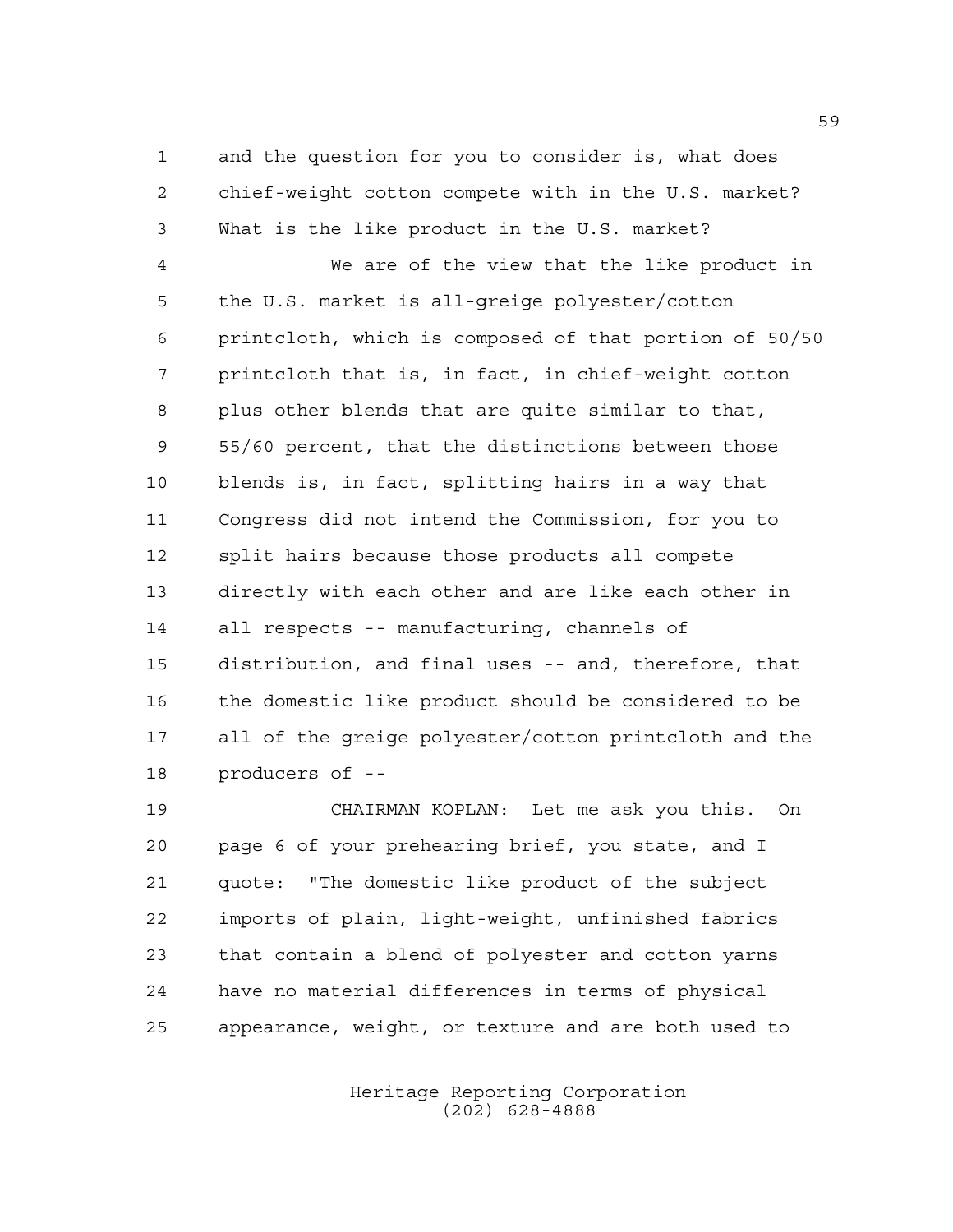make a pair of components -- pillows, sheets,

 comforters, bed spreads, mattress covers, pajamas, and home furnishings."

 However, I note that the confidential staff report states that, and I quote: "The two types of printcloth would have tear and tensile-strength differences, and the printcloth of chief-weight cotton would be slightly heavier and have a better feel to the touch." That's in Chapter 1 at page 18.

 Do you not consider such differences in tear or tensile strength or the fact that printcloth of chief-weight cotton would be slightly heavier and have a better feel to the touch to be material differences?

 MR. CASSIDY: No, because the market does not consider that to be the case, and we will provide you information on that point.

 CHAIRMAN KOPLAN: Which you have not provided thus far, I take it.

 MR. CASSIDY: The record speaks for itself at this point.

 CHAIRMAN KOPLAN: Okay. If you have not already responded to staff's request for information regarding the methodology used by Alice to calculate inventory, will you provide this information, as well as supporting documentation, in your post-hearing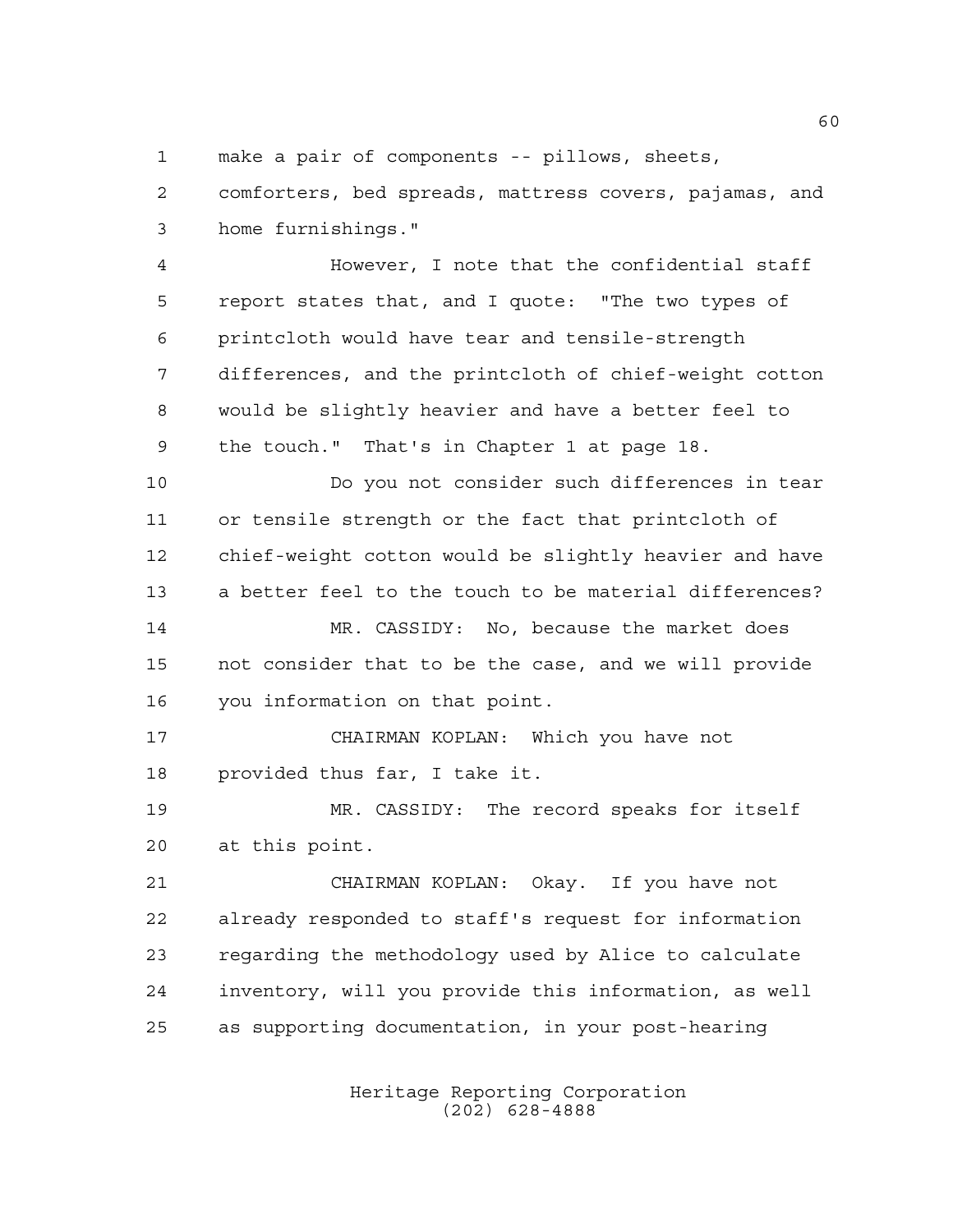brief?

 MR. CASSIDY: We will do so. CHAIRMAN KOPLAN: If you have not already responded to staff's request for a complete set of Mount Vernon's financial data for the entire review period, will you provide this information in your post-hearing brief? MR. CASSIDY: We will make every attempt to get Mount Vernon to do that, yes. CHAIRMAN KOPLAN: Do you anticipate a problem with that? MR. CASSIDY: We've had some difficulties with Mount Vernon's financial information, but we'll make every effort we possibly can. CHAIRMAN KOPLAN: Okay. I see my red light is about to come on. I'll turn to Vice Chairman Okun. 17 VICE CHAIRMAN OKUN: Thank you, Mr. Chairman. Mr. Cassidy, if I can go back in your responses to some of the questions. In your testimony, you had talked about the discipline that you thought the order brought, recognizing that the scope is chief weight, that the Chinese did not have the incentive to ship into it with the order in place, and you also referenced kind of the broader increase

> Heritage Reporting Corporation (202) 628-4888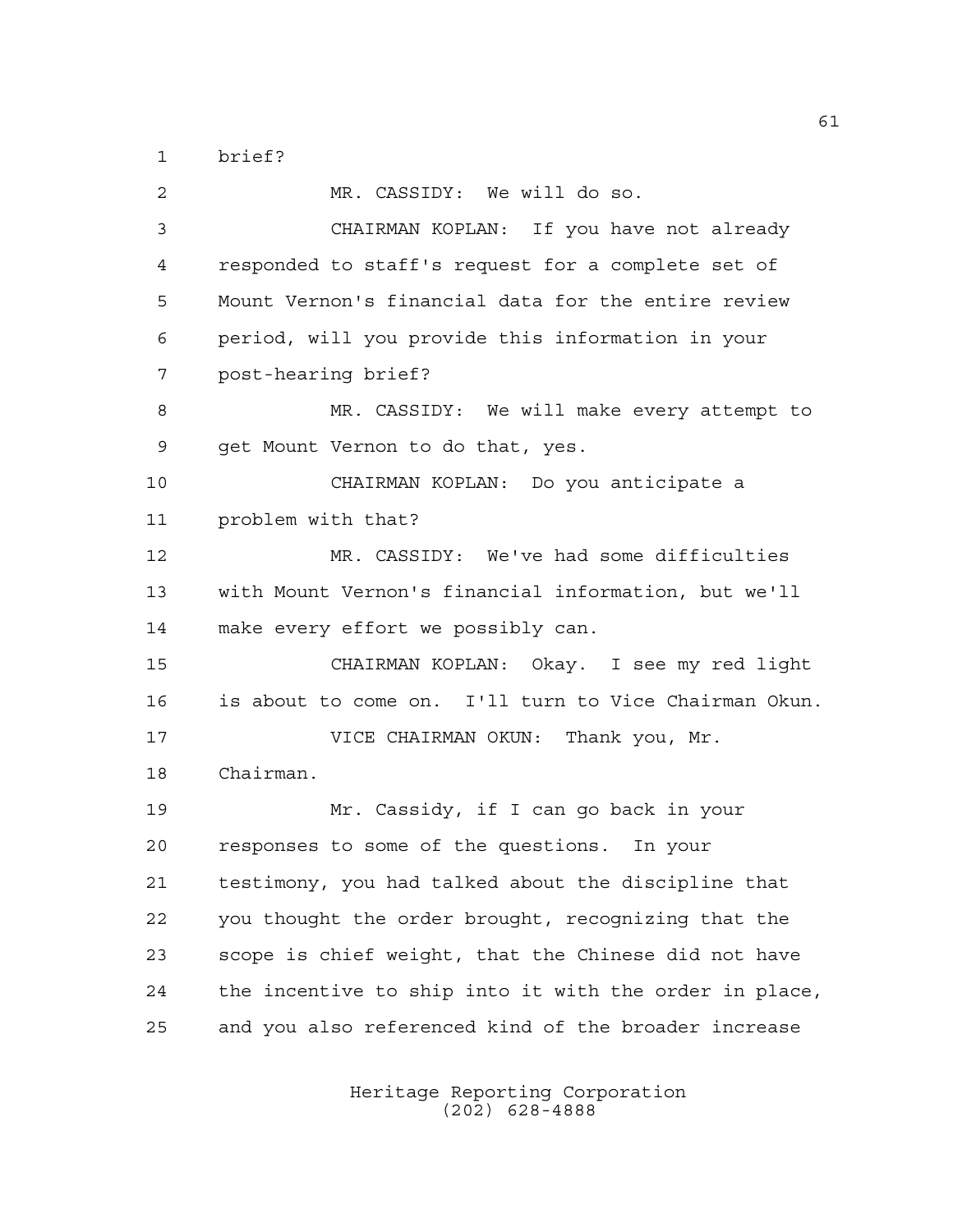in other products. And the one thing I was curious about and wanted you to comment on, and I have to admit, I'm not as familiar at reading these textile lines as Commissioner Hillman is, so I'm going to go through them here and have you comment and see if I'm looking at the right category.

7 The Indok at what has come out of  $-$ - there has obviously been a lot of talk about what's happened since the quotas have come off in the different categories, but looking at Category 315, which I understand is the cotton printcloth fabric, the general category, if I look at the most recent data on that, that is an area where, in fact, the imports have declined in the most recent period, and in looking at it, -- I'm looking at the calendar years, as well as the March '04 to March '05 -- the preliminary data, and I wanted you to comment on that, whether that is the correct category to be looking at.

 MR. CASSIDY: As I recall, Category 315 does cover chief-weight cotton printcloth and some other products. If you had printcloth that was chief-weight polyester, it would be under a different category, 615, I think, but I will confirm that.

VICE CHAIRMAN OKUN: Okay.

MR. CASSIDY: So the numbers you're looking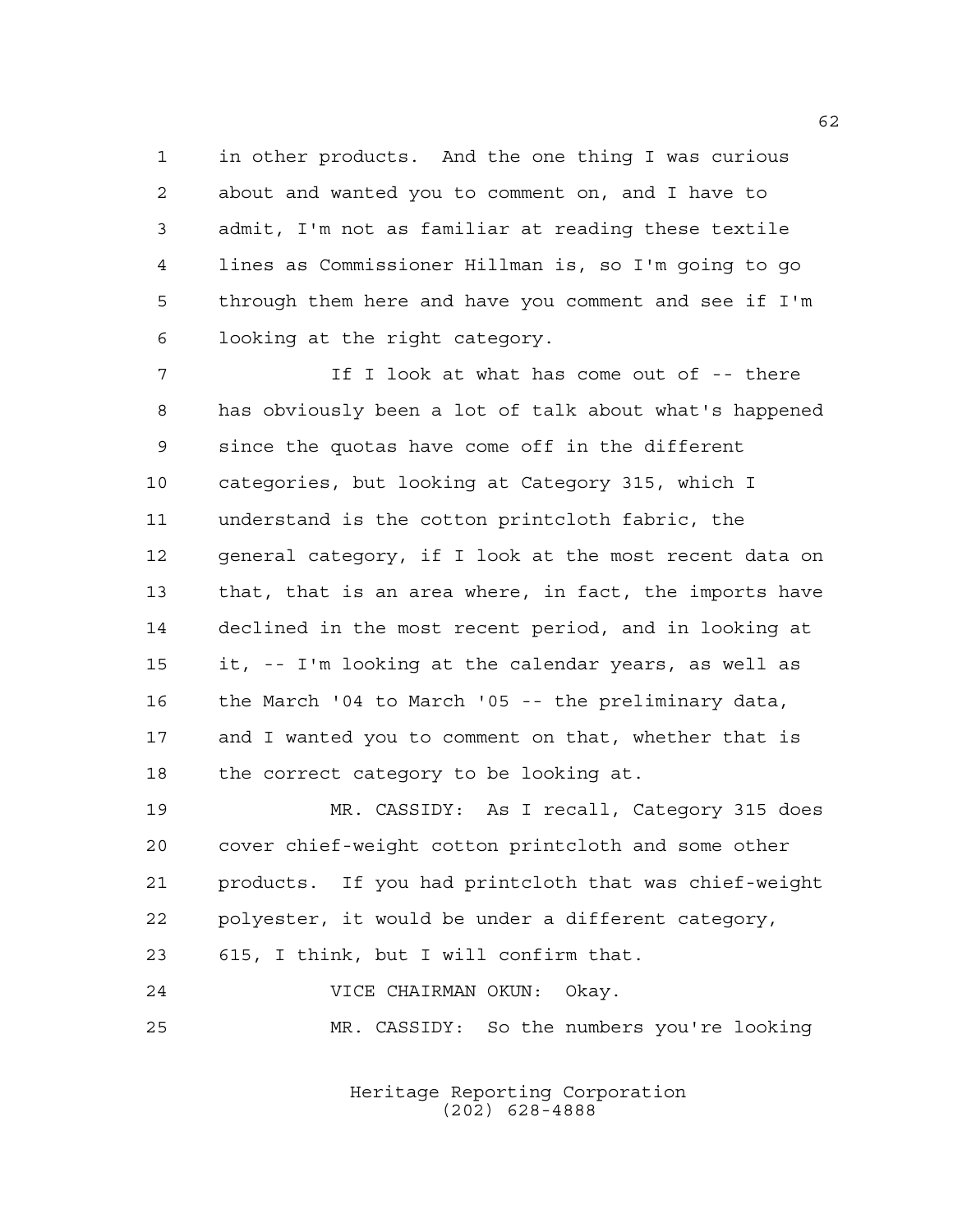at cover partial -- if you're thinking of 50/50, it covers some 50/50 but not all 50/50.

 VICE CHAIRMAN OKUN: Okay, okay. If I look at 615, which I also have here, it also looks like it's gone down, and I just wanted you to respond to that, whether that's consistent with how you argue that.

 MR. CASSIDY: We will provide you a more thorough answer in writing, but it is consistent with what everybody observes as market conditions in the U.S., which is the demand for this product is declining.

 VICE CHAIRMAN OKUN: Okay. So you would say that just demand for the product overall is declining and not that you see them bringing in more around it.

 MR. CASSIDY: Well, it's also true that the Chinese are sending more finished product to the U.S., but I can't say that there is a correlation between that and what you see in the import numbers for this fabric.

 VICE CHAIRMAN OKUN: Okay. I appreciate that. Then, if I could, if I could go back to some of the references with regard to what the incentives are and when cotton prices are high, and polyester prices, when they switch, what the incentive of the Chinese

> Heritage Reporting Corporation (202) 628-4888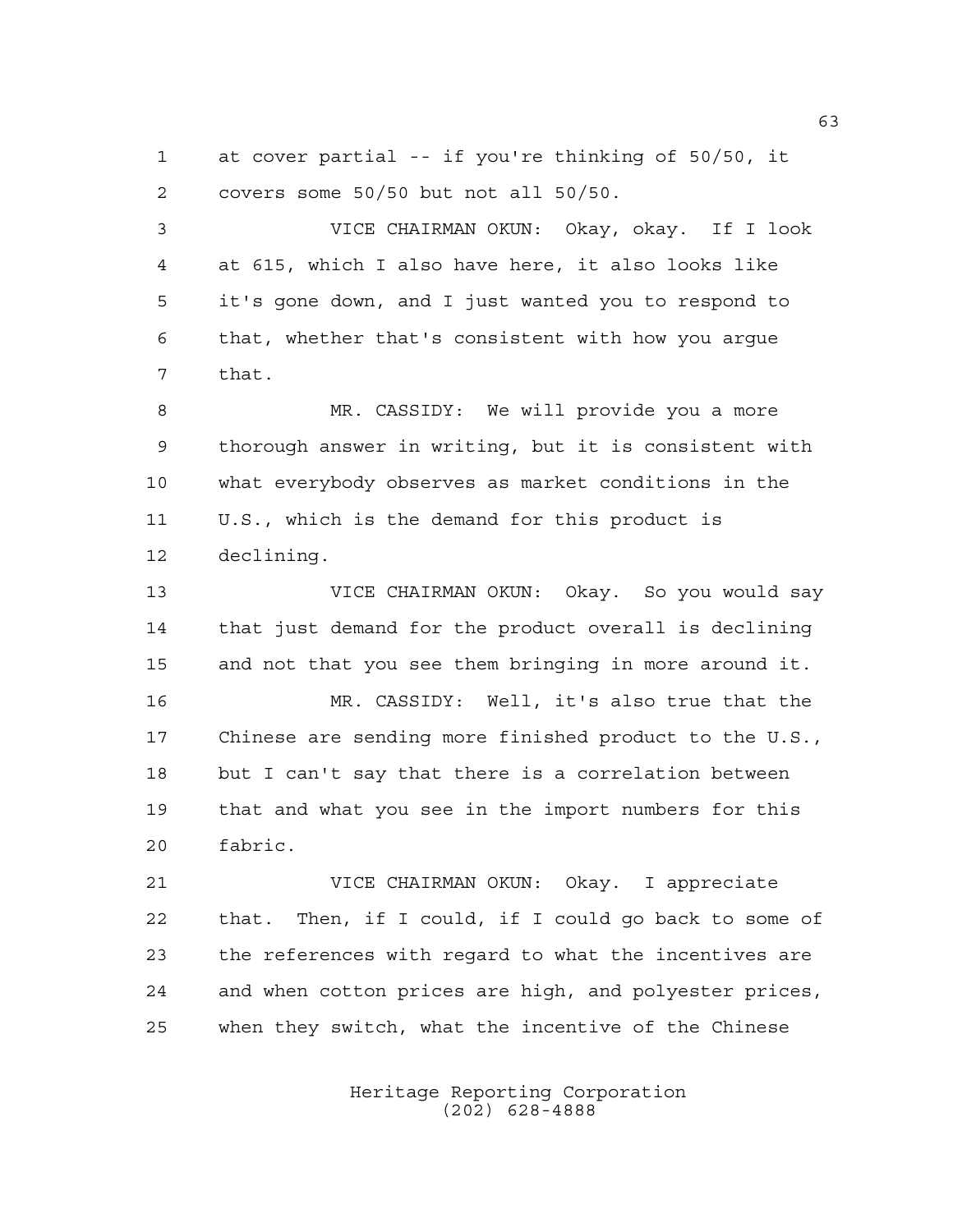might be in terms of what blend they send in, I wondered if your clients or if you can provide for us their projections going forward on both cotton and polyester. I know the staff has, in Figure 1, 5-1 of our staff report on page 5-3, we've tracked cotton and polyester during the period up through January '05, but I would be interested in projections that your clients might have looking forward. Would those be available, or have you seen those?

 MR. CASSIDY: I believe we can get from them their estimates for the foreseeable future for their purposes, which is going to be quite a short time horizon, but, yes, we can get that.

VICE CHAIRMAN OKUN: Okay.

 MR. CASSIDY: It's not going to be a projection such as your staff might be able to get, looking out over a period of years.

 VICE CHAIRMAN OKUN: I need anything that they have on that, and then the other thing, if you could comment on, and you can do this post-hearing, which is the argument you've made with regard to what we might see in reference to when there is divergence in the prices. During the period, we have, of course, seen that where cotton prices went way up, cotton prices went down, and polyester stayed much more flat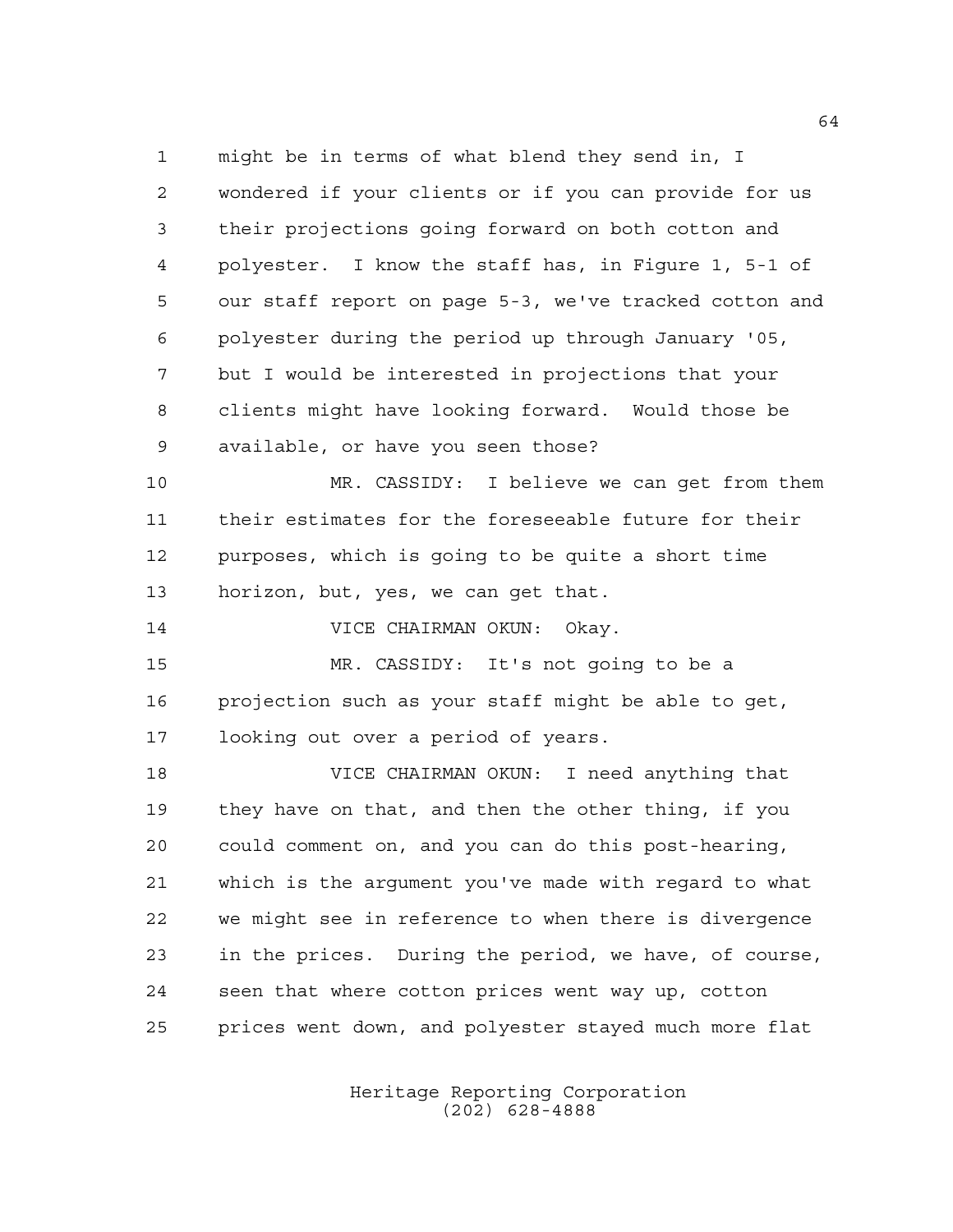lined, but if you would please comment for me on whether you think the Chinese have behaved as you say they would going forward, based on what they have done historically here. MR. CASSIDY: Okay. We will make our best effort at that. Of course, we will be speculating about what they might do, but -- VICE CHAIRMAN OKUN: Right. But in terms of, again, if we're making an argument on what they do in cost, and obviously there is an order in place, -- MR. CASSIDY: Right. VICE CHAIRMAN OKUN: -- but just if you could see if you think that it is consistent with that argument. MR. CASSIDY: We'll do so. VICE CHAIRMAN OKUN: And with that, I don't have any further questions, Mr. Chairman. CHAIRMAN KOPLAN: Thank you. Commissioner Hillman? COMMISSIONER HILLMAN: If I could, I'm trying to understand a little bit in terms of what's going on in the market, because if I look at the data that we have in our record for all greige polyester/cotton printcloth, it clearly shows, you know, a fairly significant increase in consumption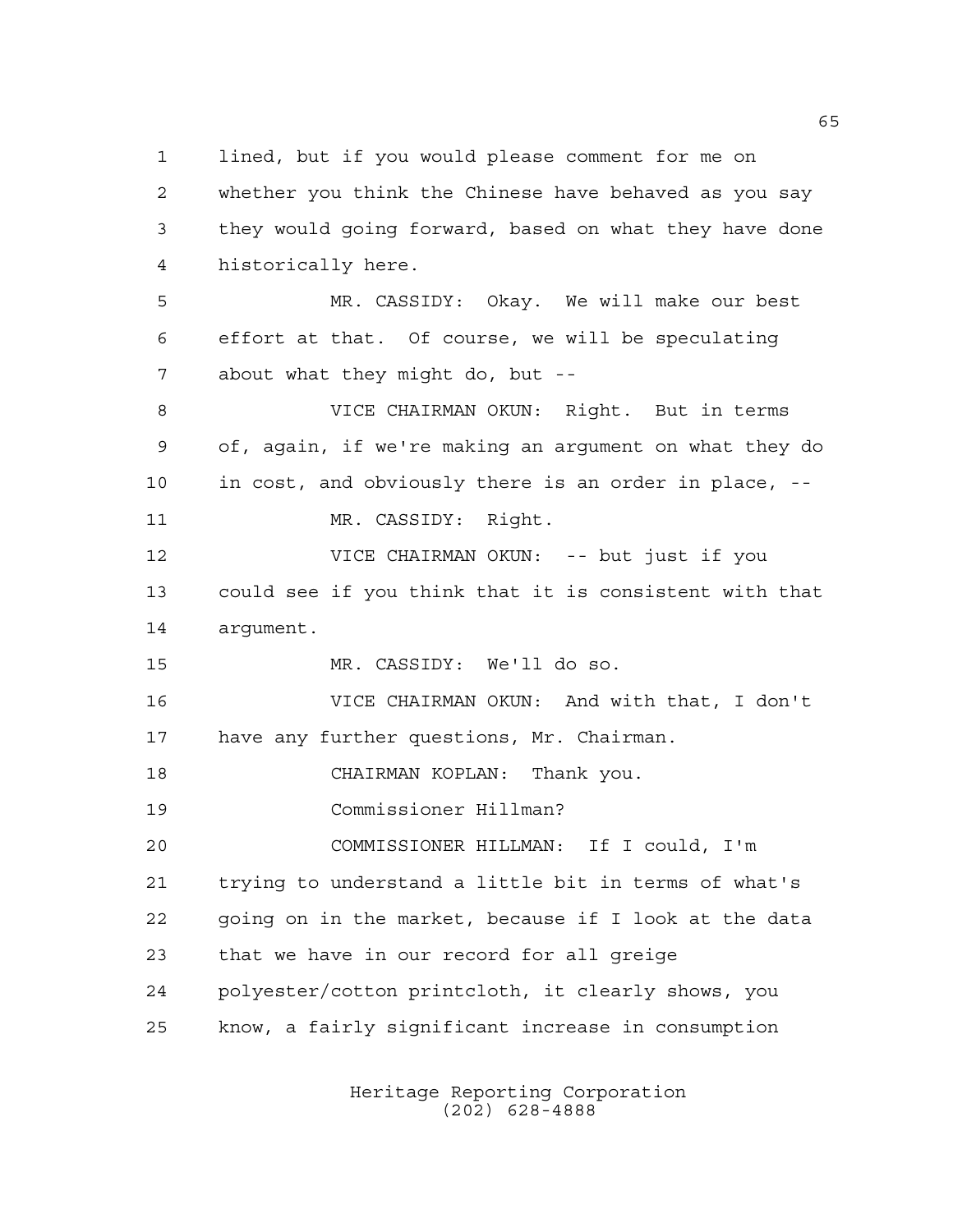through 2002 and then a very substantial decline in 2003 and 2004. What's going on? Can you help me understand what's happening in the market?

 MR. CASSIDY: Looked at from 30,000 feet, what we understand from our clients is that you have had a period in which the underlying economy, say, in the last three years, has been growing reasonably well; and, therefore, abstractly, one would think demand would, at least, have an upward trend. It has not. Why not?

 The most obvious reason for this is that under the Uruguay Round Agreement on Textiles and Clothing, you have had the progressive liberalization of quotas in the sense of growth. I'm not talking about the quotas that were terminated early on but the serious quotas that have just come off, nonetheless, grew quite dramatically, and as a consequence of that, you have had significant imports from all sources in the last few years, and then, of course, as of January 1, the quotas have completely disappeared.

 It is the increase in imports of finished goods, as well as fabric, but particularly of finished goods, that is probably the major factor explaining what you are seeing. I'm sure there were some other things going on, too, but that's the one the industry

> Heritage Reporting Corporation (202) 628-4888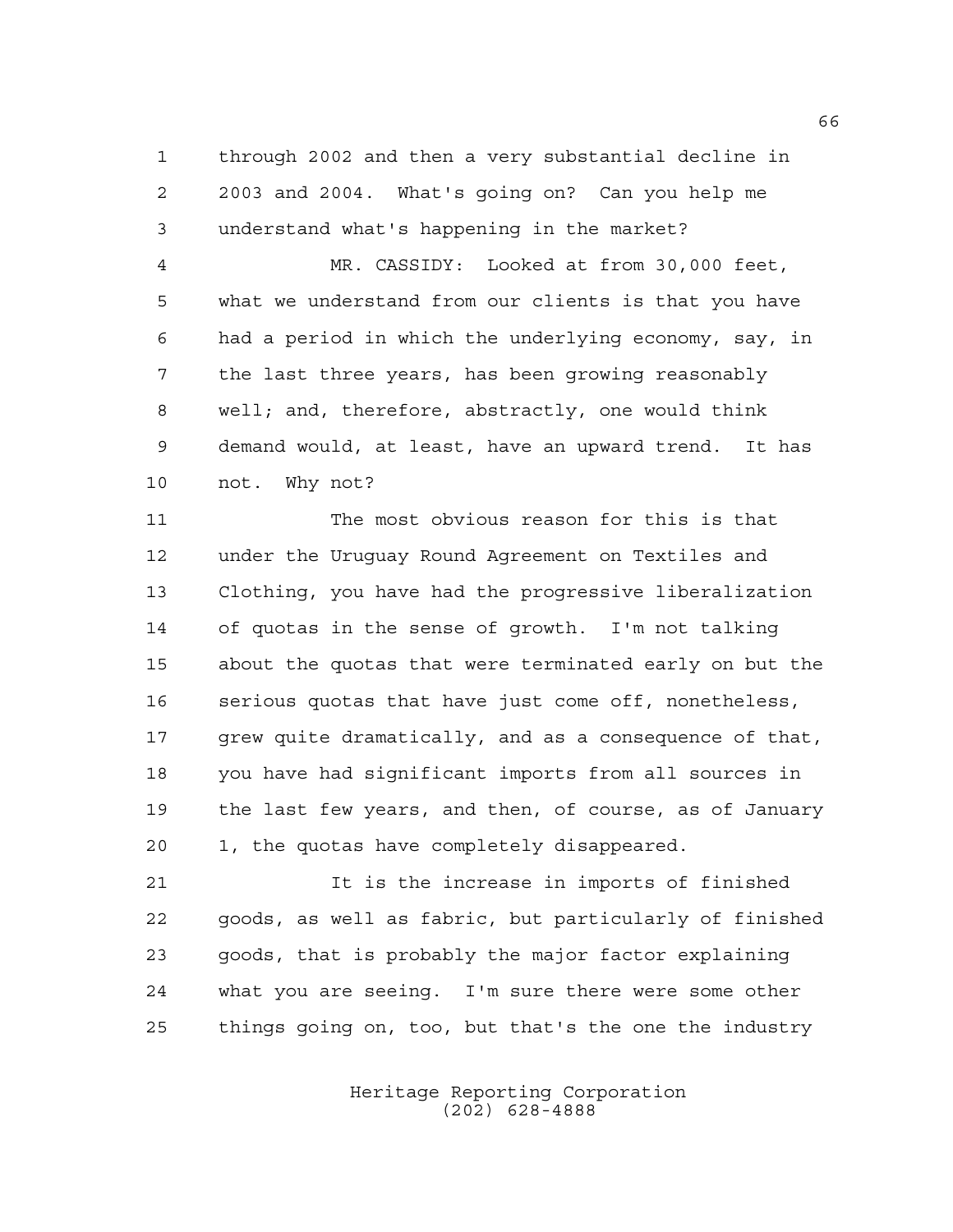tends to think of as being the major explanation.

 COMMISSIONER HILLMAN: Meaning finished printcloth that has been dye finished, et cetera, or that is actually already in the draperies, the sheets, the bed spreads, the pockets, the -- MR. CASSIDY: It's actually both, but, in general, it's the finished clothing, finished pockets, finished curtains, finished sheets. COMMISSIONER HILLMAN: Okay. Has there been a significant reduction in the capacity of the U.S. to finish printcloth? Have we lost a lot of the converters? MR. CASSIDY: I cannot answer that question. I will do my best to answer that question. My impression, which is only an impression, is that there has been some reduction in capacity, but it's not an explanation of what we see going on here. COMMISSIONER HILLMAN: Okay. All right. Now, the staff report also shows, arguably, significant quantities of imports of chief-weight cotton from other sources. Can you tell me, do you have any information on the blends of these nonsubject imports? I'm trying to make sure I understand what's going on in this chief-weight cotton market.

MR. CASSIDY: Okay. Again, the customs data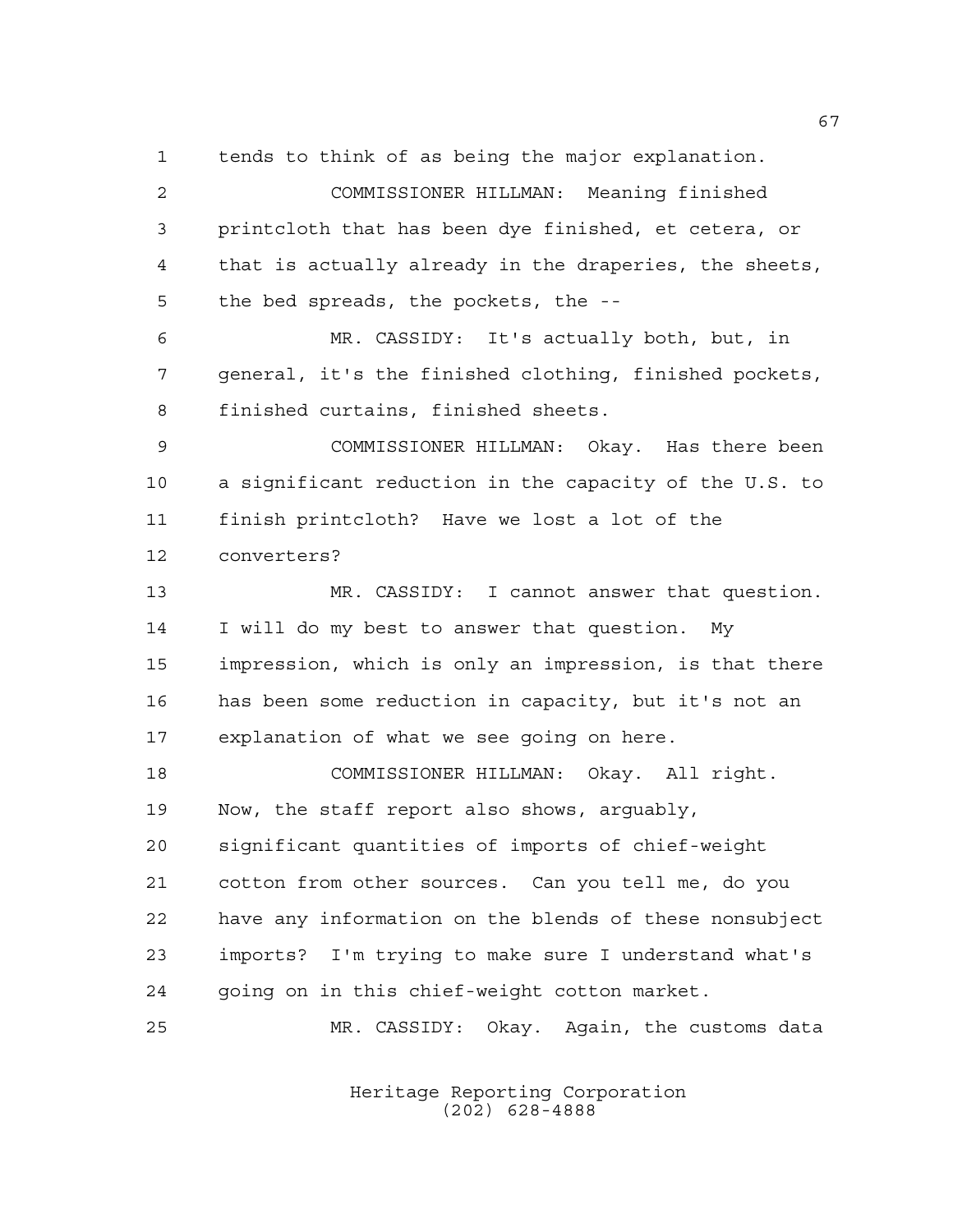don't tell us anything about this, so all we have to go on is information, anecdotal information, some of which is on the record here, but it does appear that the imports of the chief-weight -- first of all, we're not talking about 100 percent ever, so the imports of the chief-weight products tend to be in this same range, somewhere in the 56, -- COMMISSIONER HILLMAN: So they are 51? MR. CASSIDY: -- well, 51, 52, 53, 60, 55 to 60, in that general range, yeah. COMMISSIONER HILLMAN: Okay. All right. Again, I'm trying to make sure I understand the dynamics here. If I look at the figures, there is clearly a steady rise in the domestic production of the chief-weight cotton printcloth. I'm trying to understand, is there an identifiable demand? MR. CASSIDY: That may be confidential information. I'm not sure. COMMISSIONER HILLMAN: The data itself clearly is, the numbers themselves. MR. CASSIDY: If you're comfortable with the trend, so am I. COMMISSIONER HILLMAN: The trend is up. MR. CASSIDY: Okay. COMMISSIONER HILLMAN: I'll just say the

> Heritage Reporting Corporation (202) 628-4888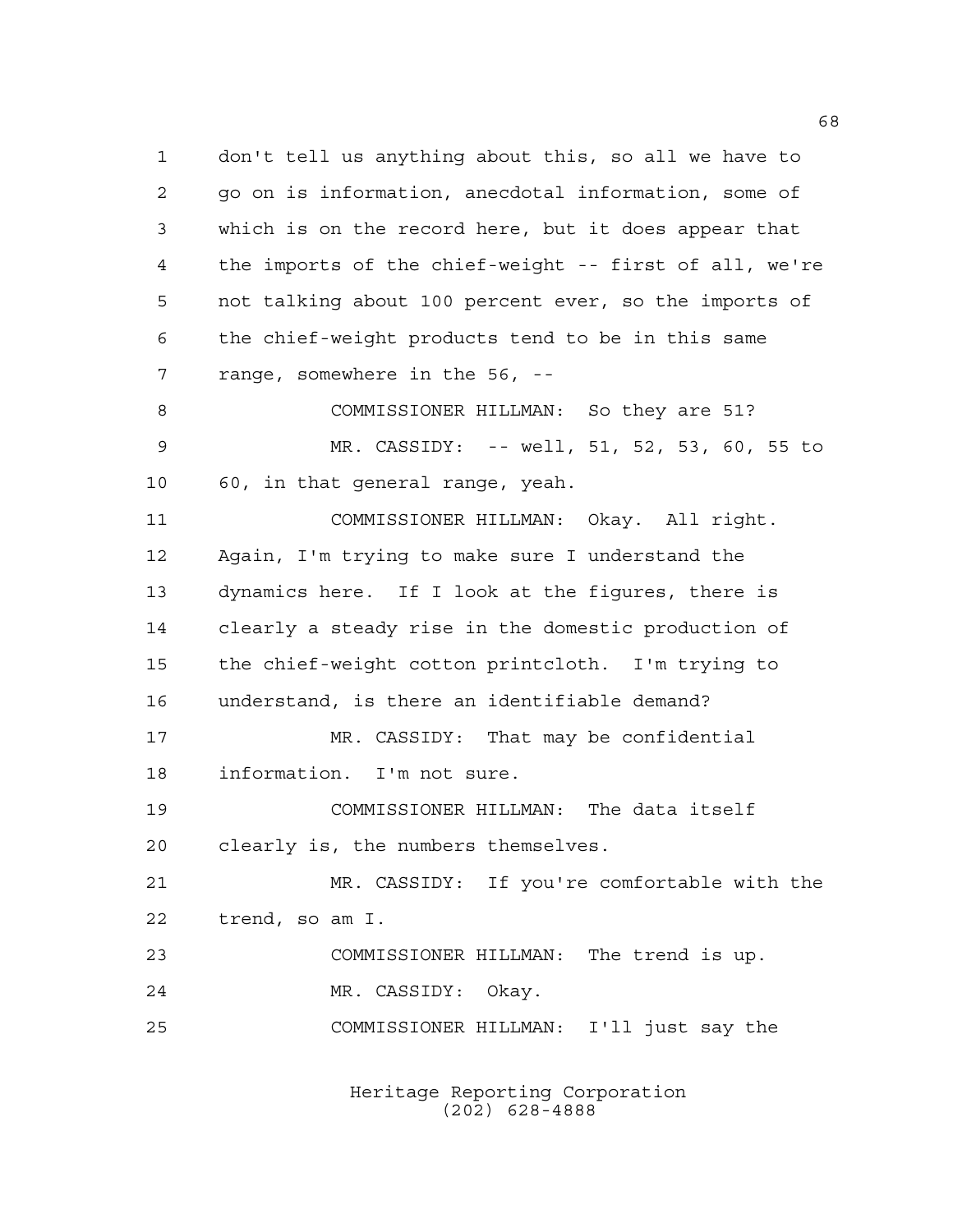trend is up. I'm not going to give you an numbers, but the trend is up. I'm trying to understand whether that indicates that there is an identifiable demand for this product that's separate from the demand for printcloth, I mean, all printcloth.

 MR. CASSIDY: Again, what we understand from the participants in the market with whom we have spoken is the answer is no, but we can go back to these people and see if they will give us a very precise answer to that question.

 COMMISSIONER HILLMAN: Okay, okay. Your sense is, the only reason we're seeing this upward trend is purely this issue of the relationship between 14 the price of cotton and the price of poly.

 MR. CASSIDY: That is, again, what we understand.

 You will also see, if you were to take a look at the trends in the production of the chief- weight cotton, that the financial trends are in the other direction; they are going down. One explanation from that may well be that imports of chief-weight cotton product going to their customers could be causing the customers to force down the prices being charged by the single producer of that product. This is a question we will have to discuss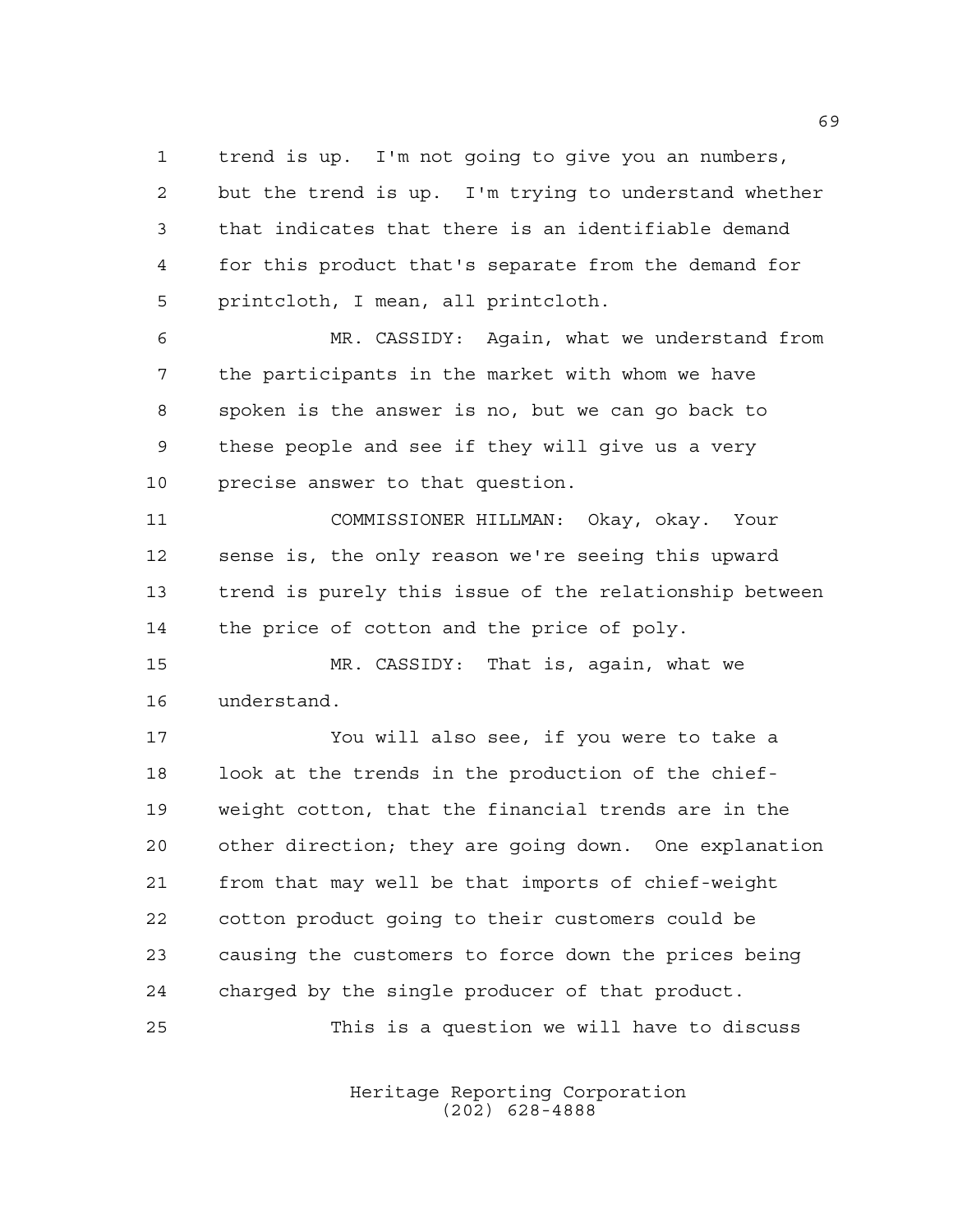with that company, if we can, and we think we probably can, but I don't know that.

 COMMISSIONER HILLMAN: Because that was the other issue I wanted you to comment on, is what we should make of whether there are any significant differences that you would want us to focus on between those that are producing product for the commercial market versus those that are producing product for internal consumption because there do seem to be some differences there on the financial side, again, all of the data confidential, but whether there is anything that we should read into that data in terms of what it suggests if the product coming is going into the commercial market. MR. CASSIDY: We will do that. COMMISSIONER HILLMAN: Okay. And with that, I think I have no further questions at this time, Mr. Chairman. Thank you.

CHAIRMAN KOPLAN: Thank you, Commissioner.

Commissioner Pearson?

 COMMISSIONER PEARSON: As a legal matter, should we take into account, in making our

determination, the reality that producers accounting

for only a relatively modest portion of U.S.

production of printcloth are supporting the extension?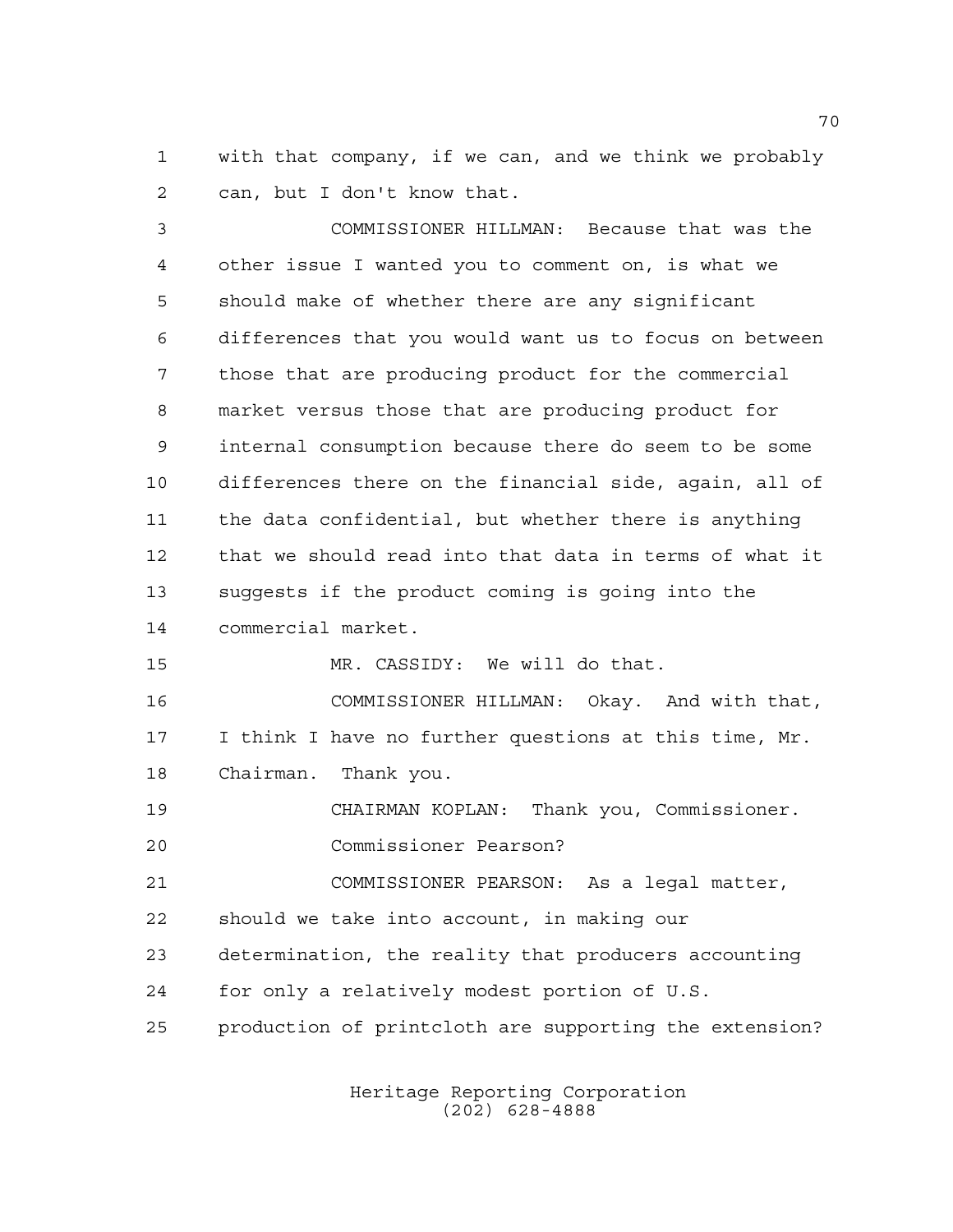MR. CASSIDY: No. It does seem to me that the Commission has made its determinations on adequacy, and we are now in the review where you are looking at a factual record that speaks to the condition of all producers, however you end up defining the industry, but all producers, and, at this stage, whether or not a particular company is voting for or against or is neutral should have no effect. The only thing, it seems to me, that you can, at this point, take into account legally is whether or not a particular domestic producer is also an importer, and that may or may not have any implications for its results, but insofar as the attitude of the producers at this stage, I don't believe it is a matter that you should be taking into account. COMMISSIONER PEARSON: Okay. Thank you. My last question has to do with the tariff-rate-quota regime that's recently gone out of existence. There have been some references to it here. I just I wanted to make sure I understand. Was there a specific quota that applied to printcloth? MR. CASSIDY: Well, it wasn't tariff rate; it was absolute quotas.

> Heritage Reporting Corporation (202) 628-4888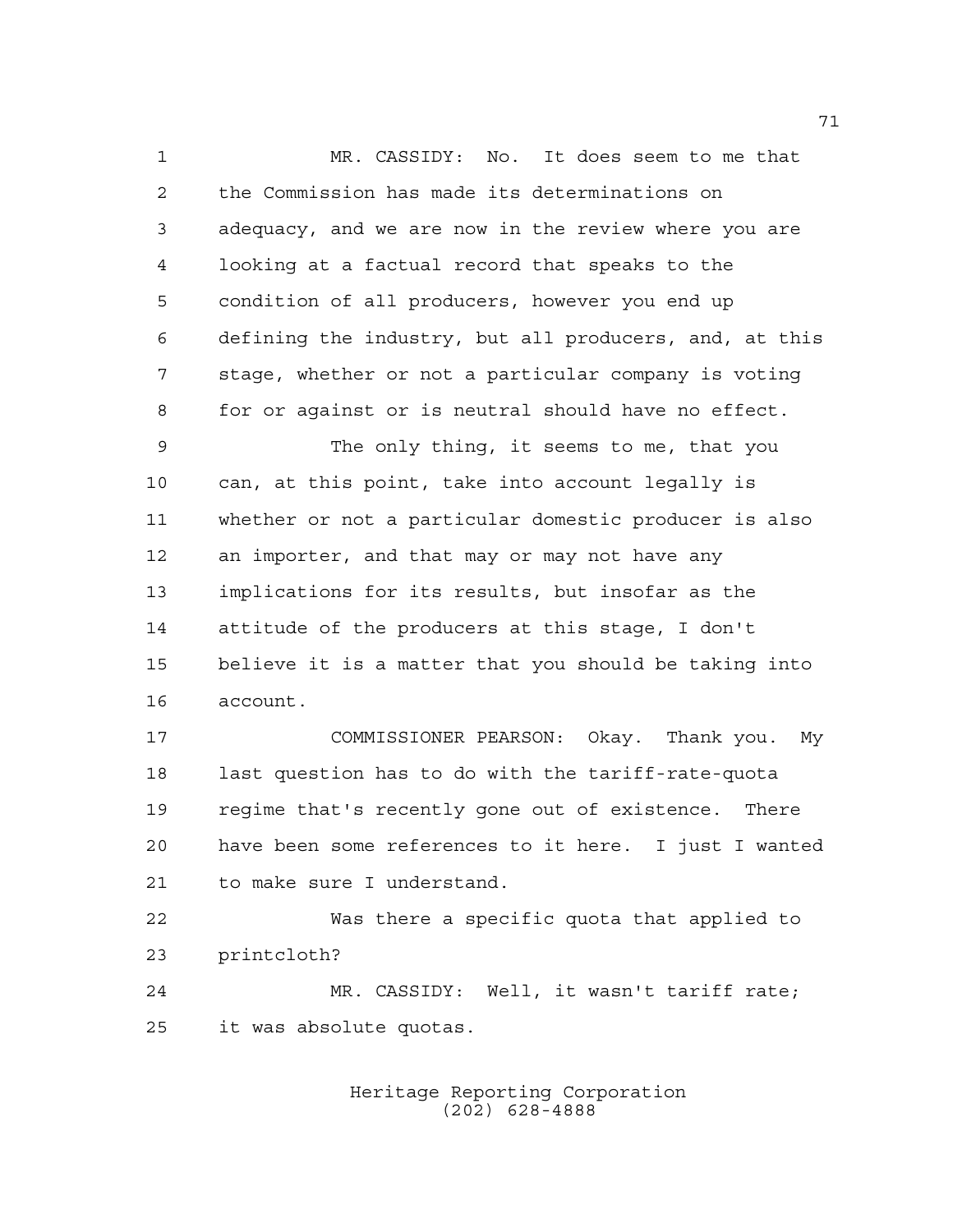COMMISSIONER PEARSON: Absolute. Excuse me. MR. CASSIDY: And, yes, -- Commissioner Hillman is nodding her head -- there was a Category 315 which covered fabrics like the printcloth, -- it wasn't just printcloth -- and my recollection is that there were no sublimits on printcloth, but I will double-check that. So it was subject to constraints, along with other things in this basket, this Category 315. COMMISSIONER PEARSON: And was that Category 315 filled every year, or were there unfilled -- 12 MR. CASSIDY: It depends on the supplier. In the case of China, no. COMMISSIONER PEARSON: So would we then infer that the quota regime was not a constraint on the Chinese ability to ship product into this market? MR. CASSIDY: Yes, in those periods, yes. The dumping order was a constraint, but the quota, as such, as not a constraint. COMMISSIONER PEARSON: Okay. Do you know over what period of time the quota was not a constraint? Does that go back through a significant portion of our period of review? MR. CASSIDY: Well, I think you have this data on the record, but I don't believe that the

> Heritage Reporting Corporation (202) 628-4888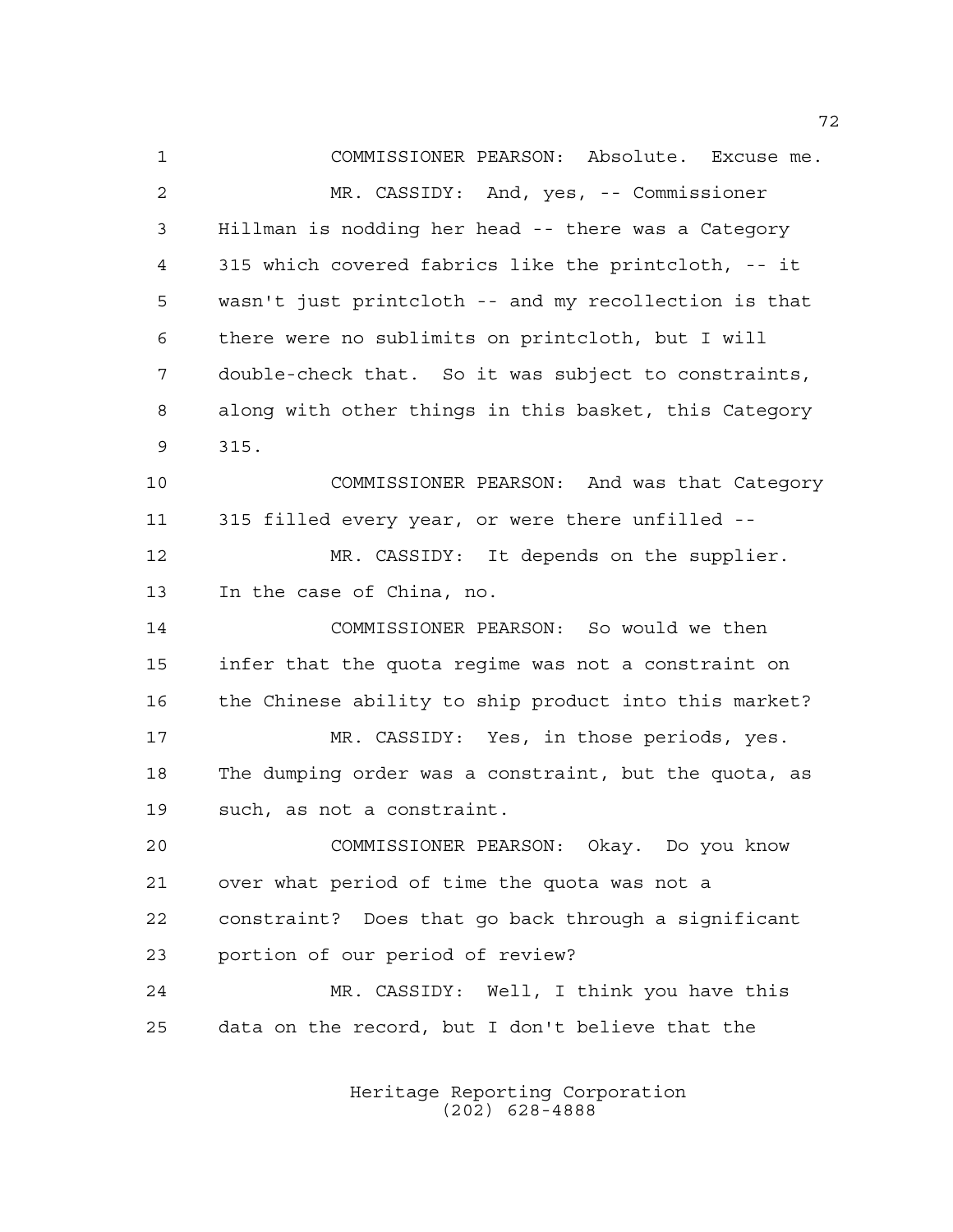Category 315 quota was ever filled during the period of review, but you can look at the record. COMMISSIONER PEARSON: Thank you very much. I have no further questions, Mr. Chairman. CHAIRMAN KOPLAN: Thank you, Commissioner Pearson. I have just a little bit. First, as a housekeeping matter, the two memoranda of the Department of Commerce, one dated February 19, 1999, and the other one date February 25, 1999, I've submitted to the secretary's office to have those made a part of this record. I assume you have those because you participated in that investigation. MR. CASSIDY: I assume I have them, too, yes. CHAIRMAN KOPLAN: Okay. I've included them as documents in this investigation. And I had this one question: Assume, for argument's sake, that I rely on the data contained in Table C-1 to our confidential staff report. The data listed in that table is all BPI. The heading on the table is not. That's the table that contains data with regard to greige polyester/cotton printcloth of chief-weight cotton, summary data concerning the U.S. market from 1999 to 2004, and the source for that data

> Heritage Reporting Corporation (202) 628-4888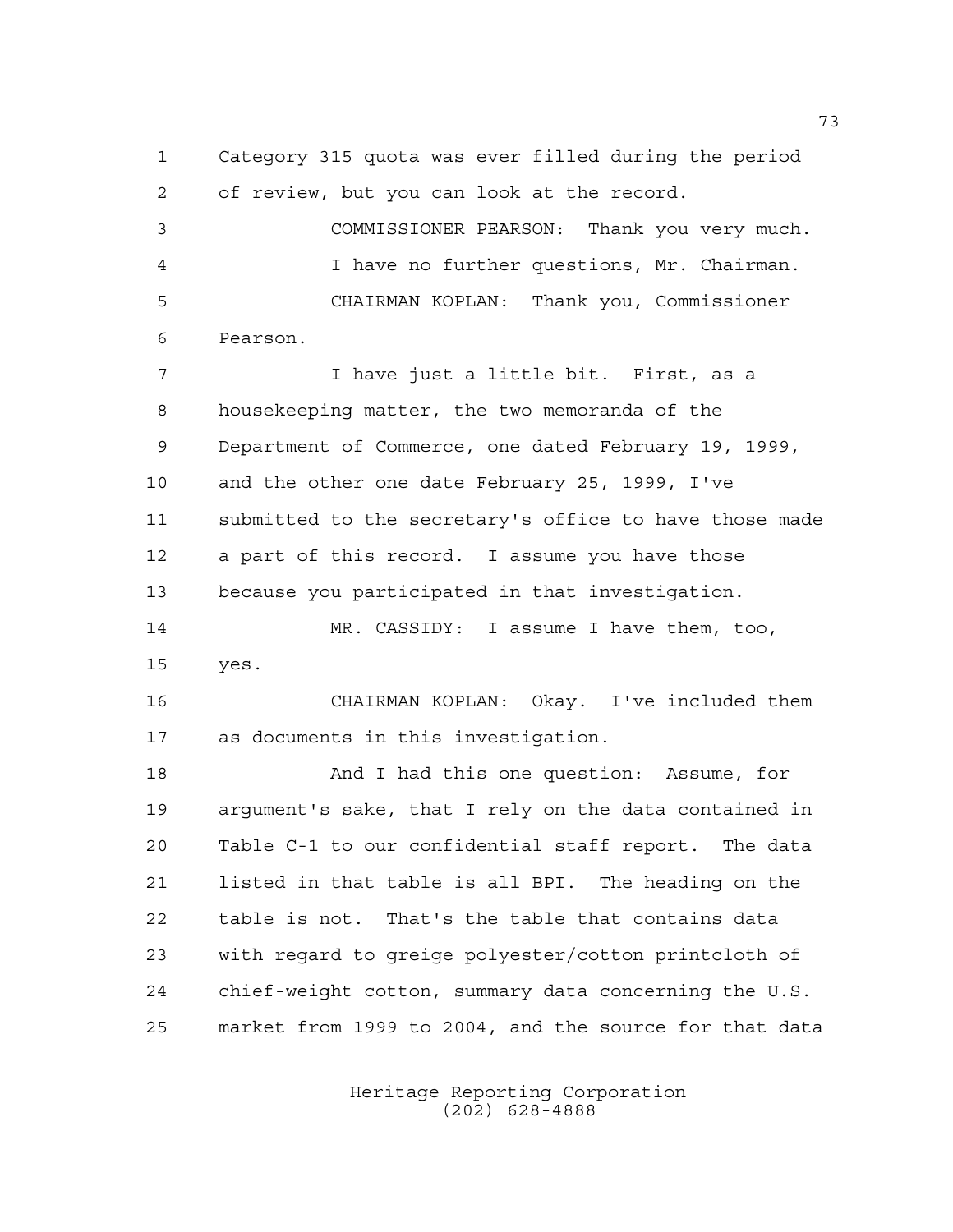is public. The data was compiled from data submitted in response to Commission questionnaires and from official Commerce statistics.

 My question to you is, do you accept the accuracy of the data in that table, if I choose to rely on it?

 MR. CASSIDY: That is, I believe, a question Commissioner Okun raised generally earlier. These numbers are not consistent with what our clients understand about the marketplace, and we do intend to learn as much as we can about them, and if we have comments about their accuracy, we will certainly give them to you.

 CHAIRMAN KOPLAN: If, in doing so, you can be specific to the categories.

 MR. CASSIDY: No, no. I understand exactly -- I think I understand exactly what you're talking about, --

CHAIRMAN KOPLAN: Good.

 MR. CASSIDY: -- and we will attempt to get at this information. You will appreciate that the source of the information --

 CHAIRMAN KOPLAN: Excuse me. You do understand that's why I asked you about follow-up submissions from both of your clients in my prior

> Heritage Reporting Corporation (202) 628-4888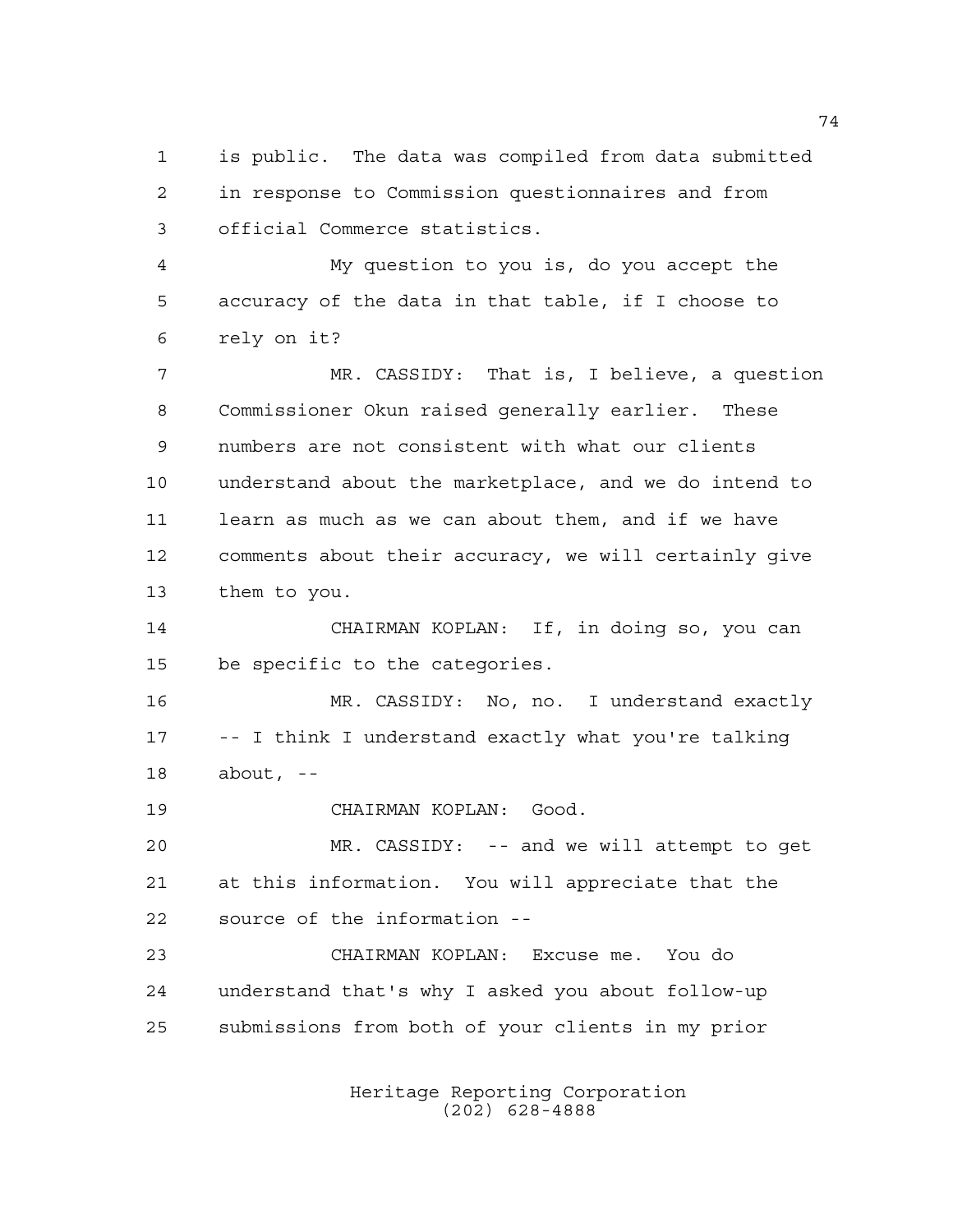round.

| $\overline{a}$ | MR. CASSIDY: I understand that. One                    |
|----------------|--------------------------------------------------------|
| 3              | difficulty we have, and we will attempt to overcome    |
| 4              | it, is that the data about the chief-weight product    |
| 5              | comes from one company, which is not our client, but   |
| 6              | we believe we can perhaps get information from them    |
| 7              | for you.                                               |
| 8              | CHAIRMAN KOPLAN: I appreciate that. I                  |
| 9              | appreciate the answers to all of my questions. I have  |
| 10             | nothing further. Let me see if there are additional    |
| 11             | questions from the dais. It appears that there are     |
| 12             | none. I will now turn to Mr. Deyman to see whether     |
| 13             | staff has questions of these two witnesses.            |
| 14             | MS. DRISCOLL: Mr. Chairman, Karen Driscoll,            |
| 15             | the Office of the General Counsel.                     |
| 16             | Mr. Cassidy, my question has to do with the            |
| 17             | industry in China, or you could ask your clients       |
| 18             | whether they happen to know whether the same producers |
| 19             | in China produce or are capable of producing both the  |
| 20             | greige polyester/cotton printcloth of chief weight and |
| 21             | 50/50, whether there is a difference between the       |
| 22             | producers in China. They may not know, but I would     |
| 23             | like to, since we don't have the Respondents here, to  |
| 24             | the extent that we can find out anything about that, I |
| 25             | would like to know.                                    |

Heritage Reporting Corporation (202) 628-4888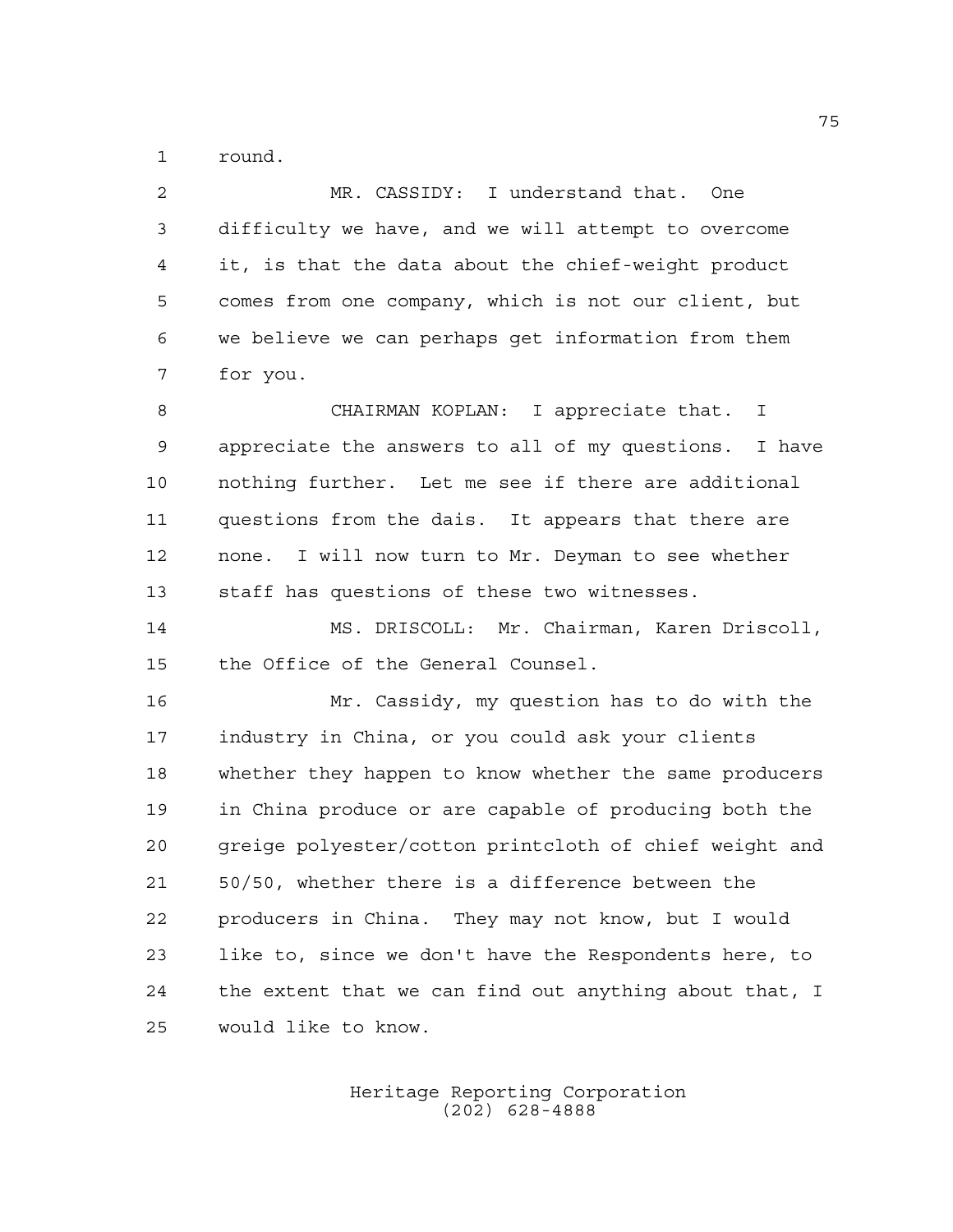MR. CASSIDY: We will certainly talk with our clients, and if we can find a cooperative importer, we will ask them. The answer to the question, as we understand it, is, yes, that any manufacturer of polyester/cotton printcloth can make above or below 50/50. If you get to very high numbers, and if you got to 80 percent, maybe there would be some restraints, but as a mechanical matter, there is no reason why a manufacturer of 45 cotton/55 polyester can't make 55 cotton/45 polyester, but we will get you any information we can from experts on that.

 MR. DEYMAN: George Deyman, Office of Investigations. I have one question.

 Although the Customs Service is applying the antidumping duties to the product of chief-weight cotton, and you agree, and everyone seems to agree, that the scope is on the chief-white cotton product, when Commerce published its continuation of the antidumping duty order in 1999, and in that continuation, Federal Register Notice 64-FR, page 42661, Commerce published the scope also, and in that scope they made no mention of either chief-weight or chief-value cotton, and I would just like to know, now or in your post-hearing brief, in your opinion, why

> Heritage Reporting Corporation (202) 628-4888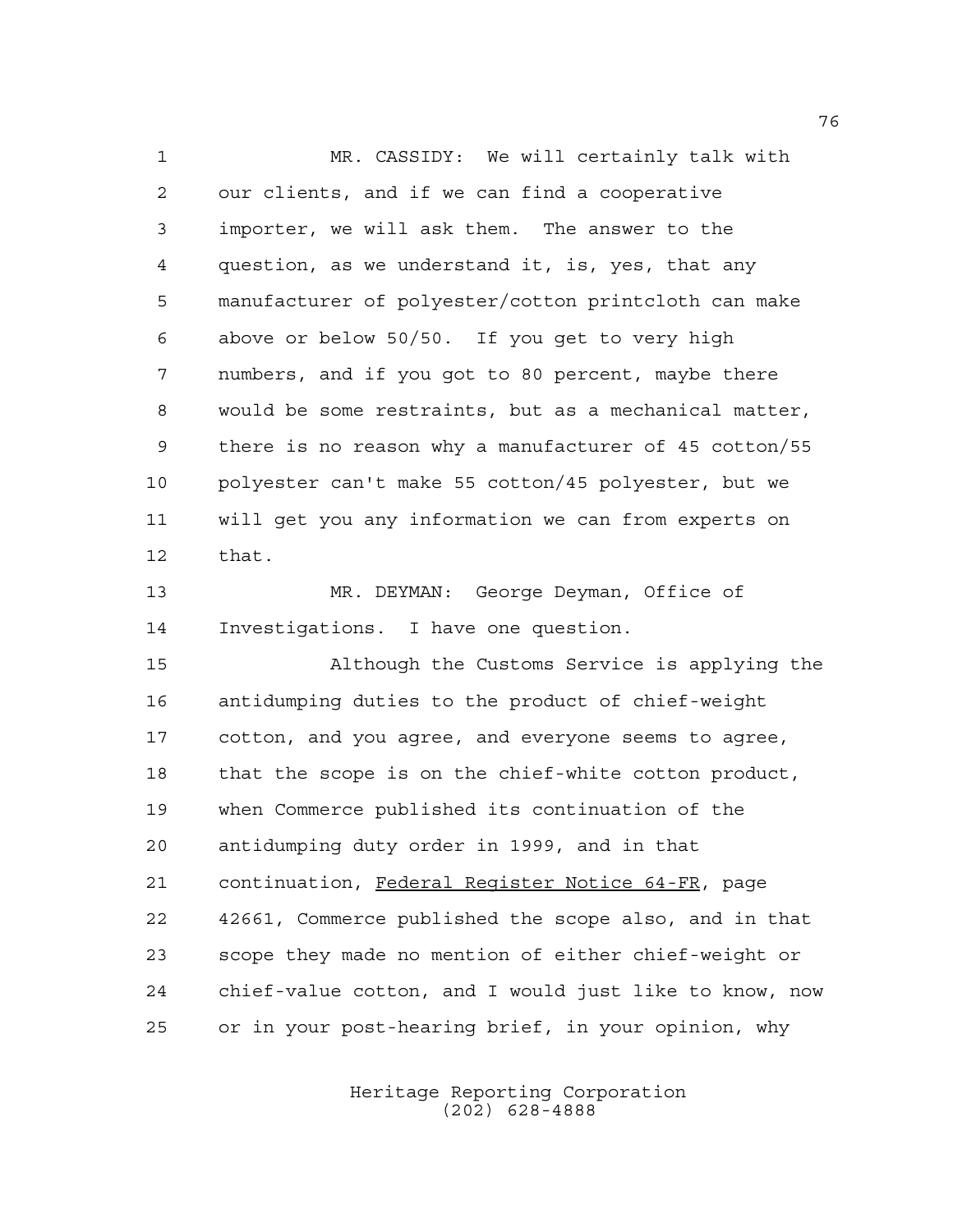there was no mention and what implications, if any, it has for the scope of this case.

 MR. CASSIDY: You have identified one of the specific things that leads us to conclude that we need to have a serious conversation with the Department of Commerce about the scope of this order, as they are applying it and will apply it, but we will comment on that in our brief. MR. DEYMAN: The staff has no further questions. Thank you. CHAIRMAN KOPLAN: Thank you for those questions, Mr. Deyman. That brings us to a close. I want to thank you for your testimony today, and I look forward to your post-hearing submissions. Post-hearing briefs, statements responsive to questions and requests of the Commission, and corrections to the transcript must be filed by April 12, 2005. Closing of the record and final release of data to parties is May 3, 2005. Final comments are due May 5, 2005. And with that, this hearing is adjourned. (Whereupon, at 11:04 a.m., the hearing was

adjourned.)

 $25 / /$ 

Heritage Reporting Corporation (202) 628-4888